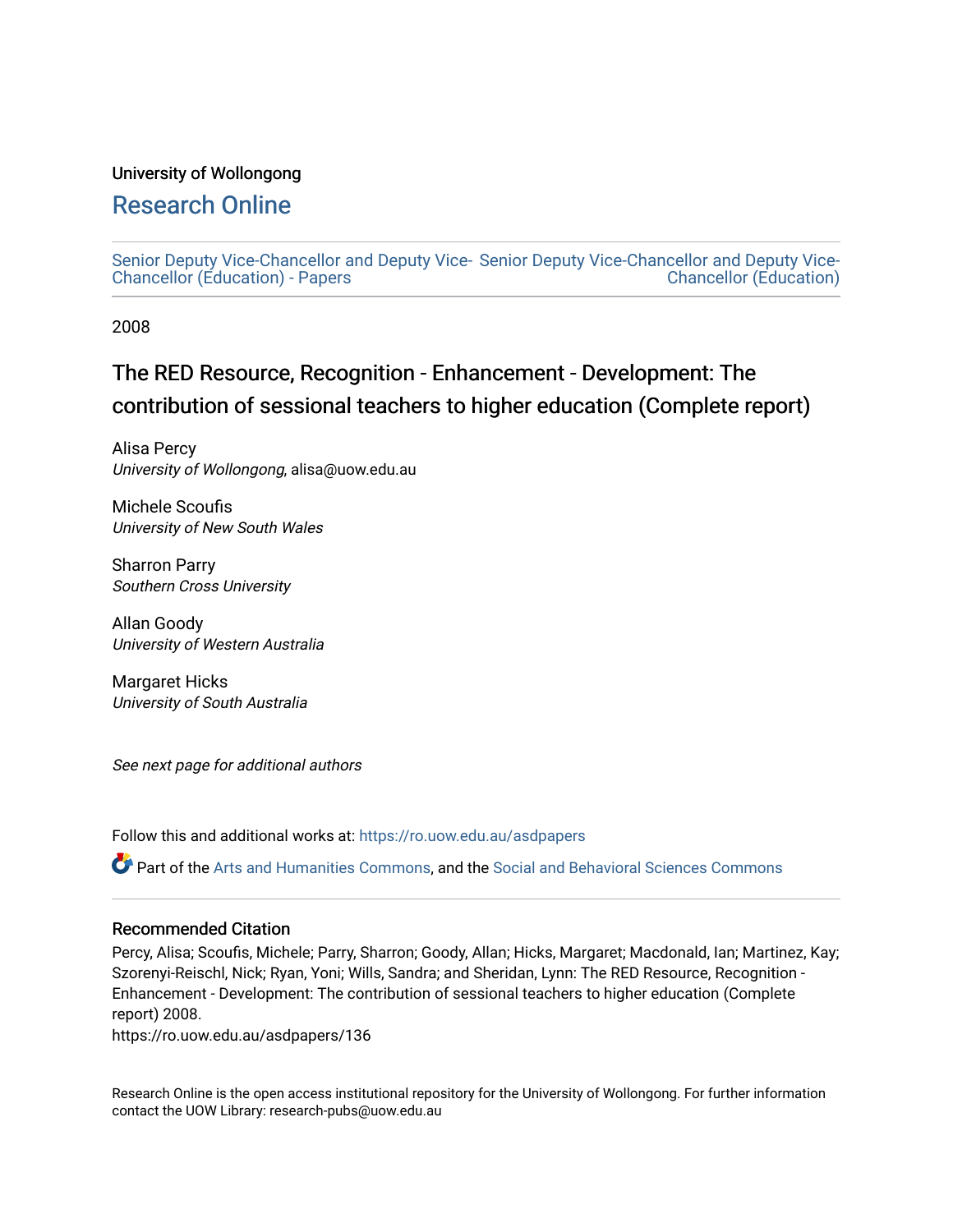### The RED Resource, Recognition - Enhancement - Development: The contribution of sessional teachers to higher education (Complete report)

#### **Abstract**

This large-scale study into the recognition, enhancement and development of sessional teaching in higher education builds on the Australian Universities Teaching Committee Report (2003a) Training, Support and Management of Sessional Teaching Staff. The aim of the current Project was to identify and analyse current national practice and refocus attention on the issues surrounding sessional teachers in the university sector. The Project had three objectives: to establish the full extent of the contribution that sessional teachers make to teaching and learning in higher education; to identify and analyse good practice examples for dissemination; and to consider the possible developments for institutional and sector-wide improvements to the quality enhancement of sessional teaching. Sixteen Australian universities were involved in the Project, representing the 'Group of 8' (Go8), regional, Australian Technology Network (ATN), transnational and multicampus institutions in all states and territories. At each of the participating universities, the number and typology of sessional teachers was audited across the institution and sixty interviews were conducted with the full range of participants, from sessional teachers to university executive staff.

#### **Disciplines**

Arts and Humanities | Social and Behavioral Sciences

#### Publication Details

Percy, A. , Scoufis, M., Parry, S., Goody, A., Hicks, M., Macdonald, I., Martinez, K., Szorenyi-Reischl, N., Ryan, Y., Wills, S. & Sheridan, L. (2008). The RED Resource, Recognition - Enhancement - Development: The contribution of sessional teachers to higher education Sydney : Australian Learning and Teaching Council.

#### Authors

Alisa Percy, Michele Scoufis, Sharron Parry, Allan Goody, Margaret Hicks, Ian Macdonald, Kay Martinez, Nick Szorenyi-Reischl, Yoni Ryan, Sandra Wills, and Lynn Sheridan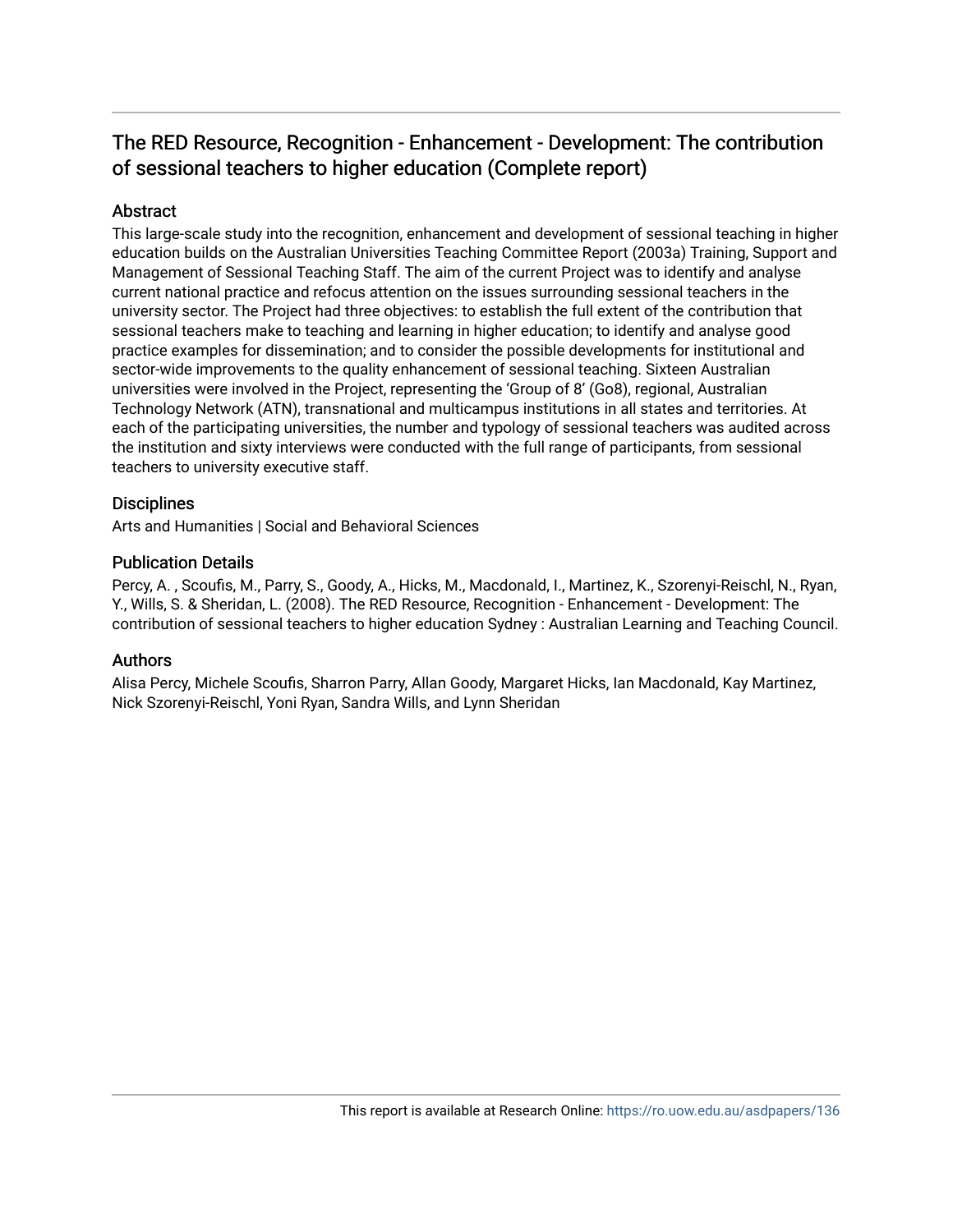This resource was funded by The Australian Learning and Teaching Council, formerly The Carrick Institute for Learning and Teaching in Higher Education, an initiative of the Australian Government Department of Education, Employment and Workplace Relations. June, 2008

# the  $RED$  resource

**AUSTRALIAN** 

**LEARNING &TEACHING COUNCI** 

Recognition • Enhancement • Development

The contribution of sessional teachers to higher education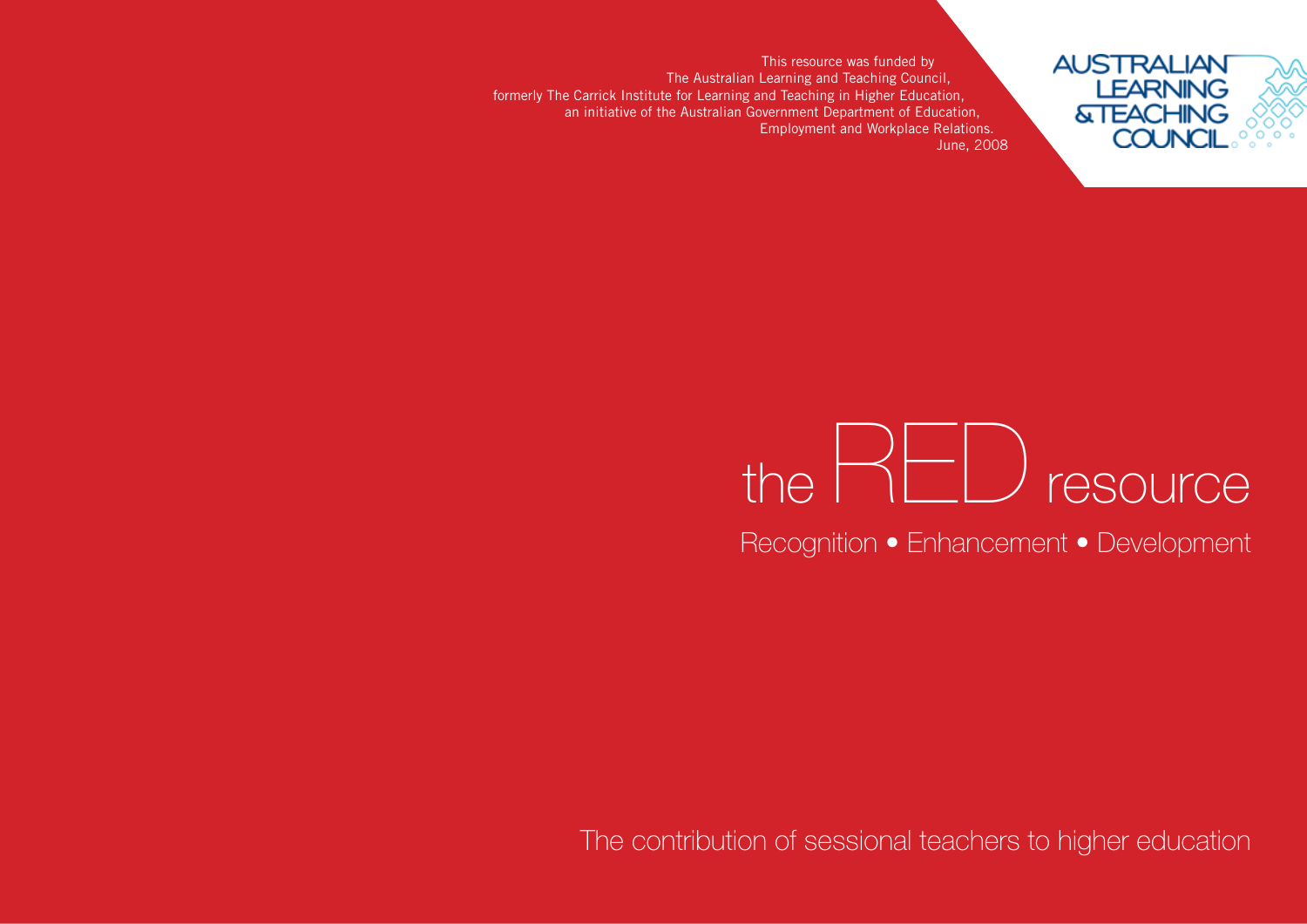## Legal

The views expressed in this resource do not necessarily reflect the views of The Australian Learning and Teaching Council. This work is published under the terms of the Creative Commons Attribution-Noncommercial-ShareAlike 2.5 Australia Licence. Under this Licence you are free to copy, distribute, display and perform the work and to make derivative works.

#### **Attribution**

You must attribute the work to the original authors and include the following statement: Support for the original work was provided by The Australian Learning and Teaching Council, an initiative of the Australian Government Department of Education, Employment and Workplace Relations.

#### **Noncommercial**

You may not use this work for commercial purposes.

#### **Share Alike**

If you alter, transform, or build on this work, you may distribute the resulting work only under a licence identical to this one.

For any reuse or distribution, you must make clear to others the license terms of this work.

Any of these conditions can be waived if you get permission from the copyright holder.

To view a copy of this licence, visit http://creativecommons.org/ licenses/by/2.5/au/ or send a letter to Creative Commons, 543 Howard Street, 5th Floor, San Francisco, California, 94105, USA.

Requests and inquiries concerning these rights should be addressed to The Australian Learning and Teaching Council, PO Box 2375, Strawberry Hills NSW 2012 or through the website: www.altc.edu.au.

## Acknowledgements

The Project Leaders would like to thank the Project Team Members, the Council of Australian Directors of Academic Development (CADAD), the Linked University Representatives, the Reference Group Members, the Administration and Production Support staff, and other consultants across the university sector whose interest and contributions to the project have ensured its success. This project was funded by The Australian Learning and Teaching Council, formerly The Carrick Institute for Learning and Teaching in Higher Education.

#### **Resource Authors**

| Alisa Percy           | University of Wollongong        |
|-----------------------|---------------------------------|
| Michele Scoufis       | University of New South Wales   |
| Sharon Parry          | Southern Cross University       |
| Allan Goody           | University of Western Australia |
| Margaret Hicks        | University of South Australia   |
| lan Macdonald         | University of New England       |
| Kay Martinez          | James Cook University           |
| Nick Szorenyi-Reischl | James Cook University           |
| Yoni Ryan             | Australian Catholic University  |
| Sandra Wills          | University of Wollongong        |
| Lynn Sheridan         | University of New South Wales   |

### **June, 2008**

ISBN - 978-0-646-49189-9



COUNCIL OF AUSTRALIAN

**DIRECTORS OF ACADEMIC DEVELOPMENT** 

## Recognition • Enhancement • Development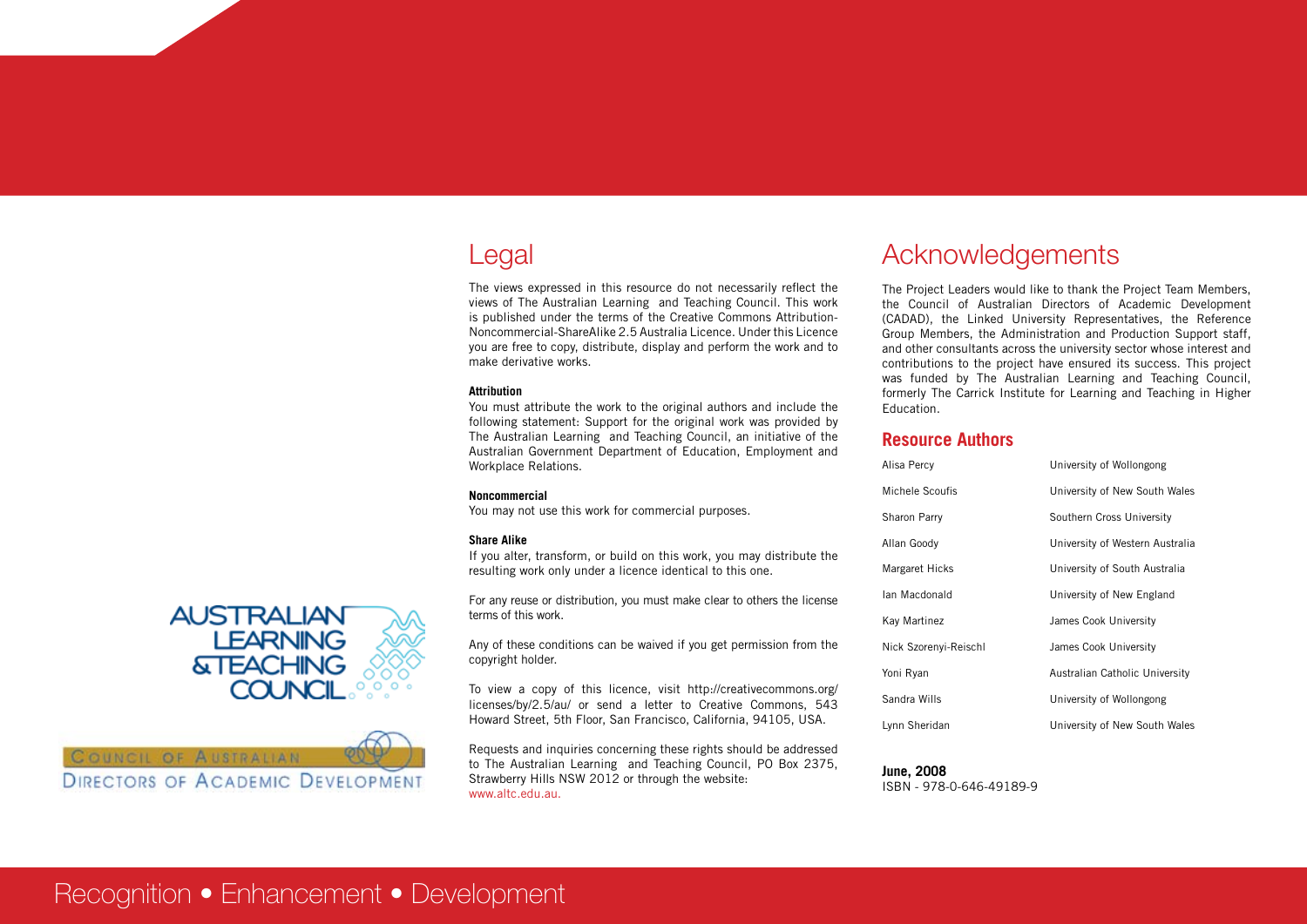#### **Project Team Members**

| A/Prof Michele Scoufis (Project Leader) | University of New South Wales   |
|-----------------------------------------|---------------------------------|
| A/Prof Sharon Parry (Project Leader)    | Southern Cross University       |
| Ms Lynn Sheridan (Project Manager)      | University of New South Wales   |
| Dr Alan Goody                           | University of Western Australia |
| A/Prof Margaret Hicks                   | University of South Australia   |
| Prof Ian Macdonald                      | University of New England       |
| A/Prof Kay Martinez                     | James Cook University           |
| Dr Nick Szorenyi-Reischl                | James Cook University           |
| Prof Yoni Ryan                          | University of Canberra          |
| Prof Sandra Wills and Ms Alisa Percy    | University of Wollongong        |

#### **Linked Representatives**

| A/Prof Beth Cavallari | The University of Queensland     |
|-----------------------|----------------------------------|
| Prof Kym Fraser       | <b>Charles Darwin University</b> |
| Dr Marina Harvey      | Macquarie University             |
| Dr Erika Martens      | La Trobe University              |
| Dr Duncan Nulty       | <b>Griffith University</b>       |
| Ms Bronwyn Robinson   | <b>RMIT University</b>           |
| Ms Julie Shinners     | University of Southern Qld       |
| Mr Neil Trivett       | University of Tasmania           |

#### **Administration and Production Support**

| University of Wollongong<br>Editor of the RED Report,<br>Resource and Website |
|-------------------------------------------------------------------------------|
| University of Wollongong<br>Graphic Design and Production                     |
| University of New South Wales<br>Research Assistant                           |
| College of Fine Arts, Sydney<br><b>UNSW Omnium Design</b>                     |
| University of New South Wales<br><b>Production Team</b>                       |
|                                                                               |

# **Contents**

Executive Summary

| Good Practice Case Studies 15                                                |
|------------------------------------------------------------------------------|
| Case 1: Whole of University Approach – Policy and Practice                   |
| Case 2: Developing a Whole of University Approach                            |
| Case 3: Streamlining Human Resources and Induction Processes                 |
| Case 4: A Multi-layered Approach to a University Tutor Training Program      |
| Case 5: A Systems Approach to Supporting Sessional Staff at the School Level |
| Case 6: A Departmental Approach to Employing and Supporting Sessional Staff  |
| Case 7: Tutor Training & Orientation CDRom                                   |
| Case 8: An Online Professional Development Model for Clinical Educators      |
| Case 9: Academic Management of a Multi-location Teaching Team                |
| Case 10: Developing Teaching Communities at the Program Level                |
|                                                                              |

A Snapshot of the Colloquium..........52

#### **Reference Team Members**

| Prof Gwendolyn Bradley | American Association of University<br>Professors, Washington |  |
|------------------------|--------------------------------------------------------------|--|
| Mr Colin Bryson        | Nottingham Trent University, England                         |  |
| Prof Richard Henry     | University of New South Wales                                |  |
| Ms Shard Lorenzo       | University of South Australia                                |  |
| Dr Elizabeth McDonald  | The Australian Learning<br>and Teaching Council              |  |
| Ms Lexie Smiles        | Queensland University of Technology                          |  |
| Dr Kathryn Sutherland  | Victoria University, Wellington                              |  |
| Dr. Jennifer Weir      | Murdoch University<br>(Project Evaluator)                    |  |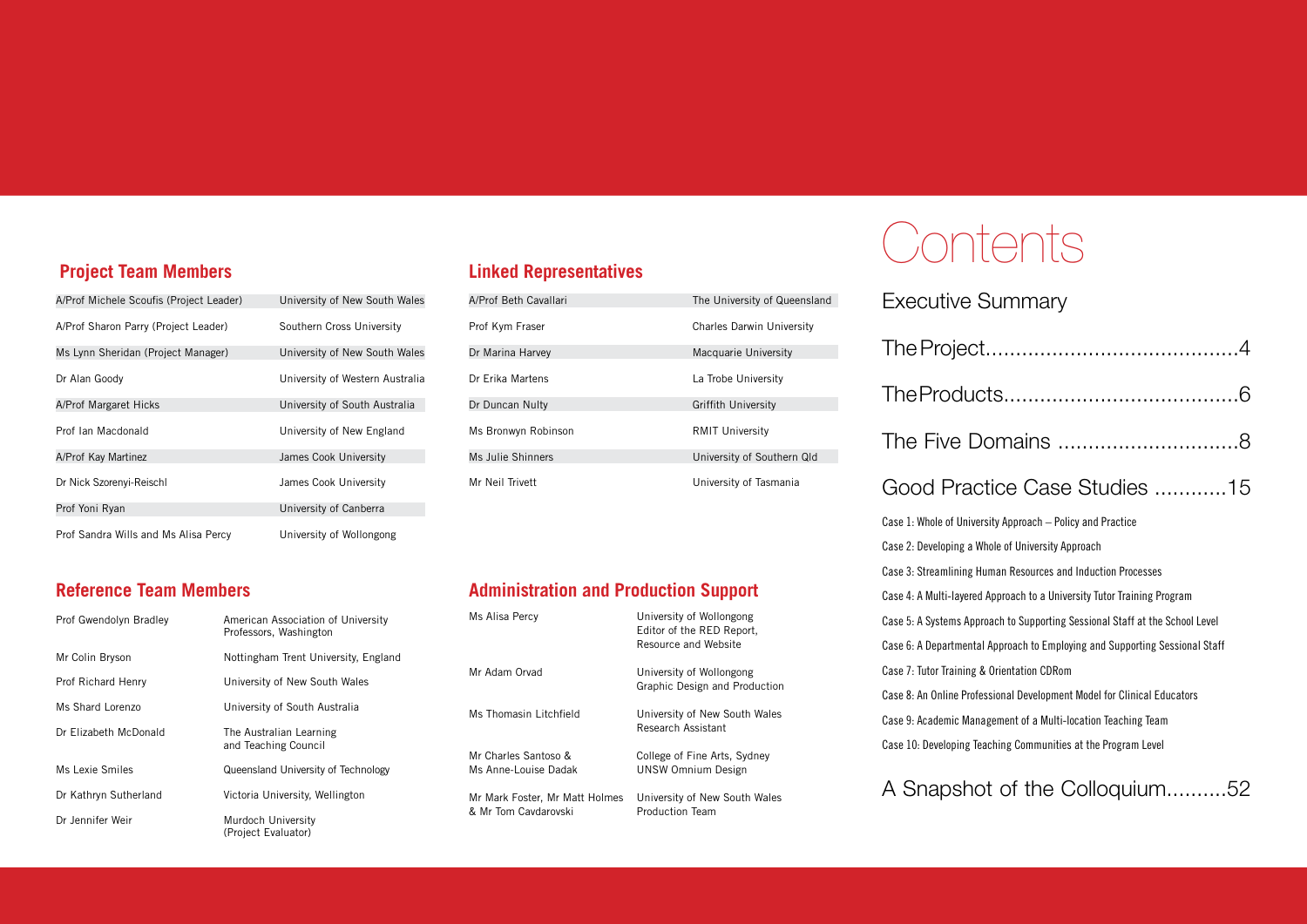# Executive Summary

**This large-scale study into the recognition, enhancement and development of sessional teaching in higher education builds on the Australian Universities Teaching Committee Report (2003a)**  *Training, Support and Management of Sessional Teaching Staff.* **The aim of the current Project was to identify and analyse current national practice and refocus attention on the issues surrounding sessional teachers in the university sector.**

**The Project had three objectives: to establish the full extent of the contribution that sessional teachers make to teaching and learning in higher education; to identify and analyse good practice examples for dissemination; and to consider the possible developments for institutional and sector-wide improvements to the quality enhancement of sessional teaching.**

Sixteen Australian universities were involved in the Project, representing the 'Group of 8' (Go8), regional, Australian Technology Network (ATN), transnational and multicampus institutions in all states and territories. At each of the participating universities, the number and typology of sessional teachers was audited across the institution and sixty interviews were conducted with the full range of participants, from sessional teachers to university executive staff.

## **Recognition**

The project investigated the contribution sessional teachers make to higher education. The Project found that:

**All universities depend heavily on sessional teachers;**

**Universities are unable to report comprehensive and accurate data on the number of sessional teachers and their conditions of employment;**

**The DEEWR (formerly DEST) FTE1 figures do not represent the magnitude of the contribution of sessional teachers to higher education;**

**The FTE disguises the supervisory load on permanent staff;**

**Sessional teachers are responsible for much of the teaching load, estimates suggest this could be as high as half the teaching load; and**

#### **Sessional teachers perform the full range of teachingrelated duties, from casual marker to subject designer and coordinator.**

In summary, sessional teachers make a significant but largely invisible contribution to the quality of teaching and learning in higher education. Both the quantitative and qualitative dimensions of this contribution need to be investigated and accounted for at an institutional level if risk management and quality enhancement policy and practice are to be effective.

<sup>1</sup> The Department of Education, Employment and Workplace Relations (DEEWR formerly DEST) Full-time Equivalence (FTE) calculation is the Government required formula for calculating and reporting on the employment of all academic staff including sessionals.

### **Enhancement**

The analysis of current policy and practice across the participating institutions found that:

**Evidence of systemic sustainable policy and practice is rare;**

**There is a general lack of formal policy and procedure in relation to the employment and administrative support of sessional teachers;**

**While induction is considered important in all universities, the ongoing academic management of sessional teachers is not as well understood or articulated;**

**Paid participation in compulsory professional development for sessional teachers is atypical; and**

**Despite various national and institutional recognition and reward initiatives, many sessional teachers continue to feel their contribution is undervalued.**

In summary, systematic attention to assuring the quality of sessional teaching in many institutions is inadequate; however, good practice does exist and may be widely adopted across the sector.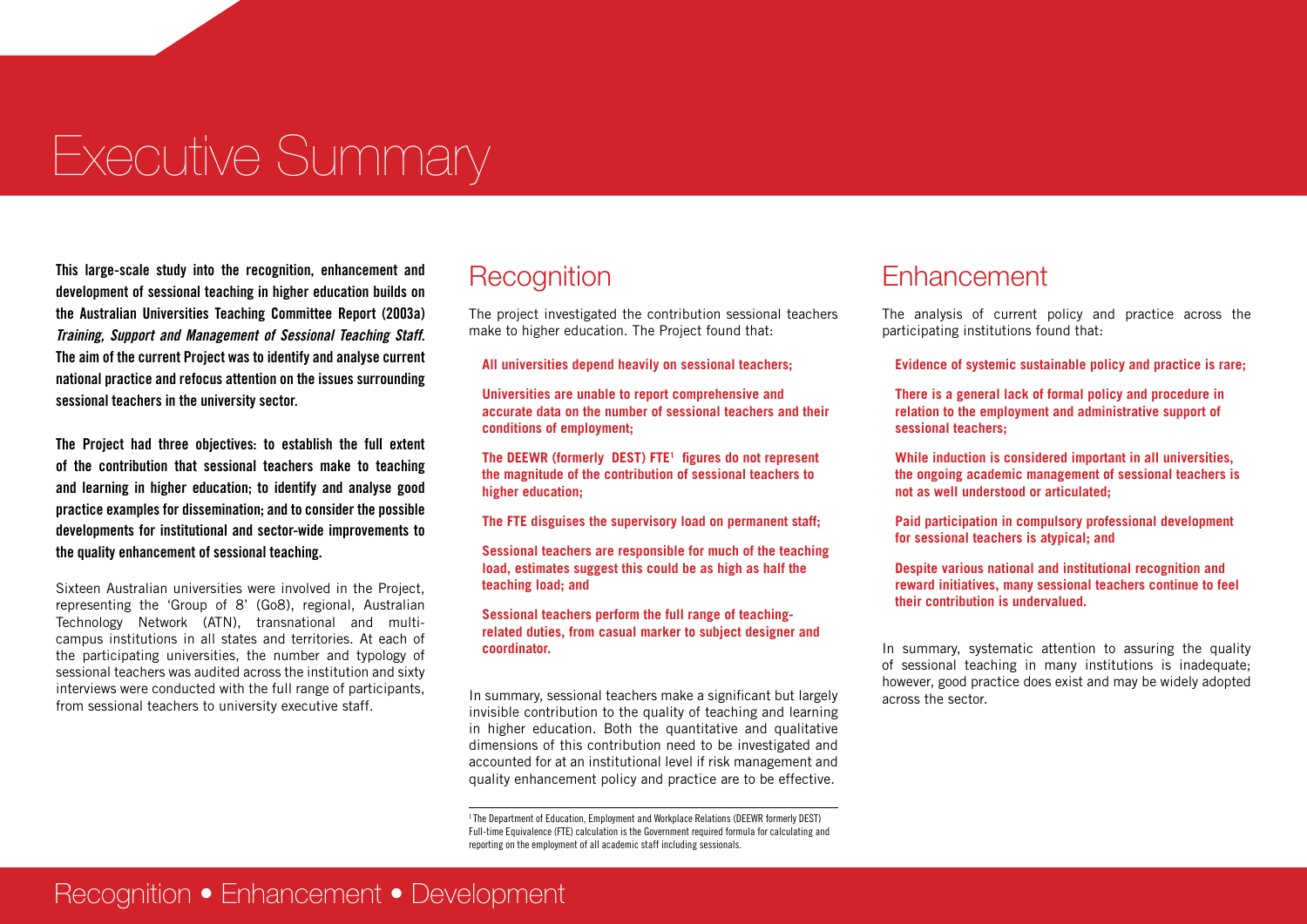# **Development**

Institutional developments for the quality enhancement of sessional teaching have been categorised under the five domains that emerged from the study:

**Systemic and sustainable policy and practice;** 

**Employment and administrative support;** 

**Induction and academic management;** 

**Career and professional development; and** 

**Reward and recognition.**

Further detail of these domains and a selection of good practice examples have been put together here in the RED Resource.

## Sector-wide Improvement

Sector-wide improvement will rely on the leadership of individual universities and their capacity to promote sustainable initiatives at the faculty, school and program level.

This will require ongoing support from The Australian Learning and Teaching Council (ALTC) through the promotion of scholarly research in the area, further exploration into the qualitative dimensions of the contribution of sessional teachers, the development and dissemination of creative solutions, and the inclusion of the academic management of sessional teachers in institutional benchmarking projects.

The ALTC might also consider the creation of links to their project on the Quality Indicators of Teaching and other leadership projects.

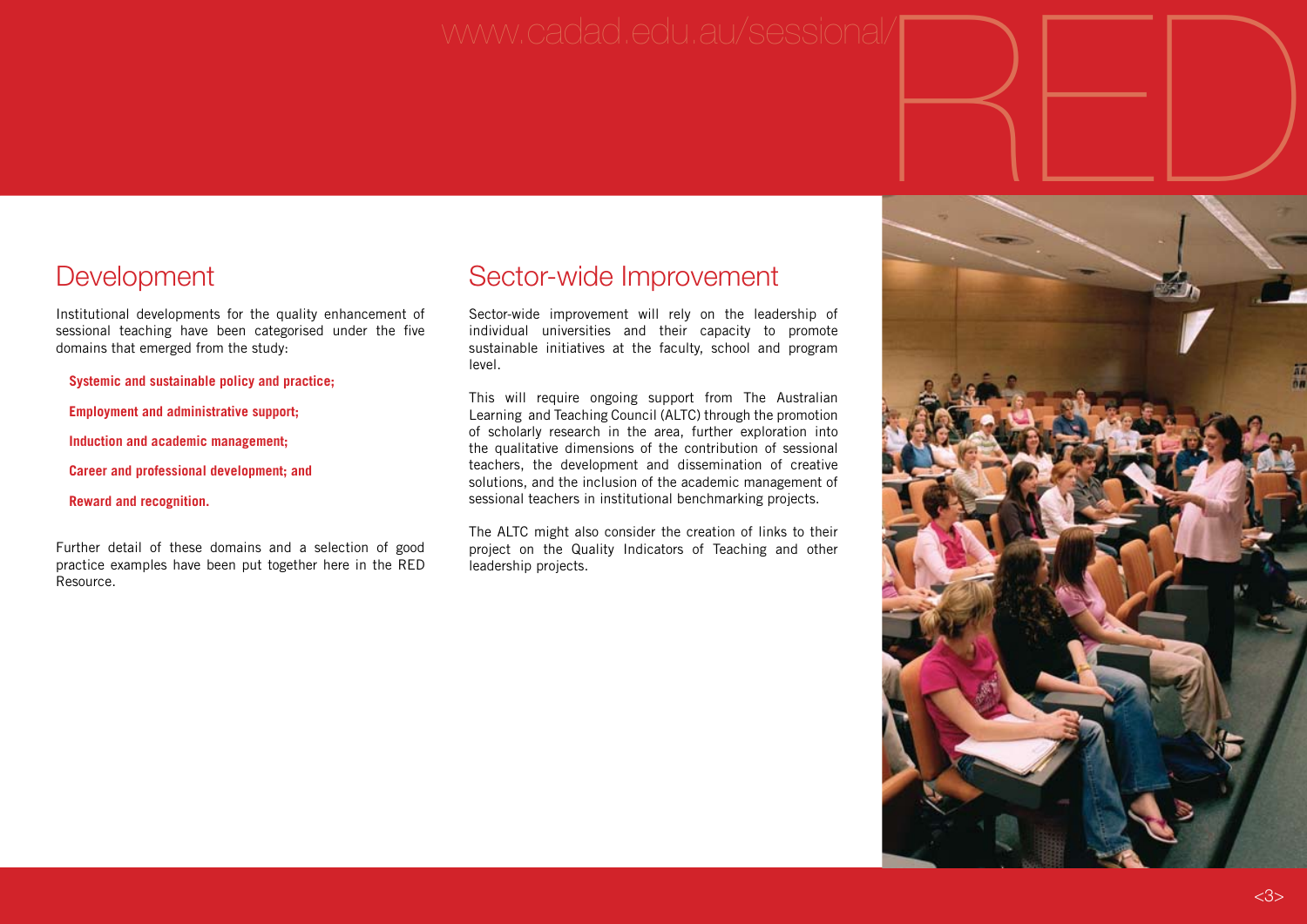# The Project

*"Students want a seamless education. They do not want to know that their tutor or lecturer is sessional or permanent. They want high quality teaching and high quality subjects."*

Kurt Steel, University of Canberra Student Association, at the National Colloquium on Sessional Teaching, November 2007.

**The nature of the teaching workforce in Australian universities is changing. Concurrently, the operational environment of universities has become more flexible, dynamic and complex to manage. The combination of these factors poses a significant challenge to universities seeking to monitor and refine the student learning environment.** 

**The RED Report, Recognition - Enhancement - Development: The contribution of sessional teachers to higher education** raises the question of how well universities are able to report on the nature of their teaching workforce and enhance the quality of the learning environment where the proportion of sessional teachers in the sector is high and growing.

The Department of Education, Employment and Workplace Relations (DEEWR formerly DEST) reported that between 1996 and 2005, the number of casual staff calculated in terms of Full-Time Equivalence (FTE) in the higher education sector grew from 10,396 to 13,530 (DEST, 2006), representing just under  $15$  per cent<sup>2</sup> FTE of the academic workforce. In this context, some universities have begun the process of reviewing the diversity of academic roles to consider appropriate ways forward (see Rix et al, 2007).

Over time, the operational requirements of universities have also changed, with increased vocational orientations in academic programs combined with off-shore, multi-campus, distance and flexible delivery challenges. Add to this the diversification of the student body, evolving pedagogical paradigms and new teaching technologies, and the professionalisation of teaching can be seen as an imperative.

Yet this comes at a time when these contextual and dynamic factors pose significant challenges to the quality enhancement of sessional teaching within existing information gathering and policy frameworks.

Sessional teachers' contribution to teaching and learning in higher education is substantial, and in many cases, vital to the professional quality and relevance of the degree program. Further, their professionalism and commitment to student learning is highly regarded. However, despite the publication of the *Guidelines for Managing, Supporting and Training Sessional Teaching Staff at University* by the Australian Universities Teaching Committee (AUTC) in 2003, evidence of improvement is scant.

An analysis of the AUQA reports from 2003 to 2006 indicates that while there have been some improvements in the sector, few universities adequately integrate and support sessional teachers in a systemic way. The AUQA recommendations have highlighted the need for improved strategic workforce planning and the development of systems, policies and practices for the induction, management, integration and support of sessional teachers.

In 2007, the Carrick Institute for Learning and Teaching in Higher Education commissioned the Council of Australian Directors of Academic Development (CADAD) to analyse different approaches to the support of sessional teachers in Australian higher education with a view to disseminating successful practice and identifying areas for further development.

<sup>2</sup> This figure is rendered problematic by the findings of this Project.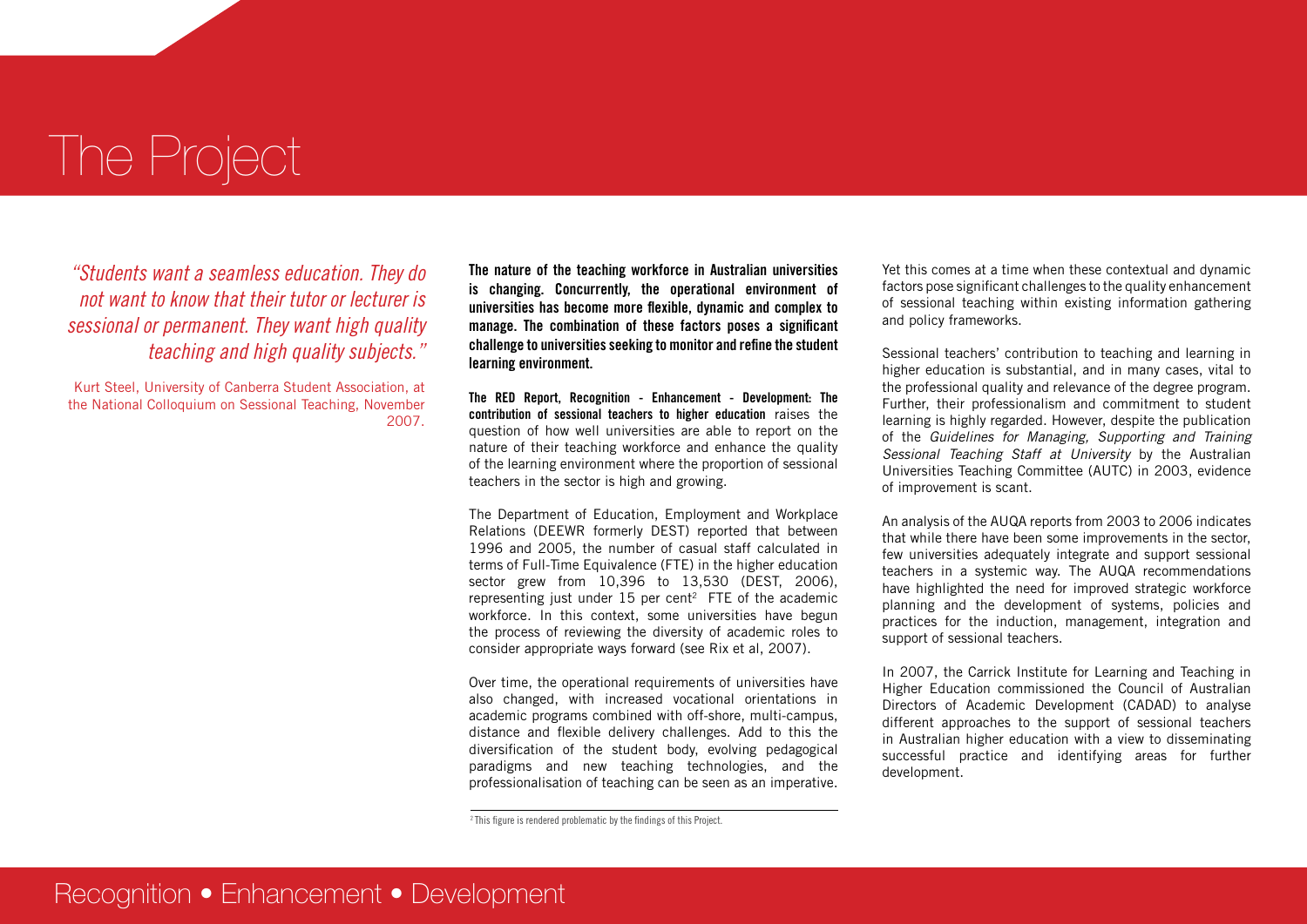# www.cadad.edu.au/sessional/ $\begin{picture}(45,14) \put(0,0){\line(1,0){155}} \put(1,0){\line(1,0){155}} \put(1,0){\line(1,0){155}} \put(1,0){\line(1,0){155}} \put(1,0){\line(1,0){155}} \put(1,0){\line(1,0){155}} \put(1,0){\line(1,0){155}} \put(1,0){\line(1,0){155}} \put(1,0){\line(1,0){155}} \put(1,0){\line(1,0){155}} \put($

For the purpose of the project, sessional teachers were to be defined in the same way as in the earlier AUTC project; that is, sessional teachers include any higher education instructors not in tenured or permanent positions. This includes part-time tutors or demonstrators, postgraduate students or research fellows involved in part-time teaching, external people from industry or professions, clinical tutors, casually employed lecturers or any other teachers employed on a course-by-course basis.

A diagrammatic representation of the Project Context is presented in Figure 1.

#### Figure 1. Project Context Aim



**The aim of this Project was to identify and analyse current national practice and refocus attention on the issues surrounding sessional teachers in the university sector four years after the release of the comprehensive and influential AUTC (2003)** *Guidelines for Managing, Supporting and Training Sessional Teaching Staff at University.* 

## **Objectives**

#### **The Project sought to answer the following questions:**

To what extent do we recognise the contribution sessional teachers make to higher education?

What policies and practices do universities have in place to manage the contribution of sessional teaching staff?

How can sector-wide improvements be made?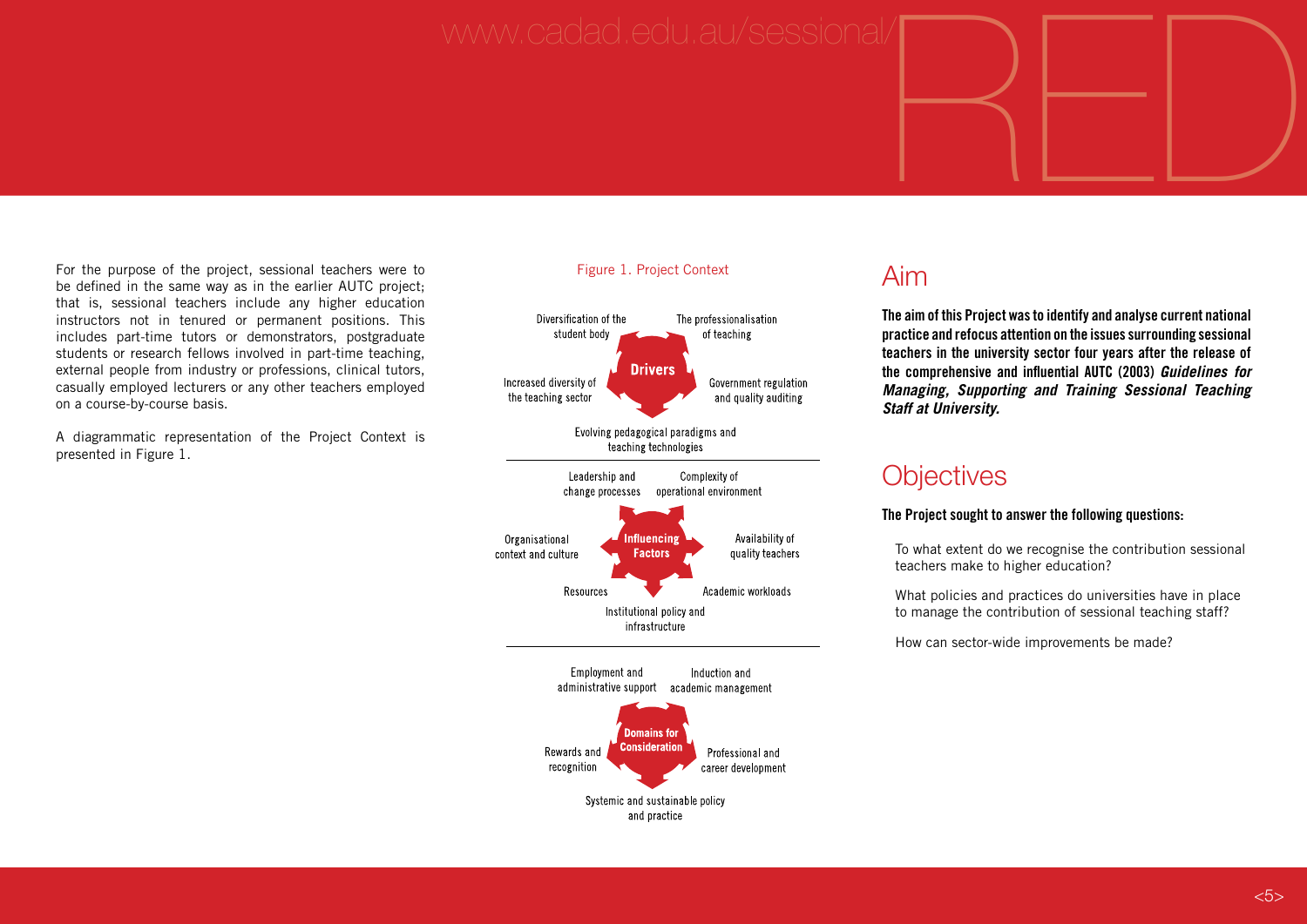# The Products

### The RED Report

The RED Report presents the key findings of the Project:

RECOGNITION calls attention to the growing diversity of the teaching workforce and the need for better systems, policies and procedures to assure the quality of teaching and learning in a more complex operational environment;

ENHANCEMENT highlights the general lack of improvement in sustainable policy and practice since the AUTC Report (2003a); and

DEVELOPMENT provides a series of discussion points for wholesale improvements across the sector.

### The National Colloquium on Sessional Teaching in Higher Education

The National Colloquium on Sessional Teaching in Higher Education was held at the Australian National University on November 28, 2007. This Colloquium was the main dissemination event for the project, presenting the findings to date and stimulating further discussion.

One hundred and one participants registered for the event with over 90% attendance. The participants represented 33 of the 38 universities across Australia. The Program, presentations and transcripts can be found on the RED Website.

#### The RED Website http://www.cadad.edu.au/sessional/RED

The RED Website contains:

the RED Report,

the RED Resource,

the Program of The National Colloquium on Sessional Teaching in Higher Education with downloadable presentation slides and transcripts,

links to websites, handbooks and resources, and

the project literature review.







## Recognition • Enhancement • Development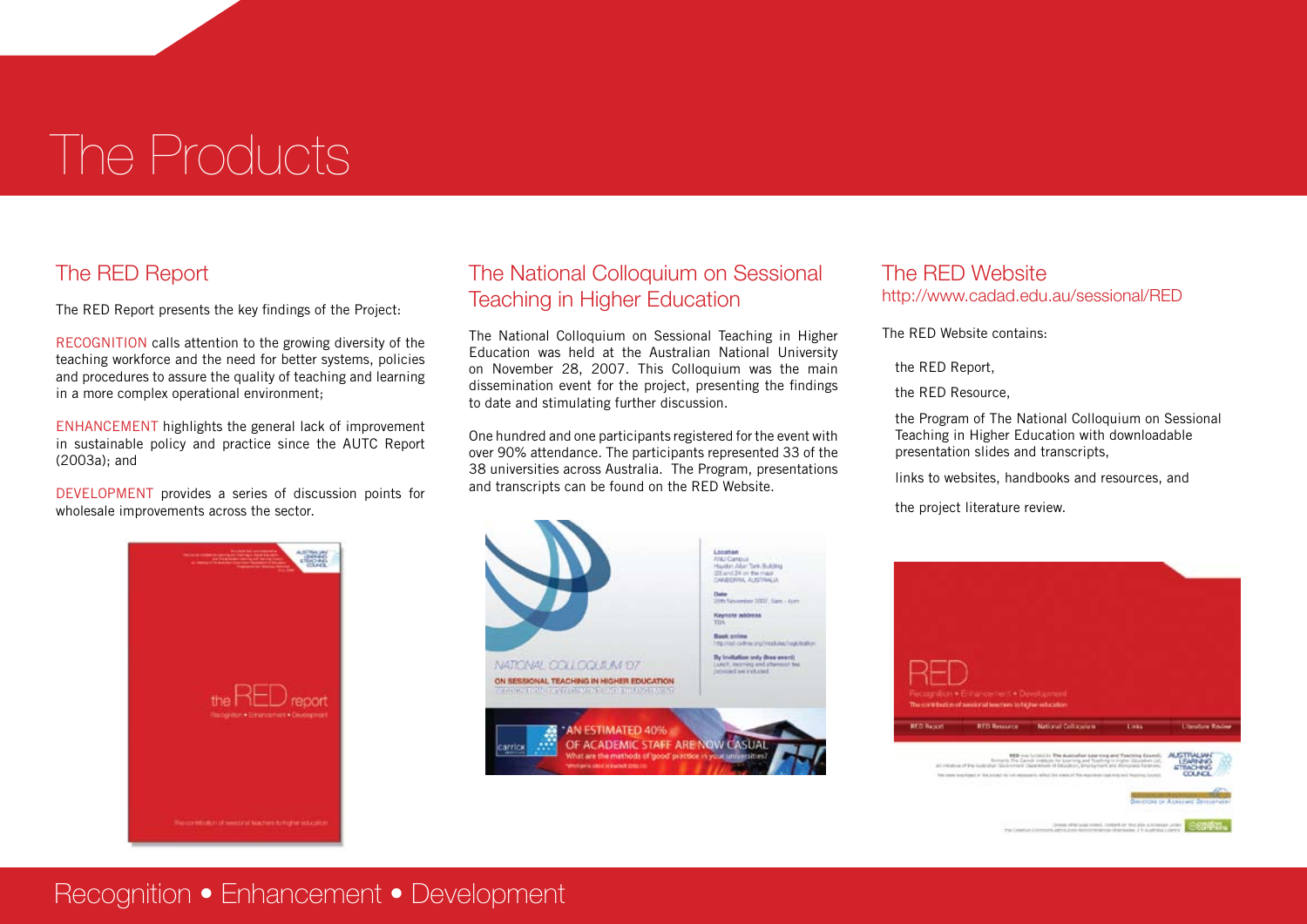# www.cadad.edu.au/sessional/ $\begin{picture}(45,14) \put(0,0){\line(1,0){155}} \put(1,0){\line(1,0){155}} \put(1,0){\line(1,0){155}} \put(1,0){\line(1,0){155}} \put(1,0){\line(1,0){155}} \put(1,0){\line(1,0){155}} \put(1,0){\line(1,0){155}} \put(1,0){\line(1,0){155}} \put(1,0){\line(1,0){155}} \put(1,0){\line(1,0){155}} \put($

# The RED Resource outline

The RED Resource has three sections:

#### **The Five Domains**

These domains emerged from this Project as broad areas requiring attention:

#### **Systemic and sustainable policy and practice;**

**Employment and administrative support;** 

**Induction and academic management;** 

**Career and professional development; and** 

**Reward and recognition.**



Each Domain contains the relevant findings from the RED Report, identified characteristics of good practice, identified challenges, and suggested examples of good practice. These Domains suggest possibilities for action, but are not exclusive in representing all the issues related to the quality enhancement of sessional teaching.

#### **The Good Practice Case Studies**

These case studies are a selection of good practice examples in what needs to be an ongoing investigation into evidencebased practice in this area. While there can be no one standardised approach across the sector, responsibility for improving current policy and practice lies at all levels of the University: an institutional policy framework, faculty and school based procedure and practice, and quality practices at course and subject level. In this Resource:

#### **Cases 1 - 3**

provide examples of institutional approaches to addressing the professional needs of sessional teachers;

#### **Cases 4 - 6**

provide examples of policy, procedure and practice at the Faculty and School level;

#### **Cases 7 - 8**

provide examples of online initiatives;

**Cases 9 -10** provide examples of good practice at the teaching team level.

#### **Snapshot of the Colloquium**

This section provides selected quotations from the various presenters at the National Colloquium on Sessional Teaching in Higher Education held as the main dissemination event for this Project.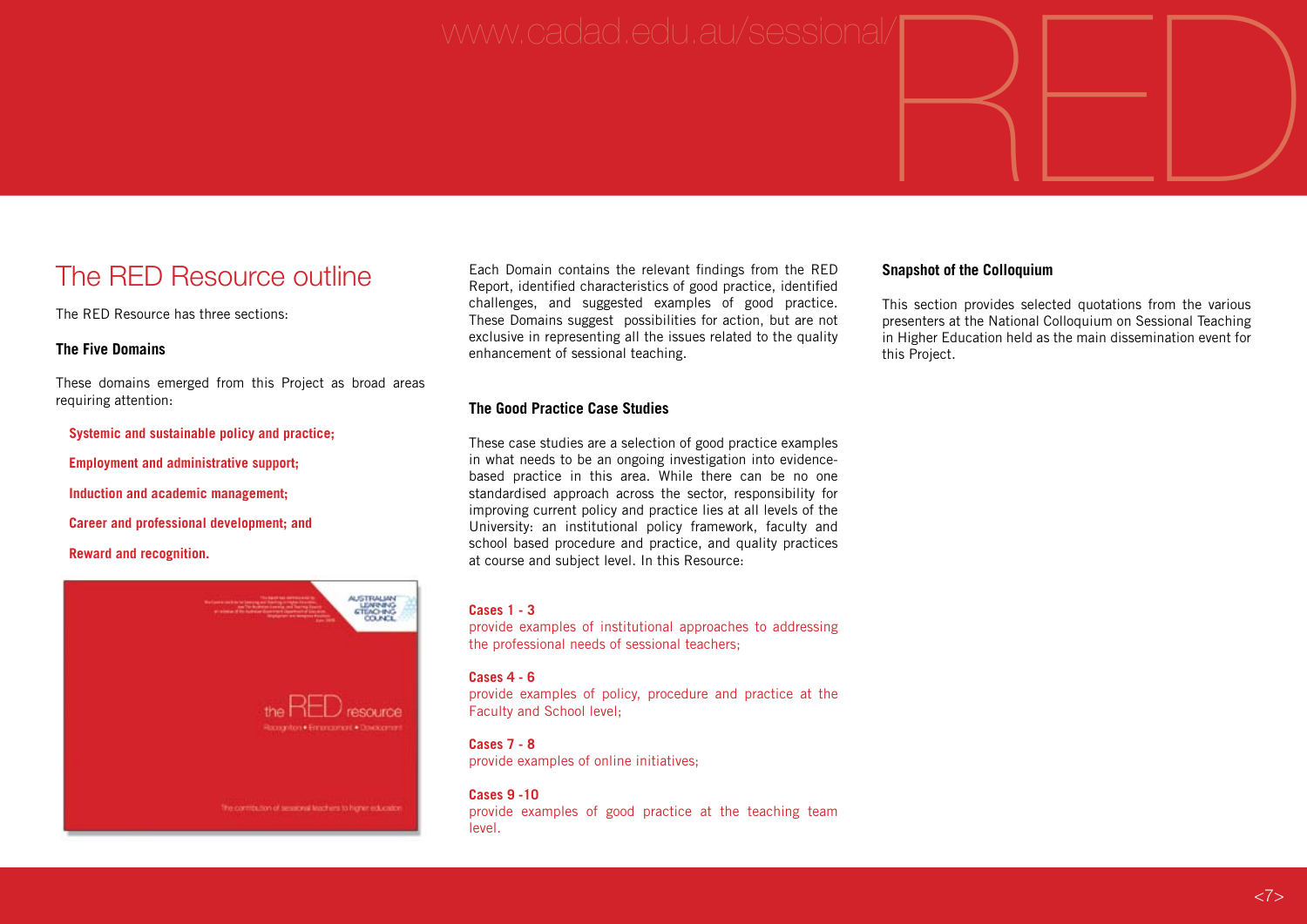# The Five Domains

**The five overlapping domains emerged from a thematic analysis of the interview data. They provide a focus for the quality enhancement of sessional teaching, but should not be seen as exclusive indicators in this area.** 

#### **Domain 1: Systemic and Sustainable Policy and Practice**

This domain is concerned with the existence and implementation of formalised policy and practice pertaining to the support, management and development of sessional teaching staff. Policy and practice are considered systemic and sustainable where they are relevant to the needs of sessional staff, are embedded and funded at the University and Faculty level, and are reflected in the culture of the institution.

#### **Domain 2: Employment and Administrative Support**

This domain is concerned with the conditions of employment, benefits and ongoing administrative support for sessional teachers. The major focus is on formalised policy with timely, equitable, thoughtful and flexible procedures and conditions.

#### **Domain 3: Induction and Academic Management**

This domain combines induction with academic management to emphasise the integrated nature of orientation and ongoing academic support within communities of practice. Induction refers to the way sessional staff are oriented to the goals, policies, services, practices and culture of the organisation, faculty and program within which they work. Academic management refers to their ongoing management at the Faculty, School and teaching team levels.

#### **Domain 4: Professional and Career Development**

This domain is concerned with the types of professional development provided to sessional teaching staff, and their accessibility, articulation into formal qualifications and relevance. Broader ties to performance management are also considered.

#### **Domain 5: Rewards and Recognition**

In addition to the national and institutional recognition of the overall contribution of sessional teachers to higher education outlined in the RED Report, this domain is concerned with the micro-level forms of recognition and reward universities might offer their sessional teachers.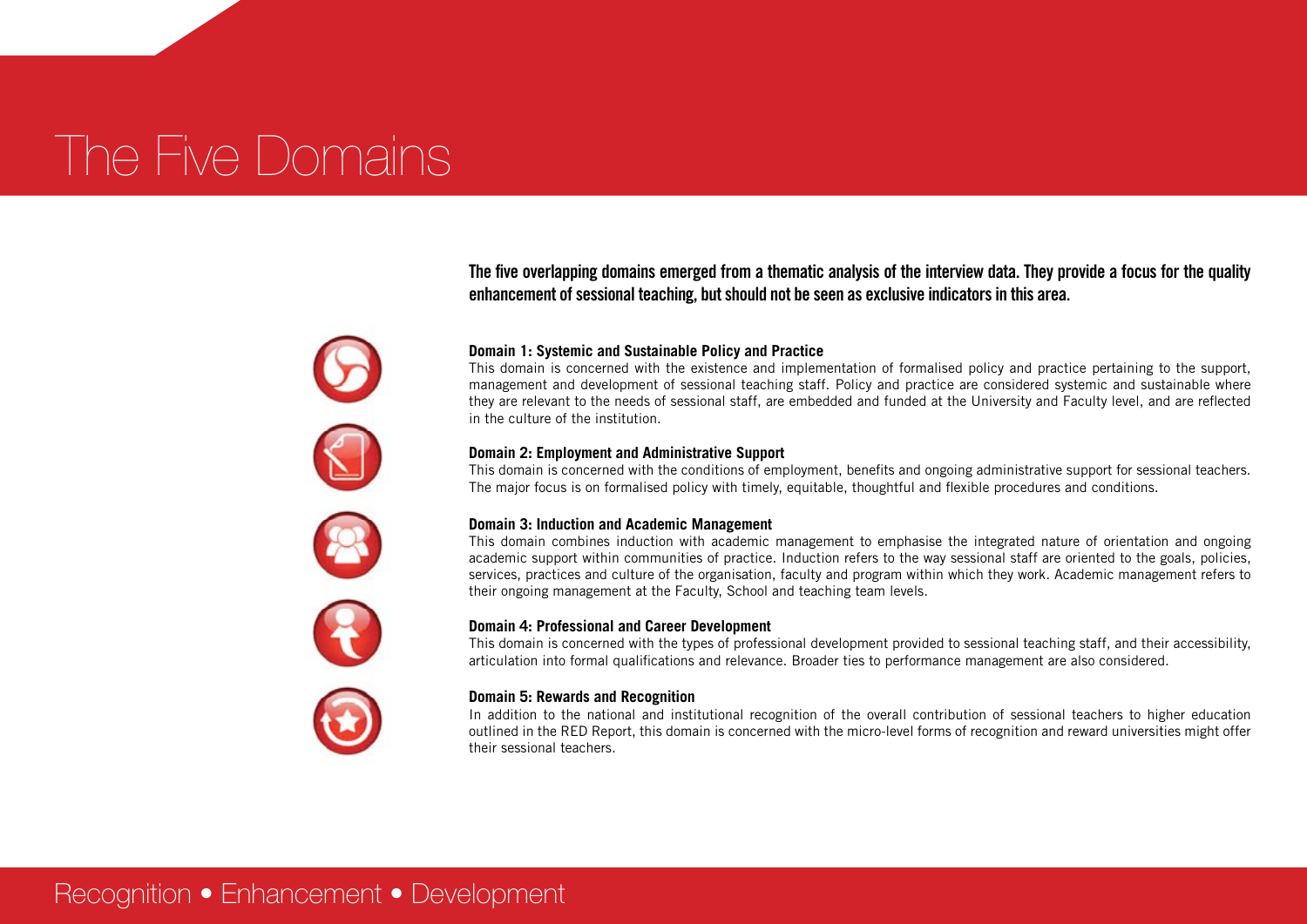# www.cadad.edu.au/sessional/ $\begin{picture}(45,14) \put(0,0){\line(1,0){155}} \put(1,0){\line(1,0){155}} \put(1,0){\line(1,0){155}} \put(1,0){\line(1,0){155}} \put(1,0){\line(1,0){155}} \put(1,0){\line(1,0){155}} \put(1,0){\line(1,0){155}} \put(1,0){\line(1,0){155}} \put(1,0){\line(1,0){155}} \put(1,0){\line(1,0){155}} \put($

# Domain 1



#### **Project Findings**

Evidence of systemic and sustainable policy and practice is rare across the participating institutions. Of the 16 universities participating in this study:

- few universities have attempted a 'whole of university' approach to addressing the professional needs of sessional teachers;
- few have formalised policies and practices specifically for sessional teachers;
- several have informal policies and practices, usually at a faculty or school level;
- the majority rely on policies and practices for permanent staff which may or may not be relevant to sessional teachers;
- a few have developed some form of advocacy body, such as a university or school-based Sessional Teaching Working Party, to investigate and address employment issues and the quality enhancement of sessional teaching;
- only one has a formal mechanism for sessional teachers to provide feedback on their satisfaction with their engagement, support and experience of teaching with the university; and
- examples of good practice are often developed and delivered by a committed individual, a discipline with professional networks, or a university with strong leadership in a specific area.

#### **Characteristics of Good Practice Drawn from the Interviews**

Specific policy and procedure pertaining to sessional teachers

Integrated 'whole of institution' approach linked to University Strategic Planning

Centralised and decentralised policies and practices allowing for contextual diversity in the sector

Ownership and implementation at a faculty/school level

Resource allocation that supports faculty/school implementation

Collaboration between development units and faculties

Clearly articulated monitoring and reporting mechanisms

An auditing system to review and improve compliance

Mechanisms for collecting and disseminating feedback from sessionals on current institutional policy and practice

#### **Key Challenges**

Creative and appropriately resourced implementation

Awareness of and commitment to institutional policies

Strategic alignment and communication between policy and practice across departments (e.g. Human Resources, Learning & Teaching Units and Faculties)

Cultural change that recognises the important contribution that sessional teachers make to quality teaching and learning

#### **Good Practice Examples**

#### **Case 1**

Whole of University Approach - Policy and Practice University of New South Wales

#### **Case 2**

Devleoping a Whole of University Approach University of Wollongong

#### **Case 3**

Streamlining Human Resources and Induction Processes University of South Australia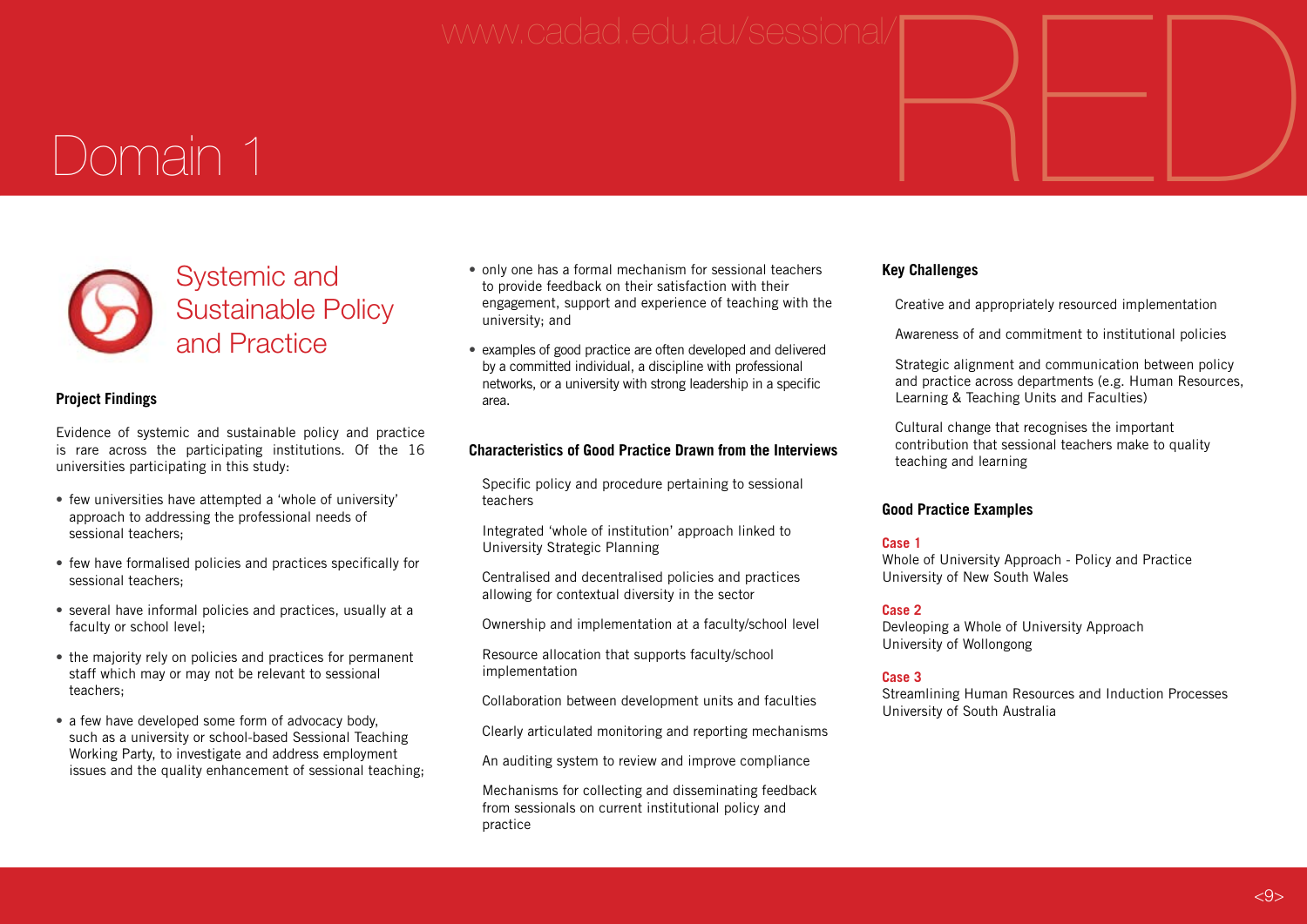# Domain 2



# Employment and **Administrative Support**

#### **Project Findings**

There is a general lack of formal policy and procedure in relation to the employment and administrative support of sessional teachers. Of the 16 universities participating in this study:

- there are few examples of formalised policies and procedures for the recruitment and employment of sessional teachers;
- transparent and timely employment processes are not widely evident;
- employment practices are often carried out at a unit or school level with limited central Human Resources guidance or support;
- many universities have dedicated administrative support at the faculty or school level, but these are not always well communicated to sessional teachers; and
- few universities allow for the negotiation of rates of pay or salary sacrifice.

#### **Characteristics of Good Practice Drawn from the Interviews**

#### Employment

Formalised, transparent and timely processes relevant to the context and profile of sessional teachers

Contracts that clearly define the roles and responsibilities of sessional teachers

Processes that allow for a skills match in terms of identifying and selecting sessional teachers

Opportunity to negotiate rates of pay within universitydefined parameters

Eligibility for salary sacrifice

Continuing contracts linked to professional development and performance review

Combining of multiple contracts into one formal agreement that takes into account workload and pay

Central implementation of a sessional teachers employment register online (database of sessional teachers)

Contracts which include paid time for induction, meetings, professional development, moderation and additional marking

#### Administrative Support

Centralised/accessible support within Faculty or School Resource support for teaching

Online support – FAQ's, policies and procedures

Memory stick with relevant documents they may need

Inclusion on faculty and school email lists

#### **Key Challenges**

A lack of timely, merit-based and transparent employment processes

Delays in administration of contracts and remuneration

Workloads of administrative staff

Inadequate communication channels between the school and the sessional teachers

#### **Good Practice Examples**

#### **Case 3**

Streamlining Human Resources and Induction Processes University of South Australia

#### **Case 6**

A Departmental Approach to Employing, Developing and Supporting Sessional Staff Macquarie University

# Recognition • Enhancement • Development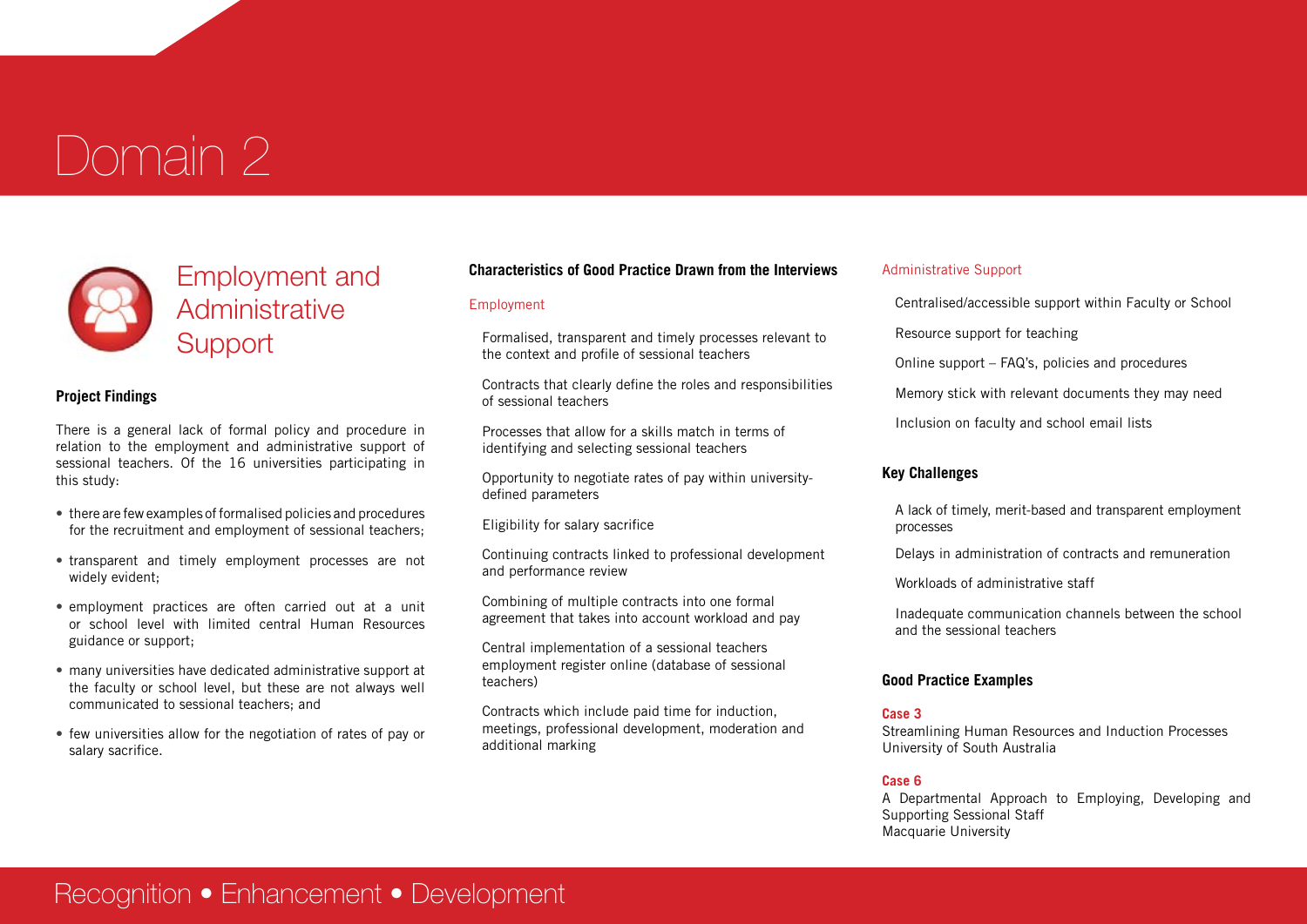# www.cadad.edu.au/sessional/ $\begin{picture}(45,14) \put(0,0){\line(1,0){155}} \put(1,0){\line(1,0){155}} \put(1,0){\line(1,0){155}} \put(1,0){\line(1,0){155}} \put(1,0){\line(1,0){155}} \put(1,0){\line(1,0){155}} \put(1,0){\line(1,0){155}} \put(1,0){\line(1,0){155}} \put(1,0){\line(1,0){155}} \put(1,0){\line(1,0){155}} \put($

# Domain 3



#### **Project Findings**

While induction is considered important in all universities, the ongoing academic management of sessional teachers is not well understood or articulated.

#### Induction

Of the 16 universities participating in this study:

- there is wide variation in how induction is offered within and between universities (centrally, locally or both; mandatory or voluntary);
- there is a wide variation in payment for induction:
- most induction focuses on policy requirements with only a few including aspects of teaching and learning;
- since sessional teachers often work in dispersed locations, there are significant logistical difficulties in providing induction; and
- some universities are trialling alternative modes for the delivery of induction.

#### Academic Management

Given the variation in induction provision, the role of the academic supervisor of sessional teachers is often the most crucial in establishing quality processes in teaching and learning. Of the 16 universities participating in this study:

- there are some instances of a dedicated role of Tutor Coordinator at the university, school and subject level;
- the academic management of sessional teachers is normally undertaken at a subject level by the subject coordinator;
- there are a number of examples of subject coordinators providing subject briefings, detailed tutor notes, meetings, opportunities to be part of curriculum design, review and assessment moderation;
- the casual contract does not always allow for paid quality practices, such as moderation in marking and meetings;
- there is little formal acknowledgement of or support for the subject coordinator's leadership role in ensuring quality teaching practices; and
- there are virtually no instances of formalised standards of practice or professional development for the subject coordinator's role in managing the teaching team.

#### **Characteristics of Good Practice Drawn from the Interviews**

#### Induction

Mandatory paid induction into university policy and practice (Teaching and Learning, Health and Safety, Services and Facilities)

Consideration of the context for induction – centralised (Learning & Teaching unit and/or Human Resource units) or de-centralised (school/faculty)

Induction information provided in different ways e.g. website, kit, on-line, face to face and made available for off-shore and off-site campuses, remote campuses and late employment

Audit of induction compliance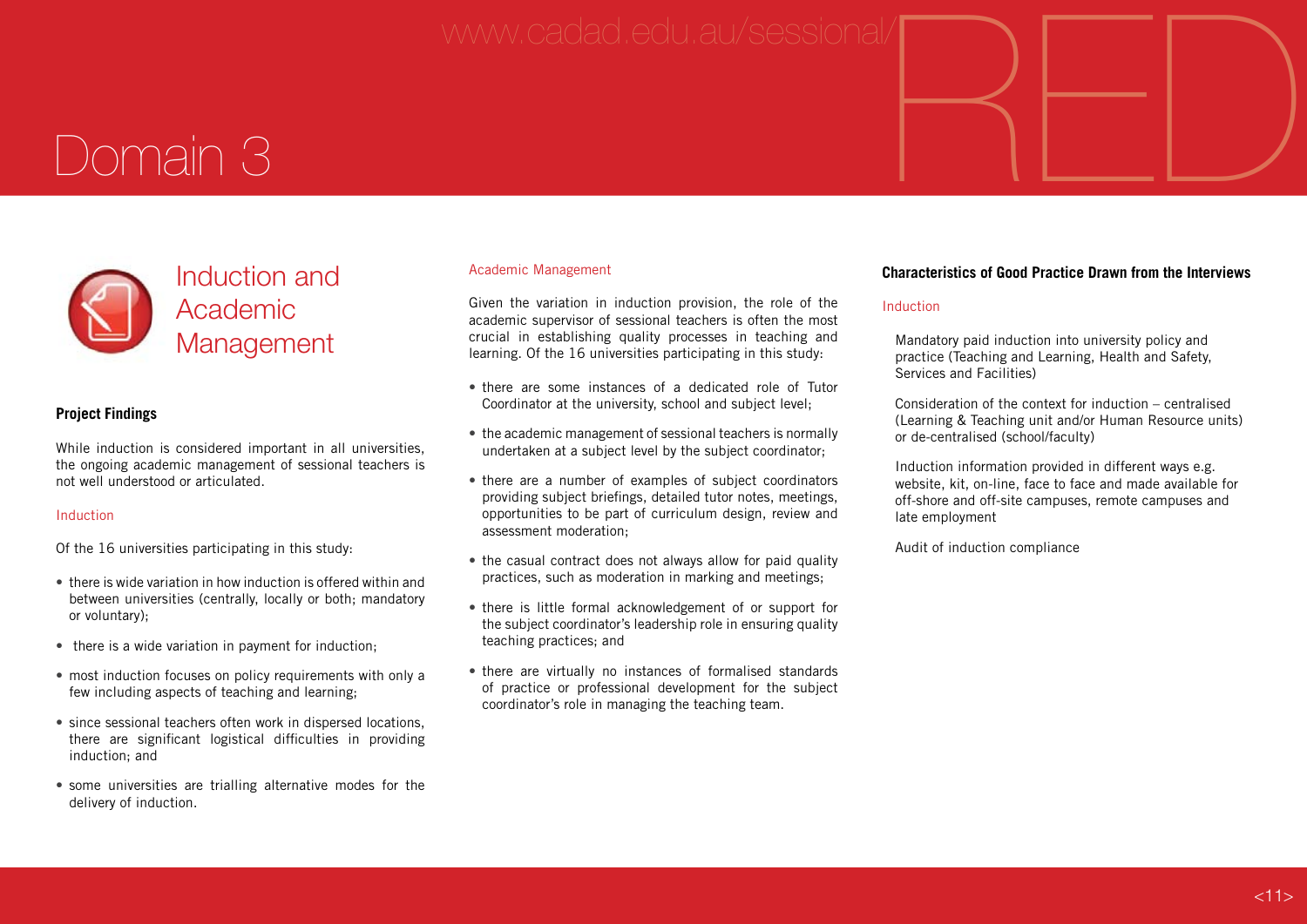# Domain 3

#### Academic Management

Development of a 'teaching team' approach to managing sessional teachers at a course or subject level

Regular paid meetings and/or communication with the teaching team

Guidelines for tutorials

Guidance in the moderation of assessment

Systems for debrief, feedback, evaluation

Mentoring model or buddy system for new sessional teachers

Peer observation and peer review opportunities

Head tutor in large units

Academic contact in remote or off-shore campuses

Systems to encourage social contact and networking among peers

A Faculty/School /subject website dedicated to sessional teachers

Support and professional development for subject /course coordinators

#### **Key Challenges**

Limited school/faculty funds for induction

Timing of induction sessions may not align with recruitment

Finding a time when all sessional teachers are available for induction

Disproportionate numbers of sessional teachers to permanent staff

Inadequate workload allocation for permanent staff supervising sessionals

Organisational complications managing off-shore, distance or distributed staff

#### **Good Practice Examples**

#### **Case 3**

Streamlining Human Resources and Induction Processes University of South Australia

#### **Case 4**

A Multi-layered Approach to a University Tutor Training Program University of New South Wales

#### **Case 5**

A Systems Approach to Supporting Sessional Staff at the School Level Griffith University

#### **Case 6**

A Departmental Approach to Employing, Developing and Supporting Sessional Staff Macquarie University

#### **Case 7**

Tutor Training & Orientation CDRom University of Wollongong

#### **Case 9**

Academic Management of a Multi-location Teaching Team University of Wollongong

#### **Case 10**

Developing Teaching Communities at the Program Level Swinburne University of Technology

## Recognition • Enhancement • Development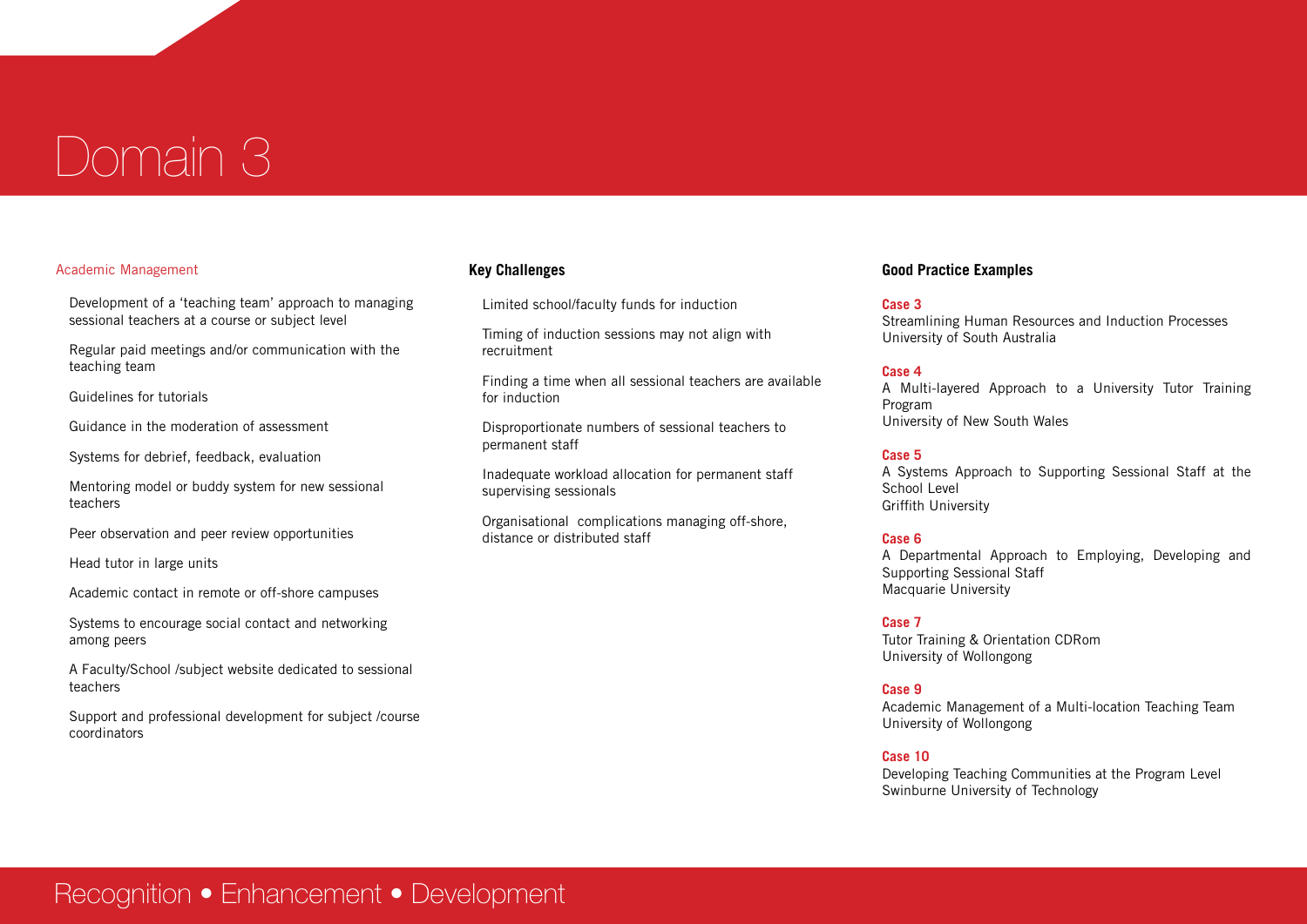# www.cadad.edu.au/sessional/ $\begin{picture}(45,14) \put(0,0){\line(1,0){155}} \put(1,0){\line(1,0){155}} \put(1,0){\line(1,0){155}} \put(1,0){\line(1,0){155}} \put(1,0){\line(1,0){155}} \put(1,0){\line(1,0){155}} \put(1,0){\line(1,0){155}} \put(1,0){\line(1,0){155}} \put(1,0){\line(1,0){155}} \put(1,0){\line(1,0){155}} \put($

# Domain 4



#### **Project Findings**

Paid participation in compulsory professional development for sessional teachers is atypical. Of the 16 universities participating in this study:

- in most cases, there is no clear distinction between induction, professional and career development;
- examples of good practice are often developed and delivered by a committed individual, a discipline with professional networks, or a university with strong leadership in a specific area.
- only two universities in the study mandate and pay for professional development that is linked to articulation and career development for sessional teachers, and in one case, this was restricted to a single school;
- professional development at a school or subject level is largely unpaid and, where it is present, is developed and supported by individuals at that level;
- • the logistics of providing relevant and accessible professional development for diverse and dispersed communities of teachers is a complex challenge for most universities; and
- some universities are trialling alternative modes of delivery.

#### **Characteristics of Good Practice Drawn from the Interviews**

Distinction between induction and development

Programs designed for the needs of sessional staff

#### Types

Short courses and online modules

Development of professional portfolios

Mentoring and peer observation/review opportunities

Performance evaluation and review

Opportunity to extend themselves; for example, paid to lecture or contribute to curriculum design

Research opportunities and access to conference funding

Opportunities to network with peers

Programs articulating into more formal qualifications, e.g. Graduate Certificate of Higher Education

Professional development linked to repeat contracts

#### Access

Opportunities to access the same professional development as permanent staff

Mandatory and paid professional development for those sessional staff teaching more than five hours per week

Flexible modes of professional development

#### **Key Challenges**

Limited institutional infrastructure to cater for their needs

Limited funding and resources

Limited formalised career paths for sessional teachers

#### **Good Practice Examples**

#### **Case 3**

Streamlining Human Resources and Induction Processes University of South Australia

#### **Case 4**

A Multi-layered Approach to a University Tutor Training Program University of New South Wales

#### **Case 5**

A Systems Approach to Supporting Sessional Staff at the School Level Griffith University

#### **Case 8**

Online Professional Development for Clinical Educators The University of Queensland

#### **Case 9**

Academic Management of a Multi-location Teaching Team University of Wollongong

#### **Case 10**

Developing Teaching Communities at the Program level Swinburne University of Technology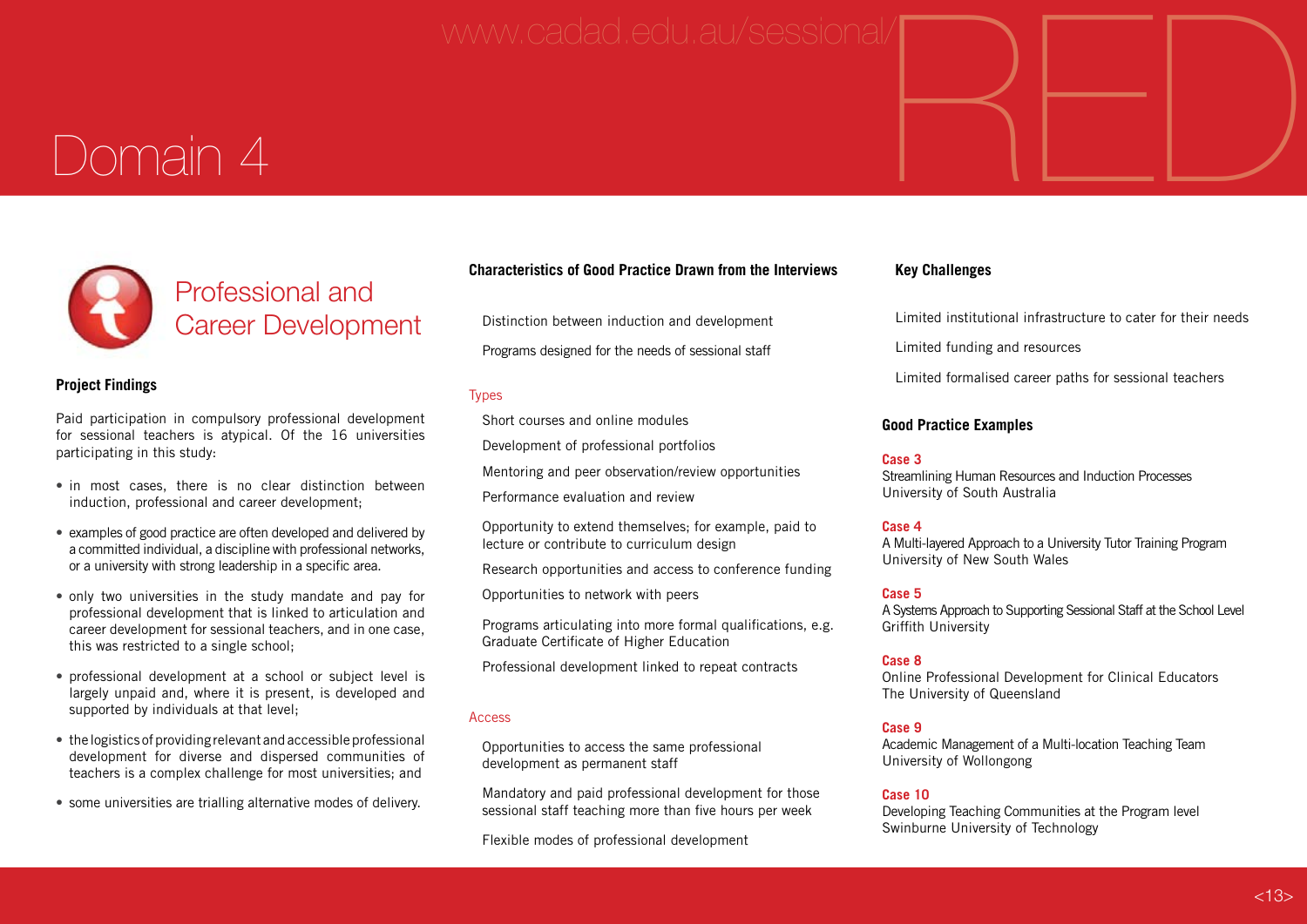# Domain 5



#### **Project Findings**

Many sessional teachers continue to feel their contribution is undervalued, despite various national and institutional recognition and reward initiatives. Of the 16 universities participating in this study:

- informal rewards and recognition occur at many of the universities in the form of letters, gifts and invitations to social functions;
- some universities specifically designate awards for sessional teachers;
- some sessional teachers observed that recognition of their capacity to contribute to curriculum design and development would be sufficient acknowledgement of their role; and
- in general, there are no formal mechanisms for sessional teachers to provide feedback on subject design and delivery or their satisfaction with the way they are engaged at an institutional level.

#### **Characteristics of Good Practice Drawn from the Interviews**

#### Reward

Dedicated Sessional Staff Excellence in Teaching Awards - awards linked to a financial prize, eg. money for conferences and resources

#### Recognition of the importance of their contribution

Appropriate access to physical and professional facilities – computer access, access to an office space, parking, email, library card before and after contract period

Invitation to be involved in decision making within a school

Invitations to contribute to working groups or professional networks

Opportunity to contribute to the ongoing enhancement of teaching in courses

Opportunity for performance management from supervisor

Personal acknowledgement or formal letters of appreciation from university

Opportunity to engage in research (paid)

Opportunity to access conference funding

Opportunity to access certificate course at the university (paid)

#### **Key Challenges**

Limited or no support in applying for awards

Lead-up time in submitting for awards too long; for example, only employed 12 weeks, need to work for 12 months

Award system not always transparent

Uneven capacity of sessionals staff to do own evaluation of teaching

Limited link to promotion or career path

Unable to apply for grants as a causal staff member

#### **Good Practice Examples**

#### **Case 1**

Whole of University Approach - Policy and Practice University of New South Wales

#### **Case 3**

Streamlining Human Resources and Induction Processes University of South Australia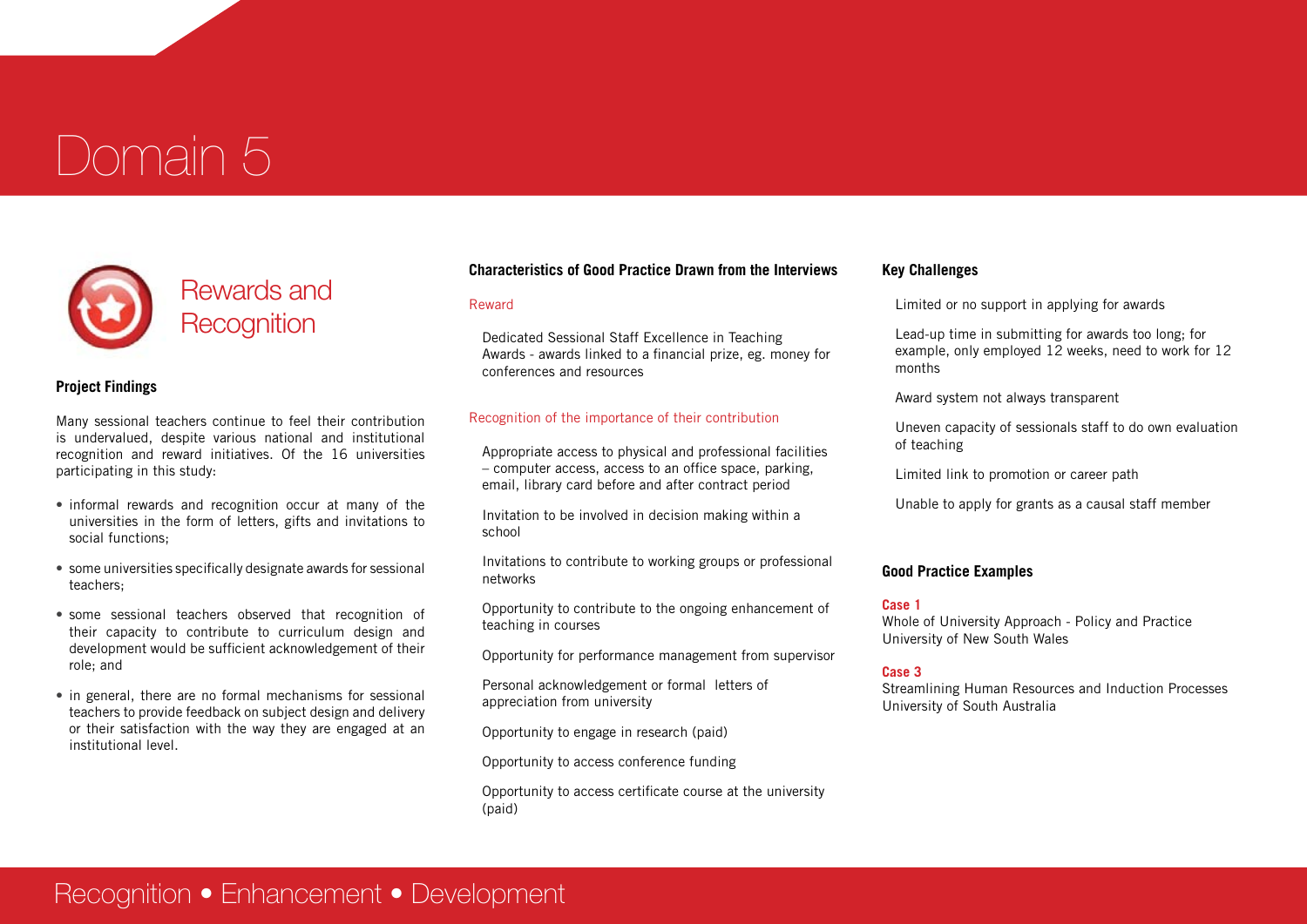# RED www.cadad.edu.au/sessional/

# Good Practice Case Studies

**The Good Practice Case Studies presented here are only a selection of examples in what needs to be an ongoing investigation into evidence-based practice in this area.**

**While there can be no one standardised approach across the sector, responsibility for improving current policy and practice lies at all levels of the University: an institutional policy framework, faculty and school based procedure and practice, and quality practices at course and subject level.** 

## **Contents**

| Case 5: A Systems Approach to Supporting Sessional Staff at the School Level33 |  |
|--------------------------------------------------------------------------------|--|
| Case 6: A Departmental Approach to Employing and Supporting Sessional Staff37  |  |
|                                                                                |  |
| Case 8: An Online Professional Development Model for Clinical Educators43      |  |
|                                                                                |  |
|                                                                                |  |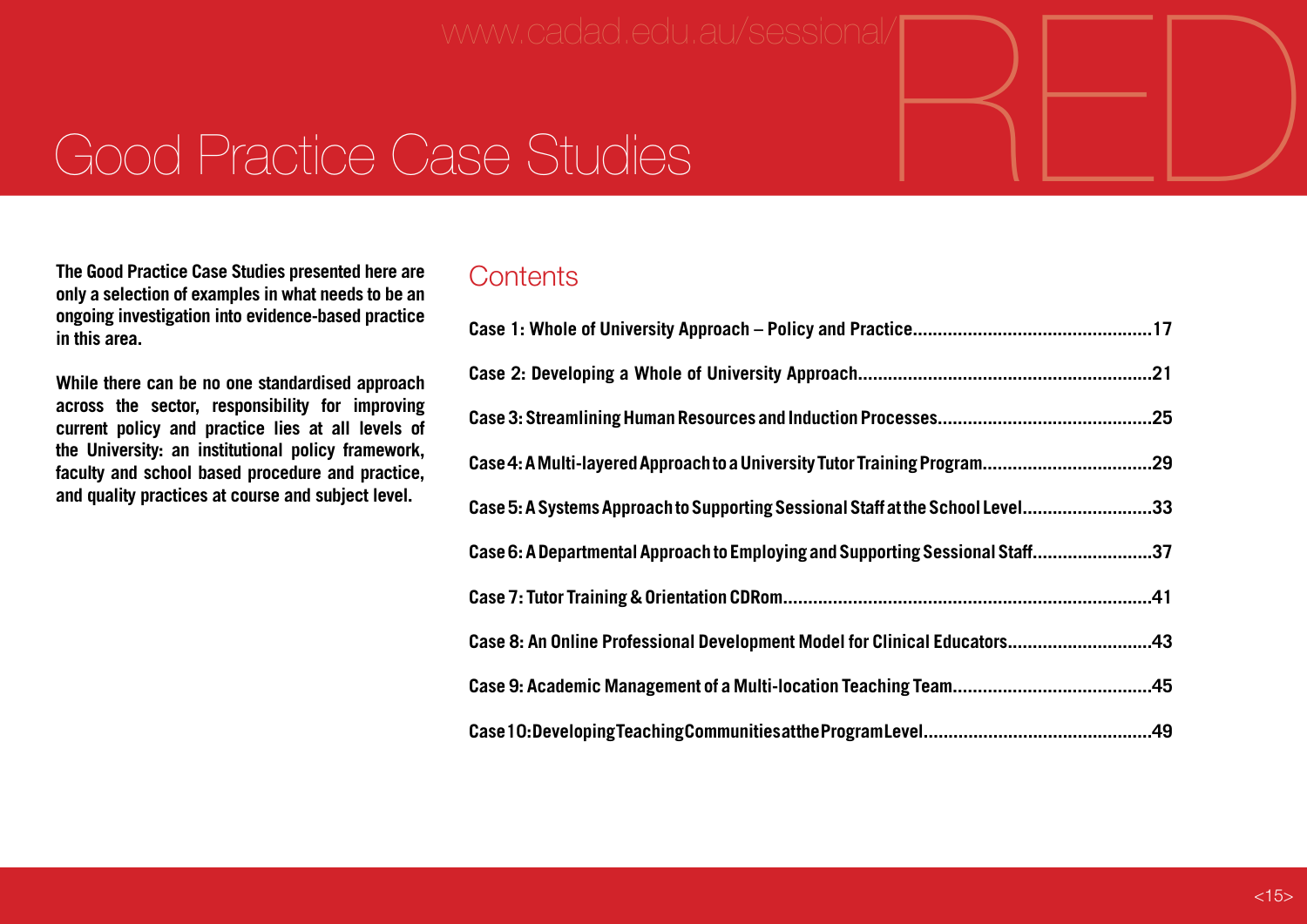# Good Practice Case Studies

#### **University Level**

#### Case 1

#### **Whole of University Approach - Policy and Practice**

Associate Professor Michele Scoufis, Director of the Learning and Teaching Unit & Ms Colina Mason, Sessional Staff Coordinator, Learning and Teaching Unit, University Of New South Wales

#### Case 2

#### **Developing a Whole of University Approach**

Professor Sandra Wills, Director of the Centre for Educational Development and Interactive Resources (CEDIR) & Ms Alisa Percy, Sesssional Teaching Project Coordinator, University Of Wollongong

#### Case 3

#### **Streamlining Human Resources and Induction Processes**

Associate Professor Margaret Hicks, Acting Director: Flexible Learning Centre, Shard Lorenzo, Director of Human Resources & Bryanne Smith, HR Manager: Division of Health Sciences, University Of South Australia

### **Faculty/School/Department Level**

#### Case 4

#### **A Multi-layered Approach to a University Tutor Training Program**

Dr Kerry Howells and Ms Colina Mason, Education Development Unit, Australian School of Business, University Of New South Wales

#### Case 5

#### **A Systems Approach to Supporting Sessional Staff at the School Level**

Associate Professor Keithia Wilson, Tutor Development Coordinator & Associate Professor Alf Lizzio, Head of School, School Of Psychology, Faculty of Health, Griffith University

#### Case 6

#### **A Departmental Approach to Employing, Developing and Supporting Sessional Staff**

Louella Almeida, Department Manager & Steven Cassidy, Senior Lecturer in Computing Department of Computing, Macquarie University

#### **Online Initiatives**

#### Case 7

#### **Tutor Training & Orientation CDRom**

Dr Anne Porter & Dr Caz Sandison, Senior Lecturers, School of Mathematics and Applied Statistics, Faculty of Informatics, University of Wollongong

#### Case 8

#### **Online Professional Development Model for Clinical Educators**

Professor Helen Chenery, Director of Studies, Faculty of Health Sciences, The University of Queensland

#### **Teaching Team**

#### Case 9

#### **Academic Management of a Multi-location Teaching Team**

Dr Jeannette Stirling, Subject Coordinator, Faculty of Arts, University of Wollongong

Case 10

#### **Developing Teaching Communities at the Program level**

Professor Ian Macdonald, Director, Teaching and Learning Centre, University of New England & Dr Tom Edwards, Education Development Coordinator, Faculty of Engineering and Industrial Sciences, Swinburne University of Technology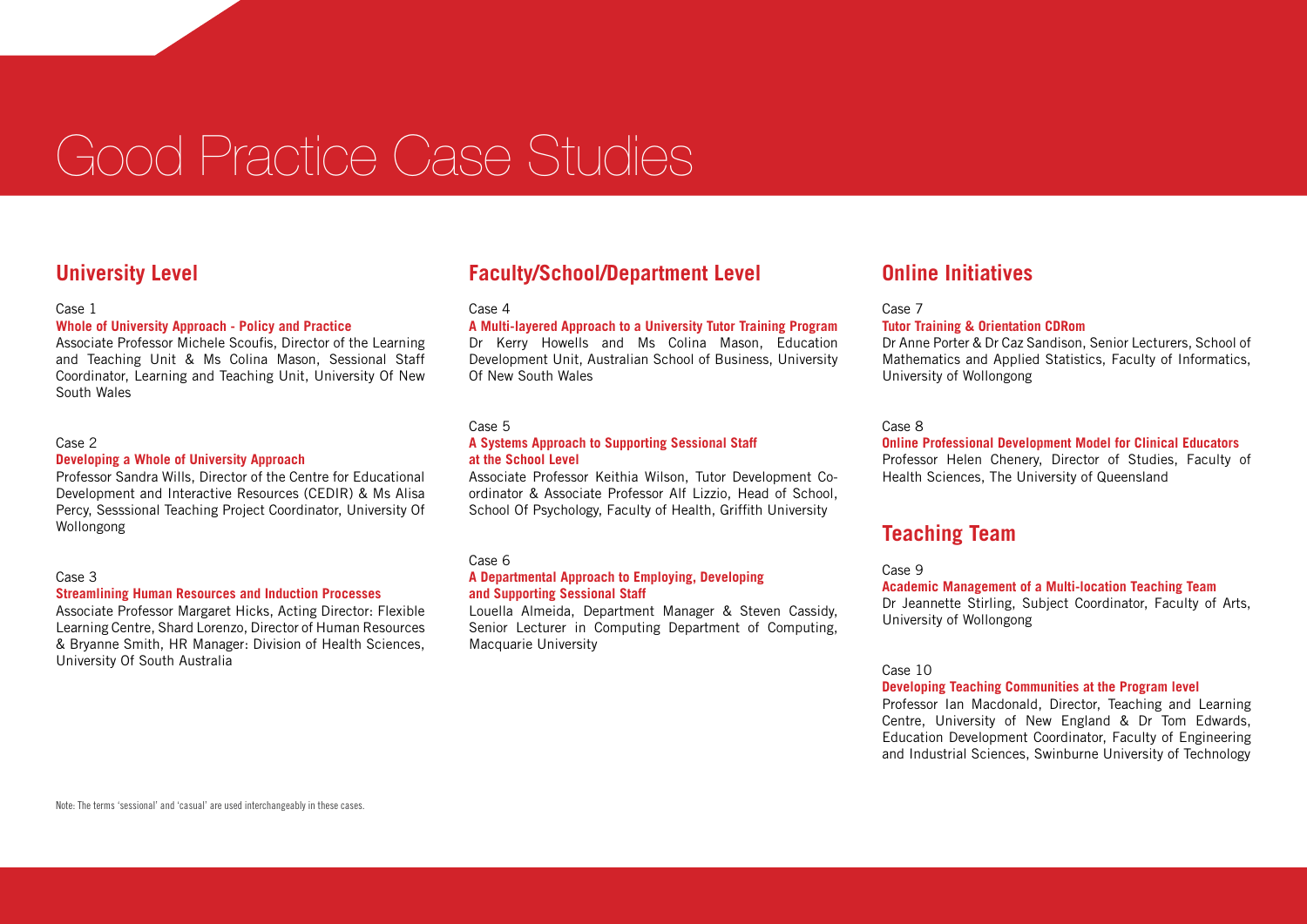

# Whole of University Approach – Policy and Practice

#### UNIVERSITY OF NEW SOUTH WALES

Contributed by: Associate Professor Michele Scoufis, Director of the Learning and Teaching Unit

Ms Colina Mason Sessional Staff Coordinator, Learning and Teaching Unit

> Contact: Colina Mason [cm.mason@unsw.edu.au]

**Abstract**

**In 2005 the employment, induction and professional development of sessional teachers was ad hoc. Recognising the need for a whole of institution approach to improvements in this area, in 2006 the University implemented its** *Sessional Teaching Staff Strategic Action Plan***.** 

**The Plan is linked to performance indicators and funding for the faculties, and is supported by the Sessional Staff Coordinator located in the Learning and Teaching Unit. Through a facilitated implementation process, all schools in 2008 have a nominated staff member who is responsible for the overall support of sessional staff.**

#### **Context**

At UNSW, 40-60% of undergraduate teaching is provided by sessional staff.

The *UNSW Sessional Teaching Staff Strategic Action Plan:*

was developed by the Learning and Teaching Unit after an extensive consultation process;

was formally approved by Committee on Education in March 2006;

drew upon the AUTC Sessional Staff Teaching Project, the UNSW Guidelines on Learning that Inform Teaching (see Links and Resources) and international best practice; and

recognises the diversity of employment of sessional teachers across disciplines/faculties.

The University recognises that faculties and schools require assistance in interpreting and implementing the Plan in their own context.

1

Implementation is supported through the Sessional Teaching Staff Coordinator, based in Learning and Teaching @ UNSW, and through the UNSW Faculty Learning and Teaching Performance Indicators.

#### **Aims**

The Sessional Teaching Staff Strategic Action Plan sought to:

highlight and acknowledge the key roles played by sessional staff in the student learning experience;

acknowledge and articulate the roles of all responsible for sessional staff and the quality of the learning and teaching experience;

provide a basis for benchmarking, sharing and reporting on all aspects of the employment, induction, professional development and recognition of sessional staff; and

establish a baseline of acceptable support for sessional staff against which improvement could be measured.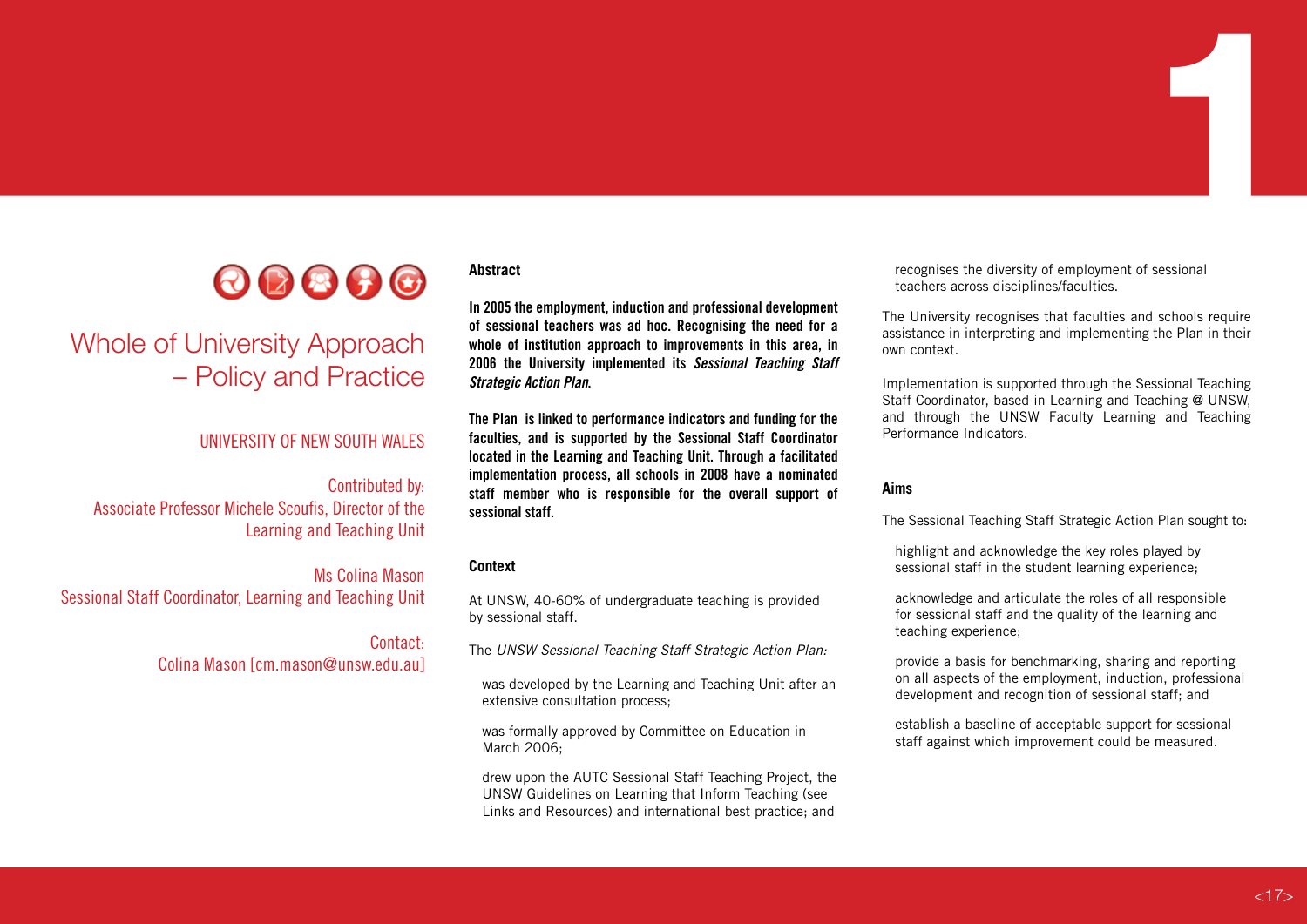#### **Outcomes**

All schools have a nominated academic staff member who is responsible for the overall support of sessional teachers.

Most faculties have a Human Resources person whose role explicitly includes the employment and induction of sessional staff.

With the appointment of a Sessional Teaching Staff Coordinator within the central Learning and Teaching Unit, ongoing support has been provided through close collaboration with the faculties/schools.

Focus has been placed on key learning and teaching issues such as assessment and feedback. The coordinator ensures that useful practices are shared across the university.

Most faculties now provide at least 3 workshops for sessional staff (although the form varies greatly depending on the context).

There are 2 Vice Chancellor's Teaching Excellence Awards for sessional staff, and most faculties have sessional staff teaching awards.

#### The UNSW Sessional Teaching Staff Strategic Action Plan framework



1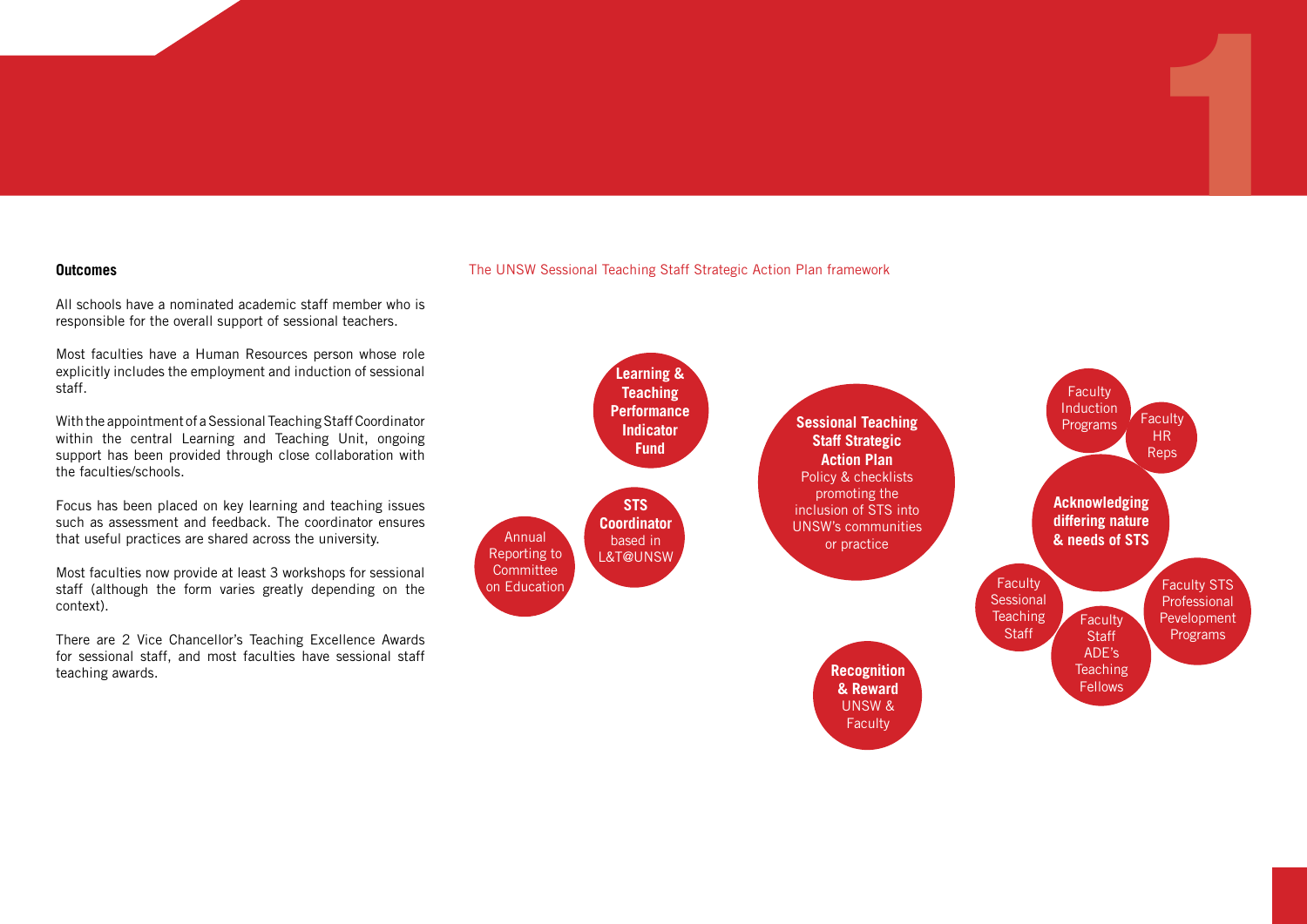#### **What was done?**

#### Sessional Teaching Strategic Action Plan: Policy and Checklists

A university-wide investigation into faculty policy and practice was instigated by the Pro Vice Chancellor and the Director of the Learning and Teaching Unit.

Building on the work of the 2003 AUTC *Guidelines for Training, Managing and Supporting Sessional Teachers* (see Links and Resources), the University's *Sessional Teaching Strategic Action Plan: Policy and Checklists* for the Employment, Management and Development of Sessional Teaching Staff was then developed.

Using a similar framework to the AUTC Guidelines, the Strategic Action Plan sets out faculty, school and course responsibilities according to recruitment, employment, integration and communication, opportunities for development in learning and teaching, and evaluation and recognition.

The Plan also provides a series of checklists to guide the implementation of those stated responsibilities. From 2005 the Strategic Action Plan was linked to Faculty Learning and Teaching Performance Indicators. This strategy was considered to be critical to ensure engagement with the Policy.

The process meant that Faculties received remuneration in part based on provision of professional development for sessional staff. From 2006 onwards the value and weighting of this indicator, relative to other indicators, has progressively increased to reflect and acknowledge the importance of providing induction, orientation and professional development for all sessional staff at UNSW.

#### Sessional Teaching Staff Coordinator

1 1

In 2003, a part-time Sessional Teaching Staff Coordinator was employed in the Teaching and Learning Unit to investigate the needs of sessional staff and develop strategies to support them.

In 2006, the role of the Sessional Teaching Staff Coordinator became a full-time position. The role is intended to:

improve student learning as an outcome;

foster a culture that values and rewards the contribution of sessional staff and encourages their engagement in course and program development;

ensure that sessional teachers are supported and aware of the influence they have on students' learning and choice of career;

assist in making the experience of teaching a positive one for new teachers as well as students. This could in turn influence their career paths;

encourage faculties to take ownership of their professional development programs for sessional teachers;

maintain a comprehensive website for sessional teachers;

evaluate and monitor the effectiveness of the support provided for sessional teaching staff and make recommendations for improvement;

report annually to the Committee of Education.

#### Human Resources

The Sessional Teaching Staff Coordinator worked with faculty Human Resources staff to improve processes relating to employment contracts, induction, access to IT and email accounts and access to the Library.

#### Professional Development

The Sessional Teaching Staff Coordinator works closely with faculties to design, develop and implement professional development programs for their sessional teachers.

These programs are contextualised, acknowledge specific disciplinary needs, and are facilitated by the UNSW Sessional Teaching Staff Coordinator and faculty staff.

Some faculties have initiated and developed their own programs for sessional teachers:

The Australian School of Business has its own Education Development Unit and has an embedded program for new tutors (see Case 4 in this resource);

The Science Faculty EdSquad has also developed its own program for tutors and lab demonstrators.

It is envisaged that embedded programs will change the university culture, with Learning and Teaching providing more of a resource position in the future.

In February 2007 a Compendium of Good Practice in Learning and Teaching focussing on sessional staff was published (see Links and Resources). This includes case studies of contextualised programs for sessional teachers across UNSW.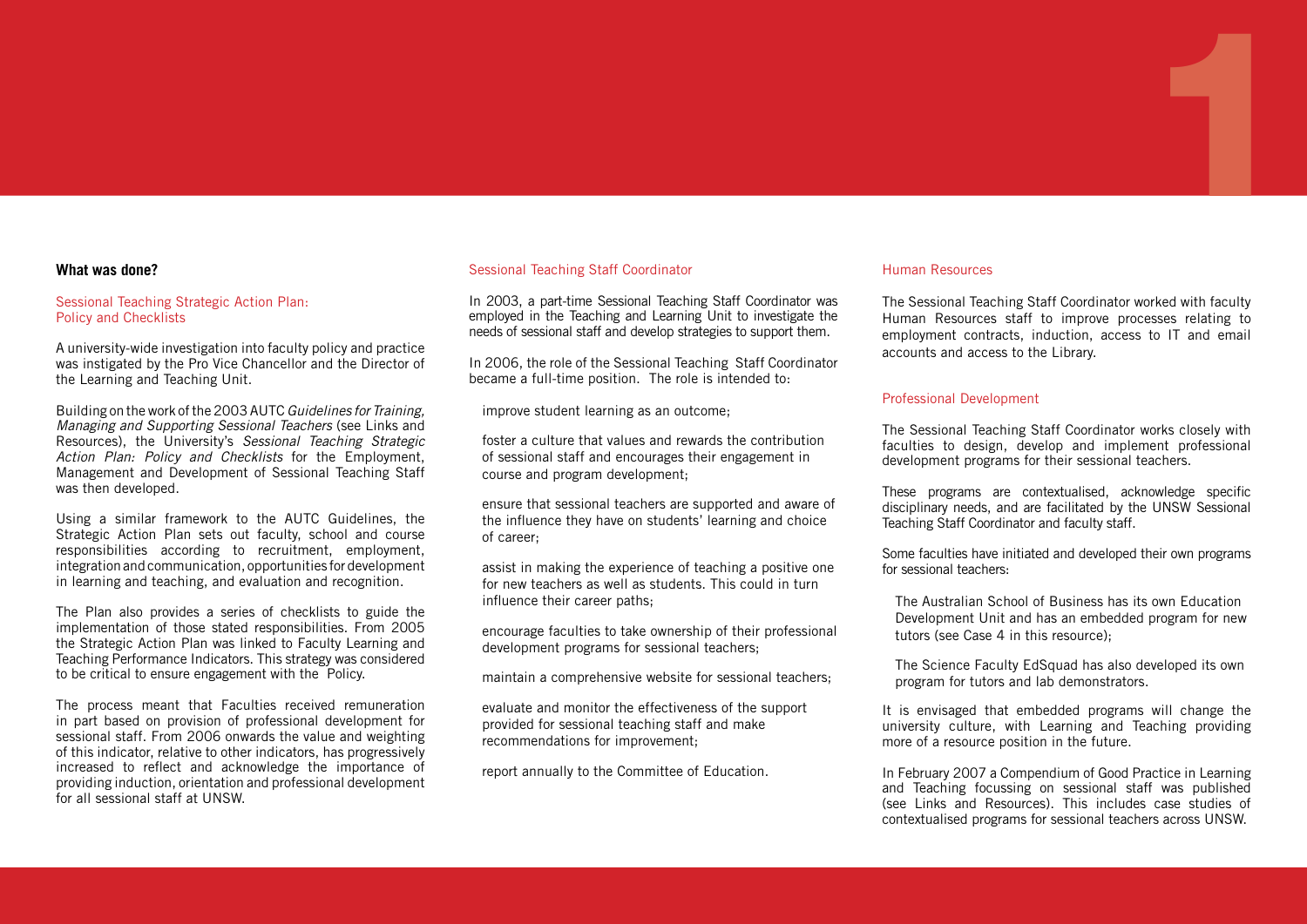#### Improved communication

A contact list is available on the Support for Sessional Staff website (see Links and Resources) to identify those responsible for the overall support of sessional staff in each faculty. This list includes both administrative and academic staff contacts in each Faculty.

#### Recognition

In 2006, recognition of the contribution of sessional staff to the students' learning experience was achieved through the Vice-Chancellors Teaching Award for sessional staff and through various faculty-based awards.

#### **Critical Success Factors**

This model of practice is dependent on the central role of the Sessional Teaching Staff Coordinator, financial drivers and faculty performance indicators.

The use of performance indicators and faculty funding is critical to engagement with the policies.

The online environment is helpful in terms of support.

#### **Review and Improvement**

The model of having faculty-based learning and teaching support with central support for wider framing and the sharing of good practice is excellent.

Ideally, sessional staff would be paid to attend PD sessions. Often they are not.

There needs to be greater recognition that in a number of instances a teaching team (which may include sessional staff) is responsible for the quality of learning and teaching in any given course/subject/unit and this has implications for subject coordinators, especially in terms of assessment moderation.

There needs to be better recognition for sessional staff as part of the university's fabric.

#### **Challenges**

It is difficult to encourage sessional staff to voluntarily attend non-paid professional development.

1

It is challenging in a large research intensive university to change recruitment practices to ensure greater equity and fairness of employment.

Effective curriculum development, implementation, review and improvement processes must be tied to effective professional development processes for all staff, including sessional staff.

Key leadership roles in learning and teaching at all levels, including that of the course and program coordinator, need to be recognised, supported and valued.

#### **Links and Resources**

UNSW Sessional Teaching Staff Strategic Action Plan www.unsw.edu.au/learning/pve/sessional.html

Support for Sessional Staff website www.learningandteaching.unsw.edu.au/content/LT/sessional\_ staff/sessional\_home.cfm?ss=2

UNSW Compendium of Good Practice www.ltu.unsw.edu.au/content/userDocs/Compendium\_ Issue4\_Feb07.pdf

AUTC (2003) Guidelines for Managing, Supporting and Training Sessional Teaching Staff at University www.tedi.uq.edu.au/sessionalteaching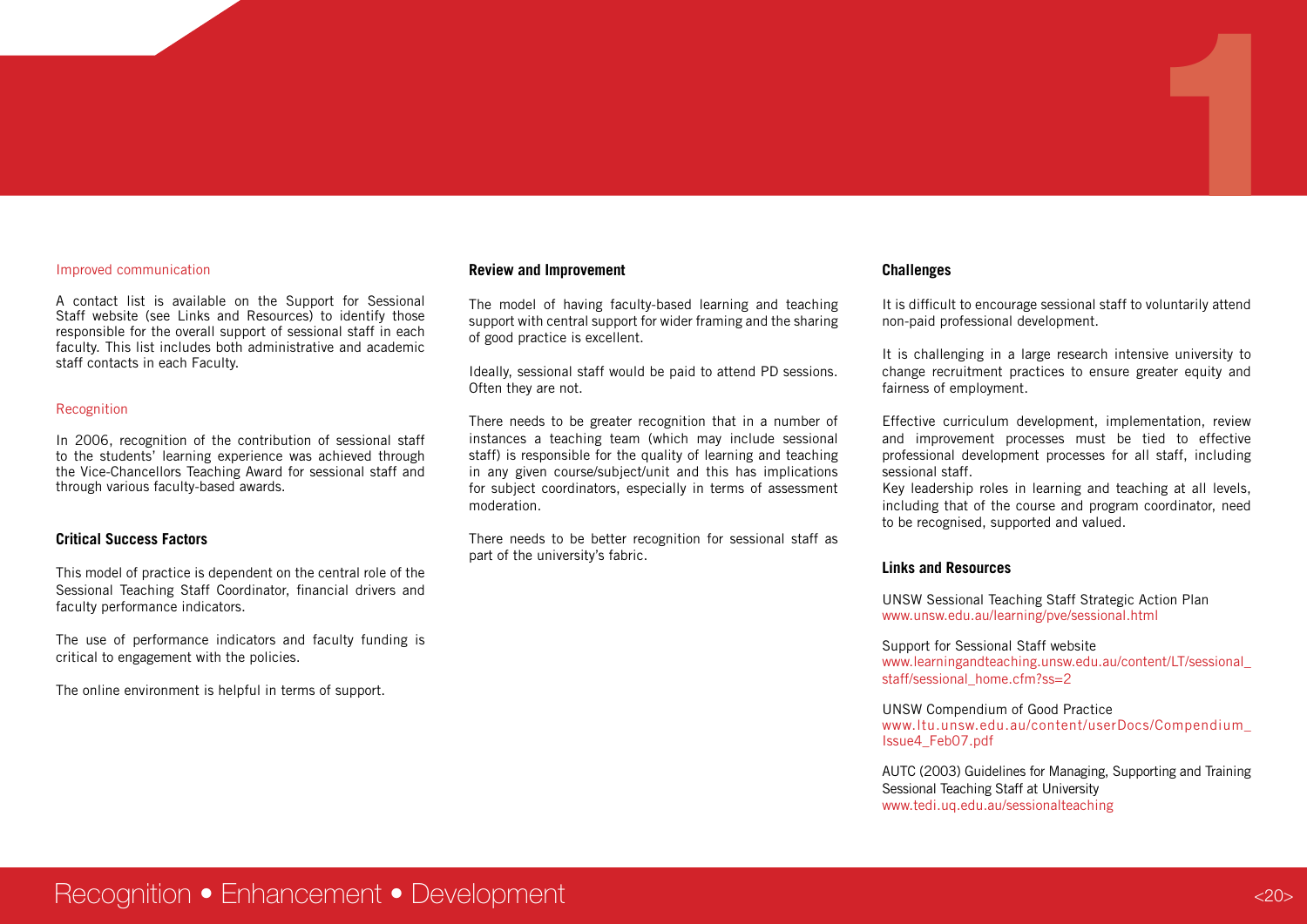

# Whole of University Approach

#### UNIVERSITY OF WOLLONGONG

#### Contributed by:

Professor Sandra Wills, Director of the Centre for Educational Development and Interactive Resources (CEDIR)

> Ms Alisa Percy Sesssional Teaching Project Coordinator

> > Contact: Alisa Percy [alisa@uow.edu.au]

#### **Abstract**

1 2

**This case reports on the process undertaken by one university to develop an institutional policy framework for managing, supporting and enhancing the contribution of sessional teaching staff. Building on a history of research and reporting on the issues of sessional teaching at the University of Wollongong, in 2006, the Sessional Teaching Project was established to develop a strategic approach to the quality enhancement of sessional teaching.**

**The Project Coordinator conducted various scoping activities, convened a university-wide Sessional Teaching Steering Committee, engaged in wide consultation across all of the faculties and led the development of a university-wide framework.**

#### **Context**

The University of Wollongong is a medium-sized regional university that delivers its degree programs across multiple campuses as well as offshore. The local teachers at all 5 satellite campuses are in the main employed on a sessional basis. Approximately 25% FTE of all academic teaching staff are employed on a sessional basis. At the end of 2006, University Teaching and Learning Performance Funding was successfully sought to establish the UOW Sessional Teaching Project to scope the issues and develop a university-wide approach to adequately preparing and supporting casual teachers in their various roles.

#### **Aims**

The Sessional Teaching Project sought to:

develop a deeper understanding of the breadth and complexity of the casual teaching sector at UOW;

explore the professional needs of casual teaching staff;

develop a university-wide framework to facilitate sustainable and systemic improvements to the management, preparation and recognition of casual teaching staff; and

explore implementation issues by working with the Faculty of Commerce.

#### **Outcomes**

A university-wide framework for improving the management, support and enhancement of the contribution of sessional teachers was developed. The framework has three layers as illustrated on page 22.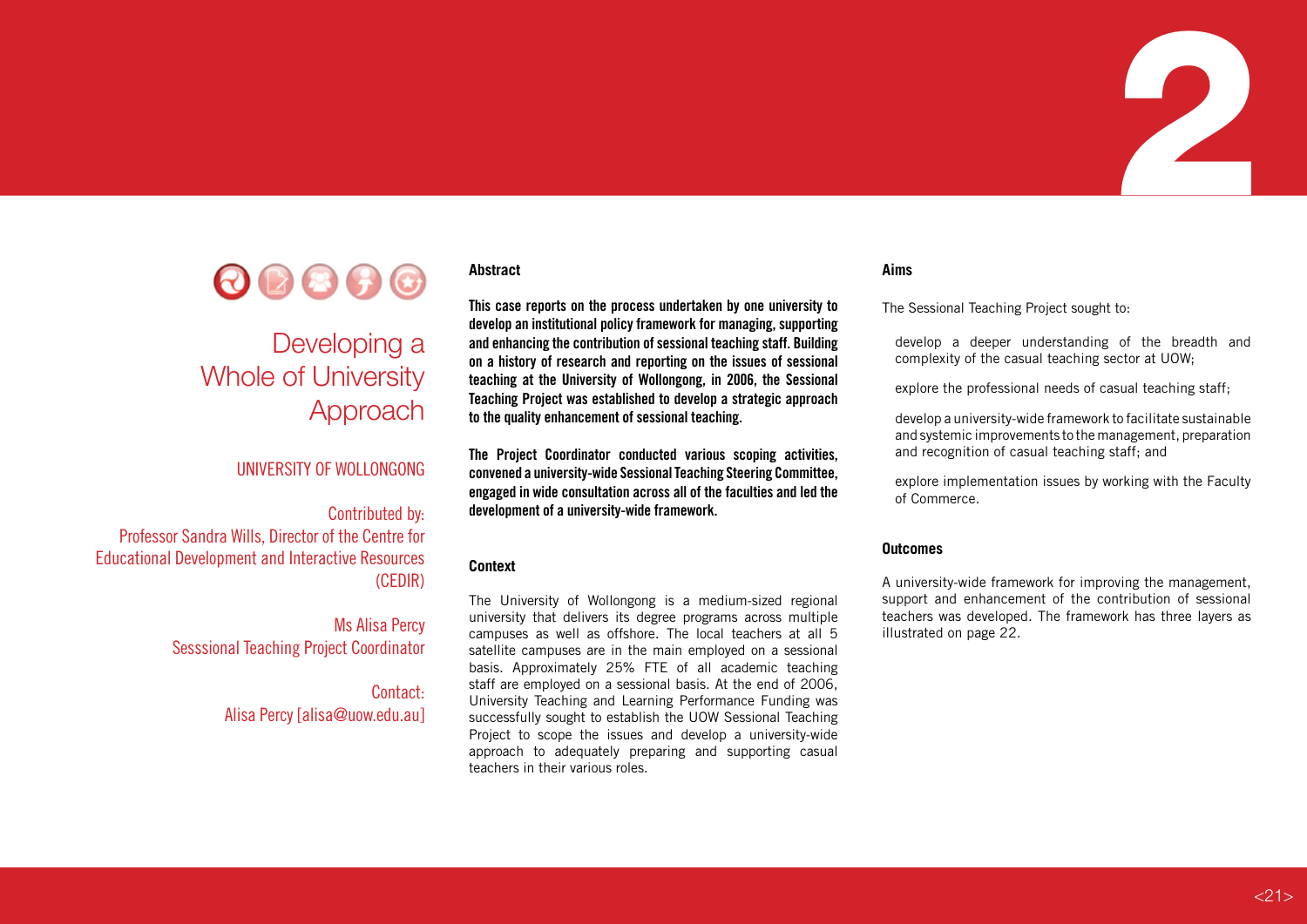# Academic Services Division

#### University Framework

- Code of Practice Casual Academic Teaching
- Good Practice Guidelines Casual Academic Teaching
- Educational services & resources (ASD)
- Monitoring & reporting

#### Faculty Responsibilities

- Faculty Operating Procedures
- Faculty, School or Program Induction
- Integration, resources & communication
- Ongoing professional learning & development opportunities

#### **Teaching Team Practices**

- Appropriate communications strategies
- Marking schemas & parity processes
- $\bullet$  Mentoring & integration
- $\bullet$  Evaluation & feedback

#### At the University level

The *Code of Practice - Casual Academic Teaching* articulates university, faculty and casual teachers' responsibilities. For the most part, it locates responsibility for interpreting and implementing the Code with faculties. The faculty responsibilities include recruitment, employment, induction, management, communication, professional development and recognition.

The *Good Practice Guidelines - Casual Academic Teaching* (in development) is designed to assist faculties and schools with implementation by elaborating on each of the faculty responsibilities and providing a range of contextualised examples.

The Academic Services Division, comprising Learning Development, the Library, and the Centre for Educational Resources and Interactive Resources (CEDIR), is an educational service/resource provided at the university level to assist all faculties with implementation. Staff in these units work in cross-unit, and cross-disciplinary teams to assist faculties with the implementation of a wide range of teaching and learning projects.

In addition to the above service, the University Professional and Organisational Development Service (PODS) run a mandatory induction for all sessional staff which covers compulsory policy and related issues (eg. OHS, EED, Privacy, Services for staff and students).

Faculties and schools are required to report on their implementation of the Code through their annual Learning and Teaching Strategic Plans.

#### At the faculty level

Faculties are expected to formalise their implementation of the Code through the development of *Faculty Standard Operating Procedures – Casual Academic Teaching.*

2

In line with existing university policy and the Code, faculties and/or schools are expected to appropriately recruit, employ and induct their sessional teaching staff.

They are expected to improve procedures for communication, resourcing and integration of sessional staff into their communities of practice.

They are expected to provide contextualised and relevant training and professional development opportunities.

#### At the Program and teaching team level

Emphasis is placed on developing improved systems of communication, providing guidance on teaching and marking, and establishing evaluation and feedback mechanisms.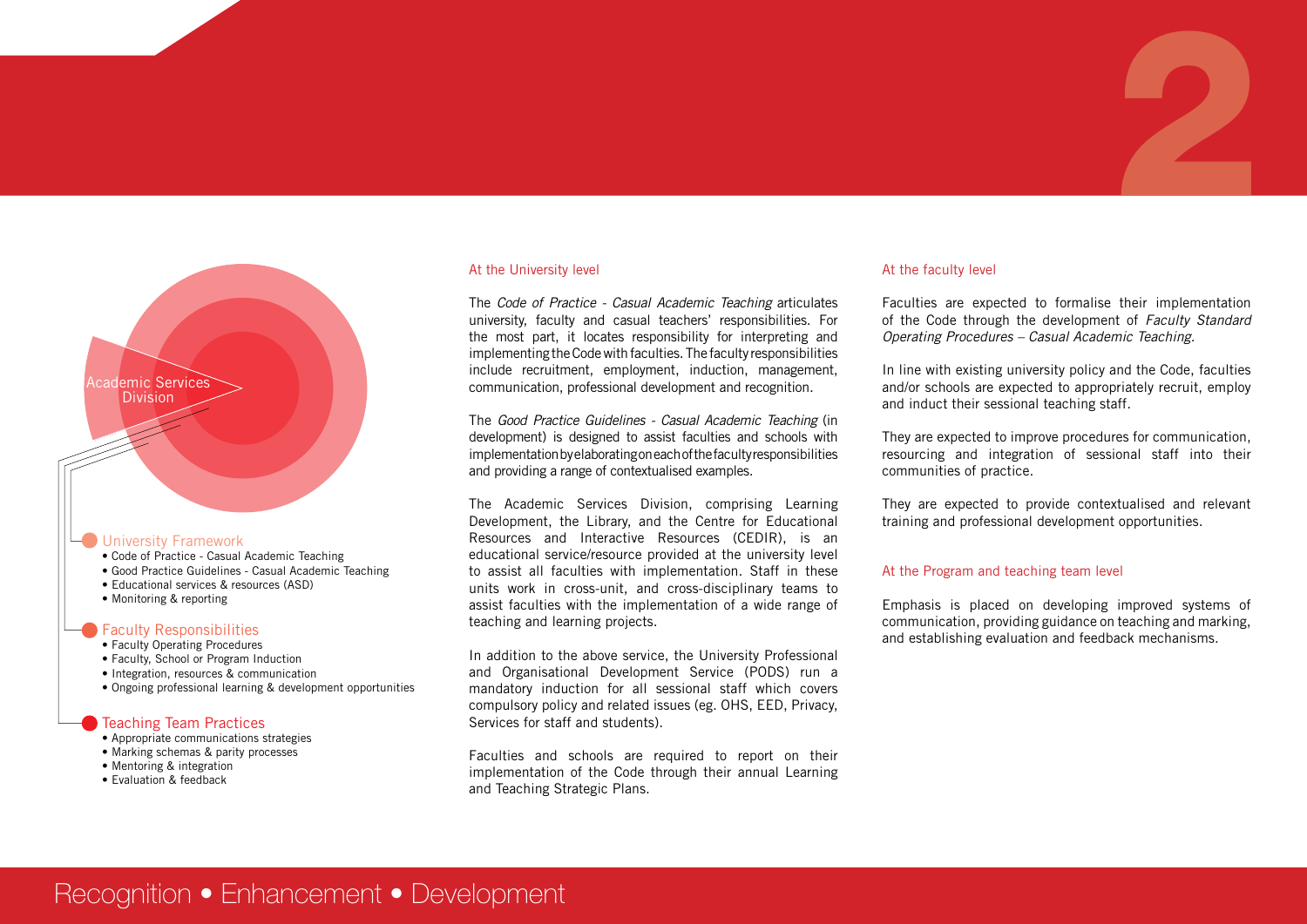#### **What was done?**

#### Scoping activities

To develop a deeper understanding of the breadth and complexity of the casual teaching sector at UOW, the Project implemented:

surveys and interviews with Heads of School and Associate Deans across all faculties; and

a collection of National and UOW statistics (ARD).

To explore the professional needs of casual teaching staff, the Project:

conducted focus groups and interviews with sessional teaching staff;

developed and trialled the Tutor Engagement Survey; and

conducted an extensive review of the literature and national and international practice.

#### Development of university-wide framework

To develop a university-wide framework, the UEC/ASDC Sessional Teaching Steering Committee was convened to:

review current policy and practice as it pertains to sessional teaching staff to identify good practice and areas for improvement;

establish a benchmark of current faculty policy and practice to measure future improvements;

develop the *Code of Practice* and *Good Practice Guidelines - Casual Academic Teaching* that can be interpreted and implemented at the Faculty, School and program level; and

engage faculty in the development of the Code and Guidelines.

#### Exploring implementation

To explore implementation issues, a Sessional Teaching Working Group in the Faculty of Commerce was convened to:

2

establish a model for the induction and development of sessional teaching staff in the faculty;

develop a faculty-wide website for Sessional Teachers; and

foster practices that recognise, include and engage sessional teaching staff as key contributors to a quality learning experience for students.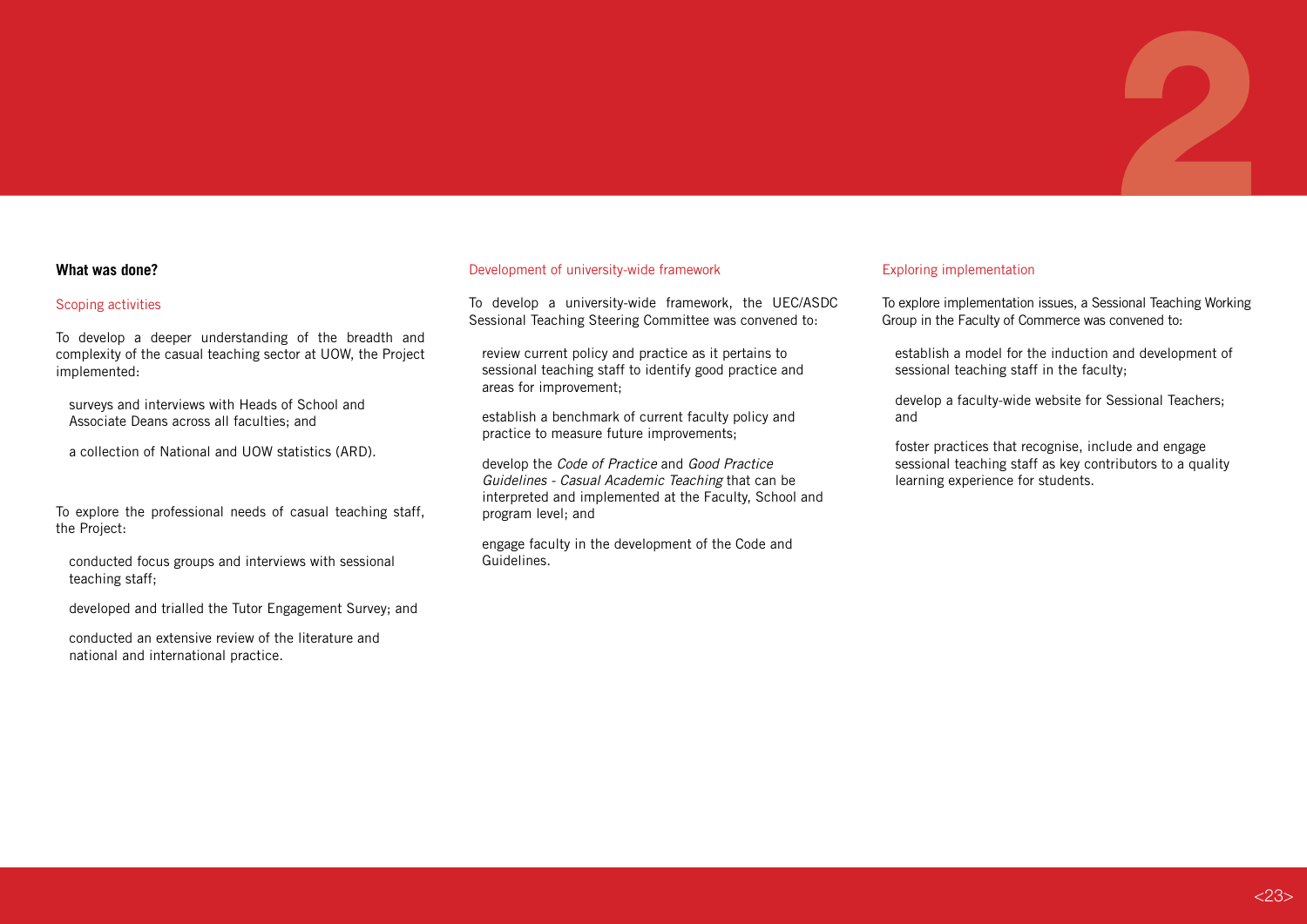#### **Critical Success Factors**

The leadership of the Project Coordinator

The assistance of the Steering Committee with extensive faculty representation

The initial scoping activities and wide ongoing consultation

The development of a clearly articulated framework

University policy and procedure

Monitoring and reporting mechanisms

#### **Review and Improvement**

Refinement and consolidation of the policy, monitoring and reporting framework needs to be ongoing.

Focused work with other faculties will be required for implementation issues.

Development of tools, templates, examples and models for faculties and schools to adapt would be useful.

The scope needs to be expanded to investigate the professional needs of subject coordinators leading large teaching teams.

Further research into appropriate formal and non-formal professional learning opportunities for sessional teaching staff would help to provide sound advice on sustainable practice at the Faculty/ School or teaching team level.

#### **Challenges**

At this early stage, the greatest challenge will be facilitating Faculty and School implementation with limited resources.

#### **Links and Resources**

Code of Practice - Casual Academic Teaching www.uow.edu.au/handbook/codesofprac/cop\_cat.pdf



## Recognition • Enhancement • Development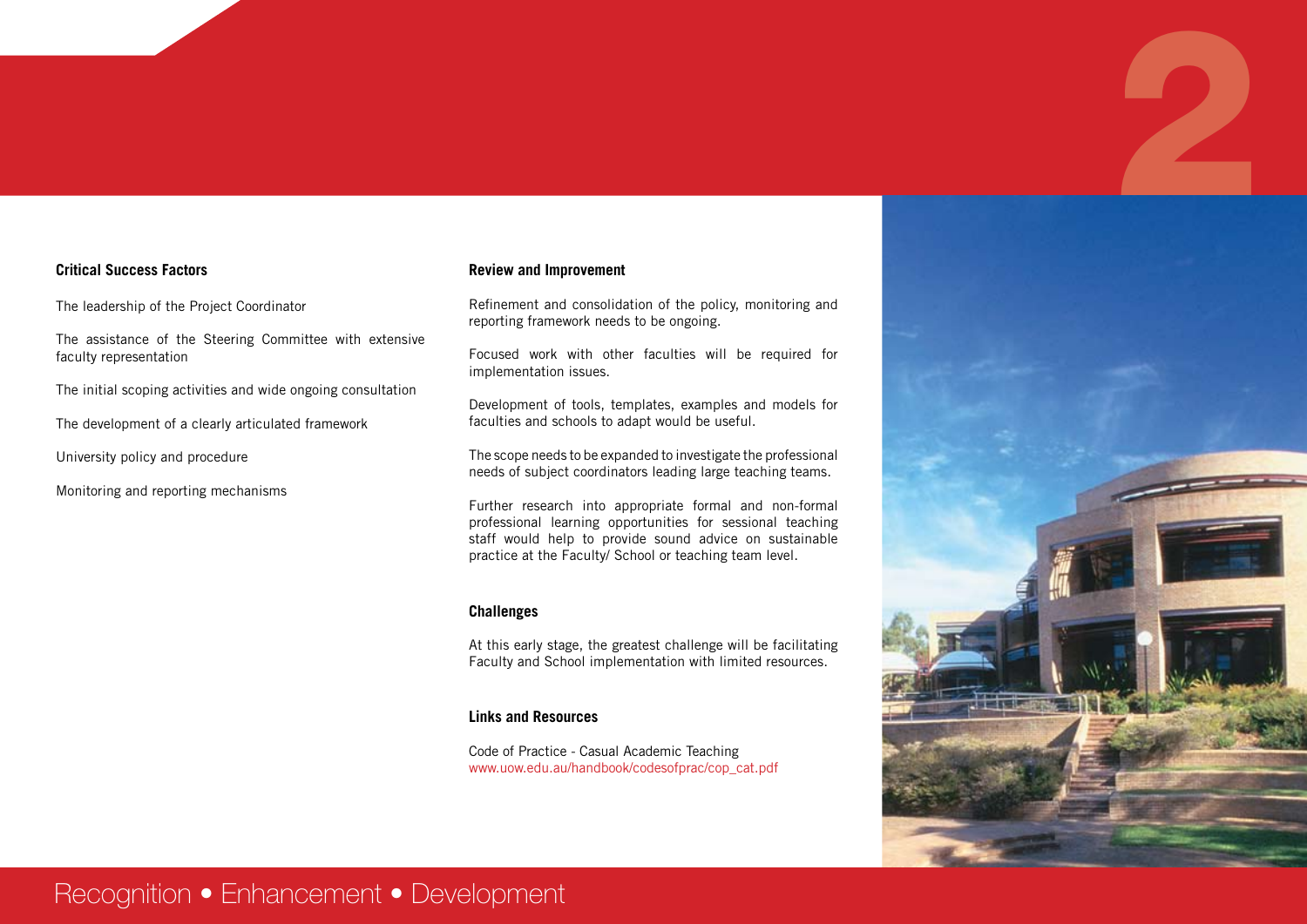

# Streamlining Human Resources and Induction Processes

#### UNIVERSITY OF SOUTH AUSTRALIA

Contributed by: Associate Professor Margaret Hicks Acting Director Flexible Learning Centre

> Shard Lorenzo Director of Human Resources

Bryanne Smith HR Manager Division of Health Sciences

Contact: Margaret Hicks [Margaret.Hicks@unisa.edu.au]

#### **Abstract**

**The University of South Australia recognises that sessional teaching staff are an integral part of the workforce and provide a valuable service to the University, particularly in undergraduate teaching. This case study outlines action taken by the University to streamline human resources and induction processes for its sessional teachers.**

#### **Context**

The main concerns listed below were identified through external research (eg Carrick survey, NTEU) and internal consultation (UniSA Sessional Staff Working Group):

payment and level;

tools of the trade; and

involvement in decision making.

#### **Aims**

The University's aims were to adopt a consistent approach to the identified areas of sessional staff contracts, access to resources and facilities, and involvement in activities with full time academic staff.

#### **Outcomes**

The development and implementation of an online employment register for sessional staff

3

Improved contract documentation

Paid induction

Improved online resources for sessional teachers

Professional development opportunities for sessional teachers tied to performance management

Greater involvement in decision-making

Opportunities for reward and recognition

#### **What was done?**

#### University-wide Working Party

UNISA has a Sessional Staff Working Party that is chaired by one of the Deans, Teaching and Learning.

Membership of the Working Party consists of an Associate Head of School, Dean: International, Director: Teaching and Learning, Human Resource staff and sessional teachers.

This Working Party is trying to systematically identify and address the issues relating to sessional teachers. The activities of this Working Party have put in place many of the initiatives identified below. The Working Party has received sound recognition of their work by the senior management group.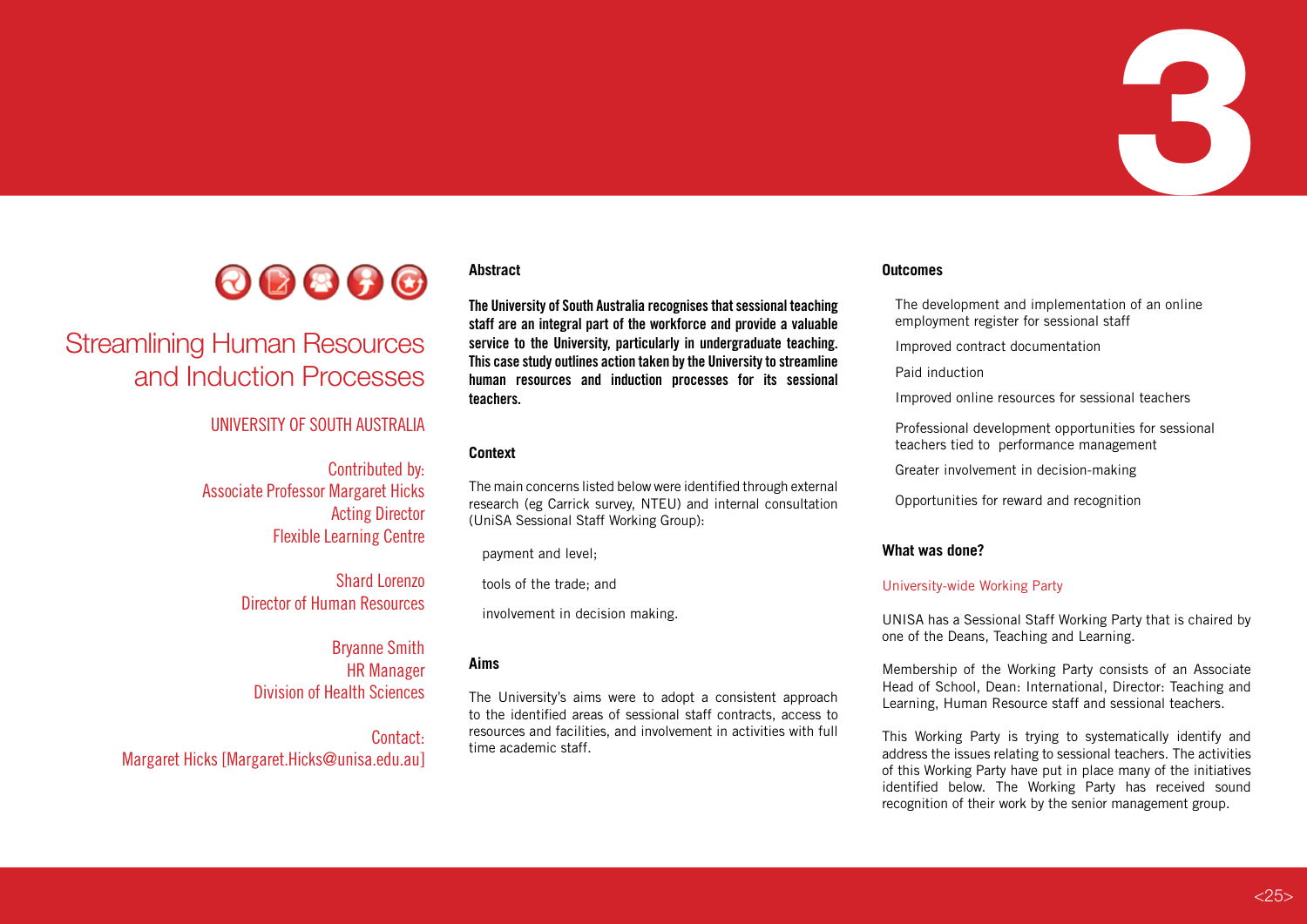| <b>Recruitment, selection</b><br>and appointment | Development and implementation of online<br>employment register for sessional staff          | Sessional teachers register details of experience, qualifications, availability, contact details and what they<br>are interested in. (see Links and Resources). Faculty staff can search register for eligible people and register<br>vacancies.                                                                                                                                         |
|--------------------------------------------------|----------------------------------------------------------------------------------------------|------------------------------------------------------------------------------------------------------------------------------------------------------------------------------------------------------------------------------------------------------------------------------------------------------------------------------------------------------------------------------------------|
|                                                  | Improved contract documentation                                                              | Contract documentation was improved to clarify rates of pay, teaching responsibilities and expected duties.<br>Role statements were an important part of this clarification: for example, if the contract says that you are<br>employed to present tutorials there is a drop down underneath that that gives a whole range of dot points that<br>go with what presenting tutorials mean. |
|                                                  | The online contractual arrangements                                                          | Sessional teachers have the right to negotiate their rates of pay through this facility. They also have the option<br>of salary sacrifice if they wish                                                                                                                                                                                                                                   |
| <b>Paid Induction</b>                            | Sessional staff at the University are paid to attend<br>the induction sessions at two levels | There is a divisional induction session which is held twice yearly across the four academic divisions; and there<br>are also local school induction sessions.                                                                                                                                                                                                                            |
| <b>Resources</b>                                 | A Quick Guide for Sessional Staff<br>(see Links and Resources)                               | The Quick Guide is available on the website and includes the answers to many of the questions raised by<br>sessional teachers.                                                                                                                                                                                                                                                           |
|                                                  | An induction website for all new staff                                                       | This website provides a comprehensive introduction to the whole University (see Links and Resources).                                                                                                                                                                                                                                                                                    |
|                                                  | At the Division level                                                                        | New sessional staff in the division of Education, Arts and Social Sciences receive a UNISA memory stick,<br>which includes relevant documents that sessional staff may need.                                                                                                                                                                                                             |

# Recognition • Enhancement • Development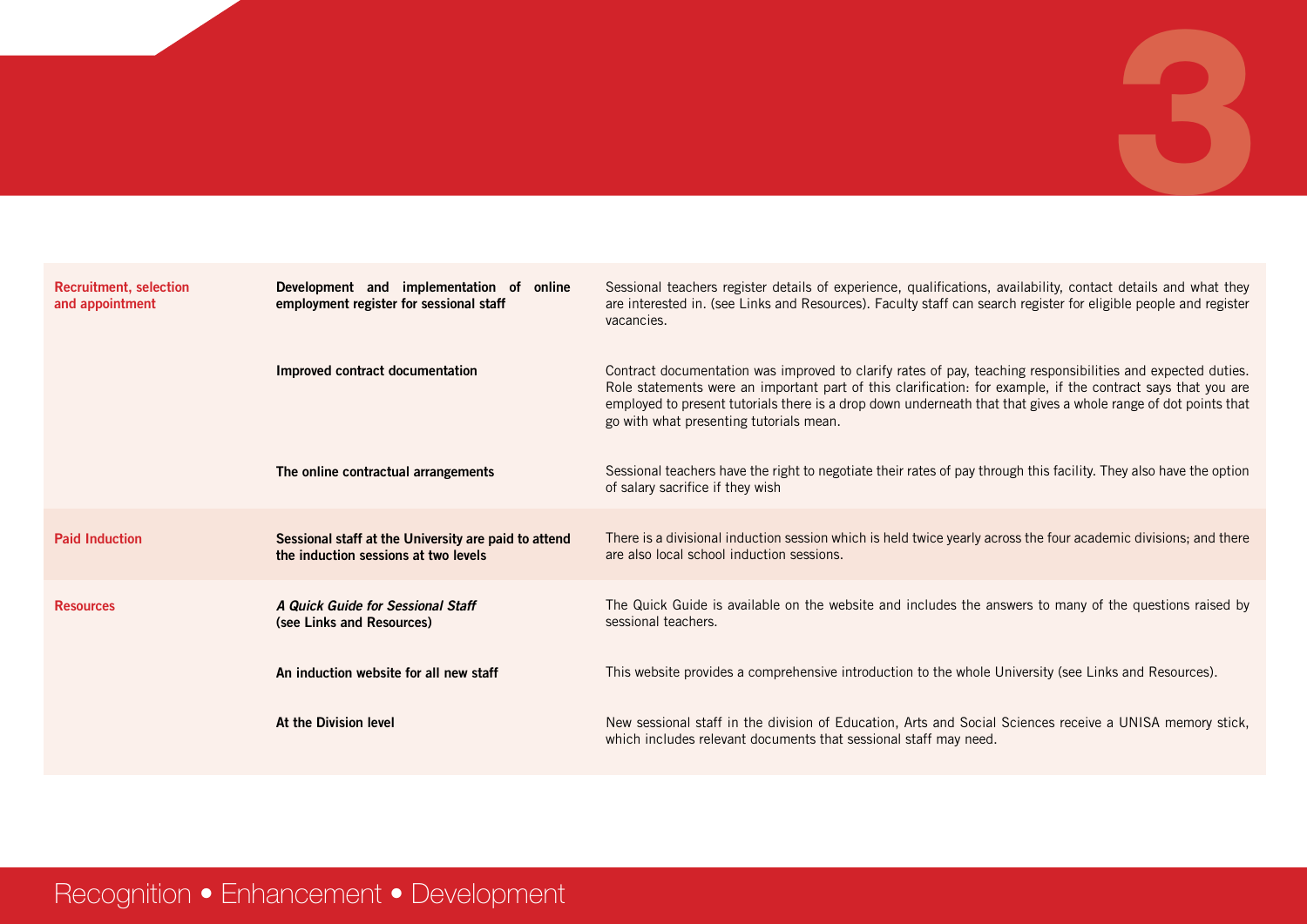| <b>Performance Management</b>   | Performance review for new tutors        | A final review is undertaken at the end of the first contract. This includes: a self assessment by the sessional<br>academic; and a meeting with the supervisor (Course Coordinator or Program Director) to discuss performance,<br>professional development opportunities and career aspirations.                                                                                                                              |
|---------------------------------|------------------------------------------|---------------------------------------------------------------------------------------------------------------------------------------------------------------------------------------------------------------------------------------------------------------------------------------------------------------------------------------------------------------------------------------------------------------------------------|
|                                 | Performance review for continuing tutors | Upon completion of the initial contract, the decision to offer a subsequent contract for the same program<br>is based on satisfactory performance. During the second and subsequent contracts Student Evaluation of<br>Teaching (SET) data is required (where feasible) to provide additional quantitative data to support performance<br>assessment. Satisfactory performance is required for further contracts to be offered. |
|                                 | Performance assessment data              | Performance assessment data is retained at school level to inform future staffing decisions.                                                                                                                                                                                                                                                                                                                                    |
|                                 | <b>Formative feedback</b>                | On a regular basis sessional teachers can get feedback about what they're doing and also provide the subject<br>coordinator or programme director with feedback.                                                                                                                                                                                                                                                                |
| <b>Professional Development</b> | Teaching @ UNISA                         | After the first contract, the Teaching @ UNISA course is both mandatory and paid for sessional teachers<br>(see Links and Resource). This Program articulates into the Graduate Certificate of Education (University<br>Teaching) which is required for all new academic continuing appointments A to C.                                                                                                                        |
|                                 | At the division level                    | In the Division of Education, Arts and Social Sciences, the locally delivered professional development sessions<br>are a compulsory part of the induction process for sessional teachers.                                                                                                                                                                                                                                       |
| <b>Reward and Recognition</b>   | <b>Involvement in Decision Making</b>    | Sessional teachers are invited to school board meetings and a range of other working parties. This is usually<br>paid.                                                                                                                                                                                                                                                                                                          |
|                                 | Awards                                   | The University of South Australia does give sessional teachers Excellence in Teaching Awards.                                                                                                                                                                                                                                                                                                                                   |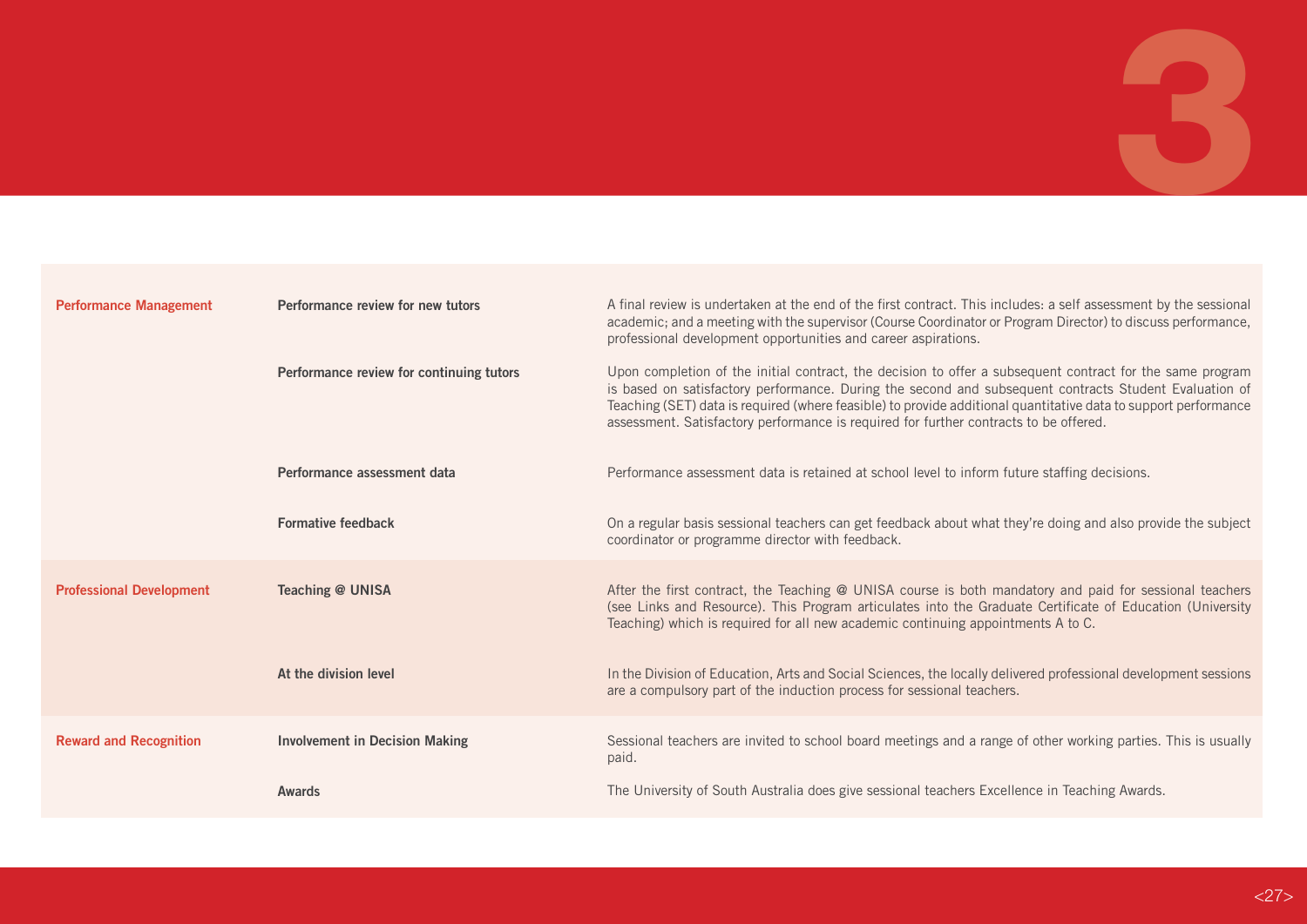#### **Critical Success Factors**

The leadership of the working party.

The membership of the working party evolves depending on the focus of the group.

#### **Review and Improvement**

Continual review of the administration of sessional staff contracts.

Pilot study of centralising sessional contract administration to Divisional HR teams to ensure compliance.

#### **Challenges**

To ensure the sessional staff teaching experience is rewarding and provides a stepping stone to an academic career if required.

Local practice matching institutional commitment.

#### **Links and Resources**

Sessional Academic Staff Employment Register www.unisanet.unisa.edu.au/sessionalAcademic/index.asp

UNISA Quick Guide for Academic Sessional Staff www.unisa.edu.au/staffdev/guides/sessional\_academic\_staff.pdf

Performance Management Plan - Academic Casual Staff www.unisa.edu.au/hrm/employment/

Teaching @ UNISA www.unisanet.unisa.edu.au/learningconnection/staff/

Professional Development Resources for Sessional Staff www.unisanet.unisa.edu.au/learningconnection/staff/ information/sessional.asp

Sessional Staff Homepage: Division of Education, Arts and Social Sciences, Teaching, Learning and International www.unisa.edu.au/easdeanteaching/sessional/default.asp



## Recognition • Enhancement • Development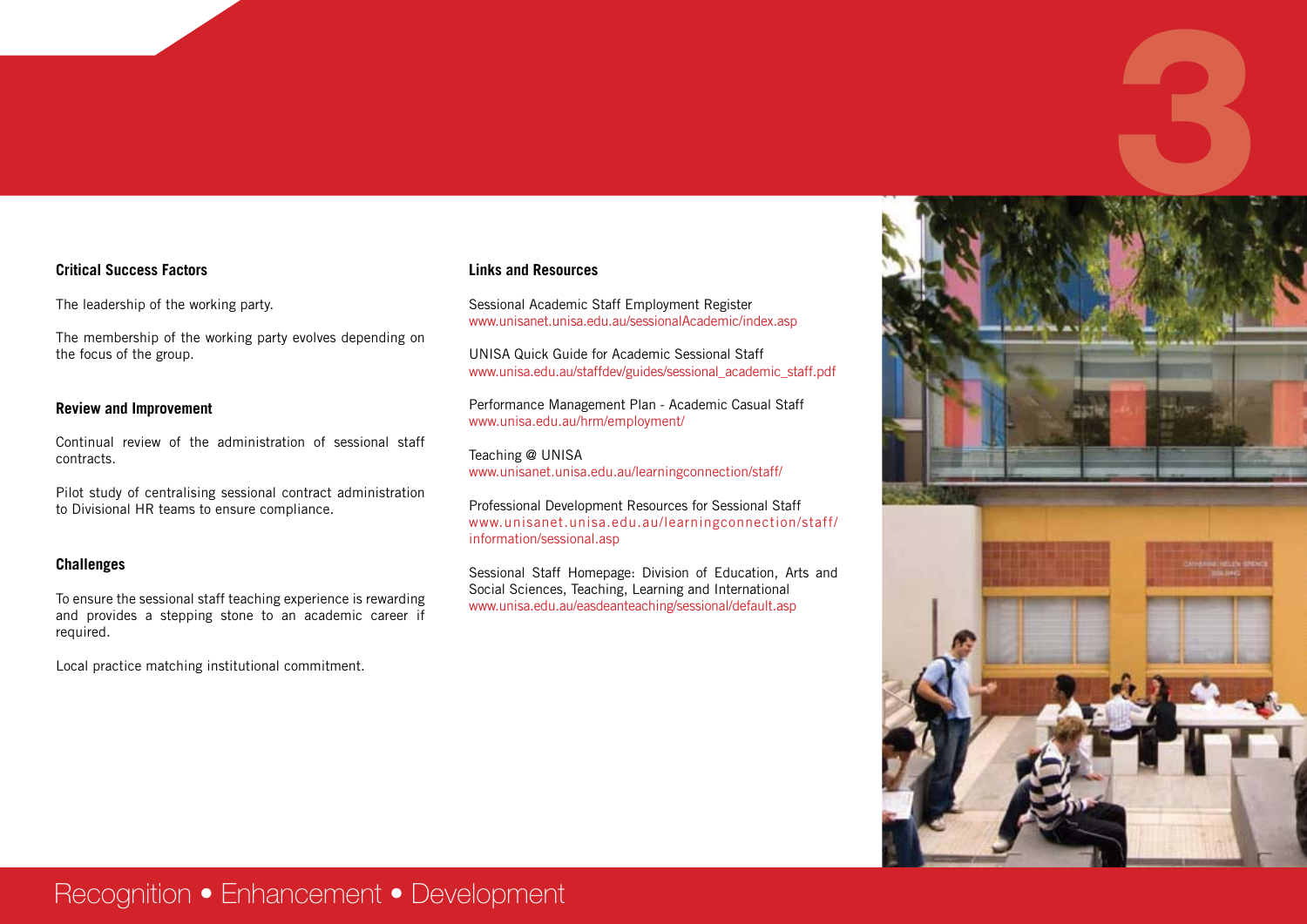

# A Multi-layered Approach to a University Tutor Training Program

#### UNIVERSITY OF NEW SOUTH WALES

#### Contributed by:

Dr Kerry Howells and Ms Colina Mason Education Development Unit Australian School of Business\*\*

#### Contact: Colina Mason [cm.mason@unsw.edu.au]

\* In 2007 the Faculty of Commerce and Economics (FCE) amalgamated with the Australian Graduate School of Management (AGSM) to become the Australian School of Business (ASB).

#### **Abstract**

**This case study describes a three-module program, Principles of Tutoring, designed for new tutors in the Australian School of Business at UNSW. Input from students, new tutors, experienced tutors, lecturers in charge and course coordinators was strongly encouraged during the program's initial and ongoing development. The learning outcomes, structure and content of the program draw on current higher education scholarship as well as adult education literature and theory.**

**The evolution of the program over the past three years has resulted in a holistic approach that focuses not only on good teaching practice but also on self-management and critical reflection skills. This case study provides background to the program and highlights some of the features that more fully enable participants to balance the demands of their tutoring role with family, work and postgraduate study commitments.**

#### **Context**

The Australian School of Business (ASB) at UNSW consists of nine schools with over 8000 students and approximately 220 academic staff. Tutors teach in one or more of the Faculty's nine schools and teach at either undergraduate or postgraduate level.

Most of them are either undertaking postgraduate research work in the Faculty or are in the third or fourth years of their undergraduate degrees. Some of them have had prior teaching experience or have been leaders in the Faculty's Peer Assisted Support Scheme (PASS).

#### **Aims**

The Principles of Tutoring program was developed in response to a growing awareness that tutors needed more support; tutor training was identified as a priority in the Strategic Plan of the Faculty's Education Development Unit (EDU); lecturers identified that many new tutors lack skills; and tutors themselves identified gaps in the skills required to meet the learning and teaching objectives of their schools.

4

#### **Outcomes**

The establishment of an ongoing peer network for participants.

Opportunities for sharing classroom ideas and strategies.

A safe environment for role-playing classroom scenarios.

Opportunities for modelling good practice in a small-group setting.

#### **What was done?**

While mentoring was considered as an option, the size of the Faculty made such an approach impractical. Instead, a training program was seen as the most effective way of preparing tutors for their role. Consultation was conducted with Heads of School, lecturers and tutors across the Faculty.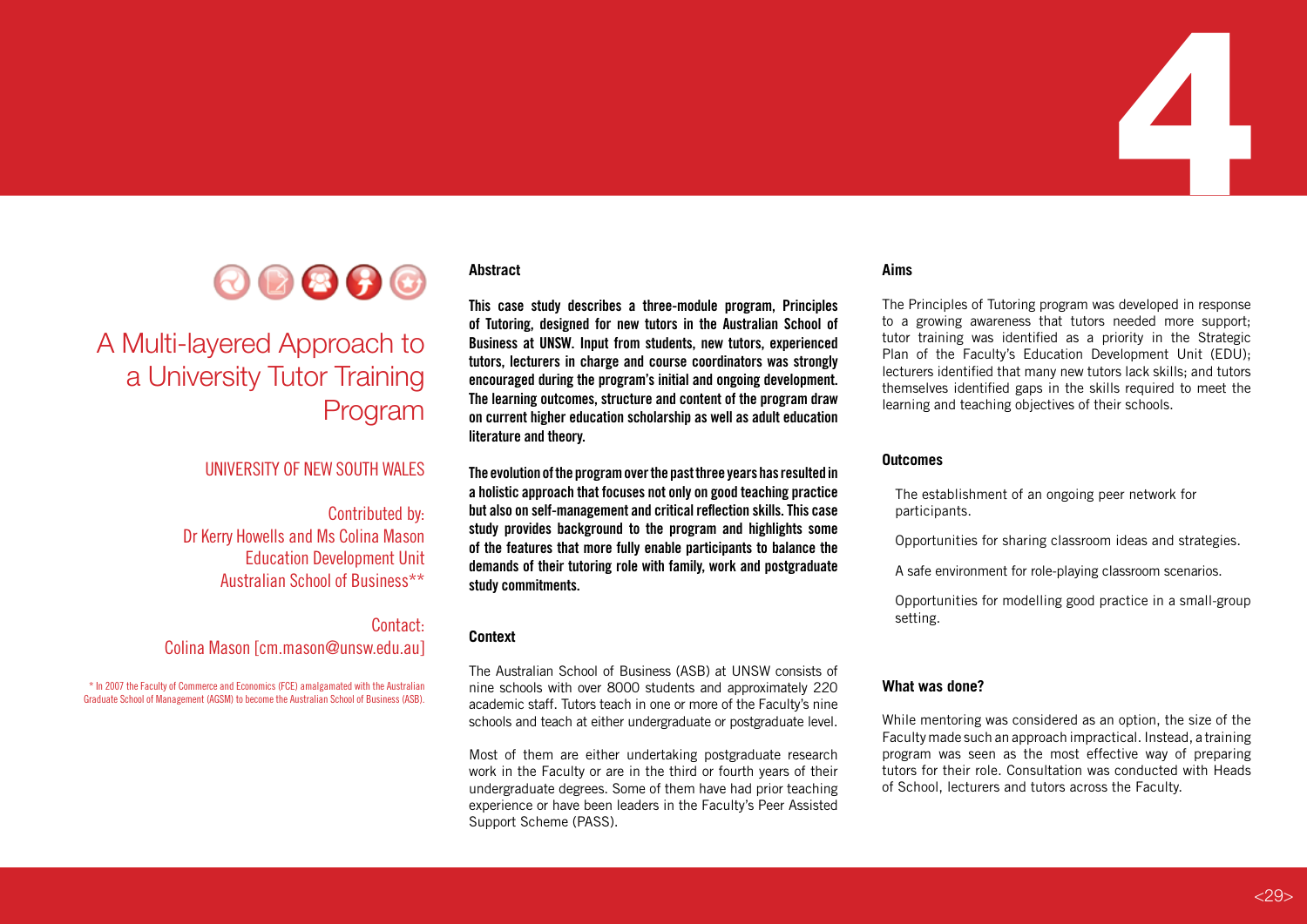**The Priciples of Tutoring program** broadly aims to lay solid foundations for good teaching practice by:

introducing participants to certain principles that underlie effective facilitation of classes (wherever possible, these are embedded in the specific context of the participants' classes) and increasing their effectiveness in this area;

developing participants' confidence in and enjoyment of their tutoring role;

emphasising the importance of critical reflection; and

fostering growth in interpersonal skills and selfmanagement.

It is the faculty's expectation that all new tutors will attend the entire program; indeed, they are paid to do so. In session 1 each year, as many as 60 new tutors enrol.

#### **Module 1 - Preparing to tutor**

This module is offered in the first week of session. Because most tutorials start in the second week, this module focuses on providing participants with strategies for their very first classes. The importance of the first class is emphasised for setting the tone and structure for the remainder of the session.

The module's topics include:

understanding the importance of the tutor's role;

establishing a relationship with your students;

captivating the attention of your students;

developing teaching techniques;

structuring a learner-centred class; and

planning your tutorial.

#### **Module 2 - Facilitating interaction**

This module is held at the end of the second week of session, after participants have taught their first classes.

4

The module's topics include:

understanding learning preferences;

responding to diverse needs and abilities;

asking and answering questions effectively;

encouraging active learning;

achieving participation through awareness of crosscultural backgrounds; and

assessing class participation.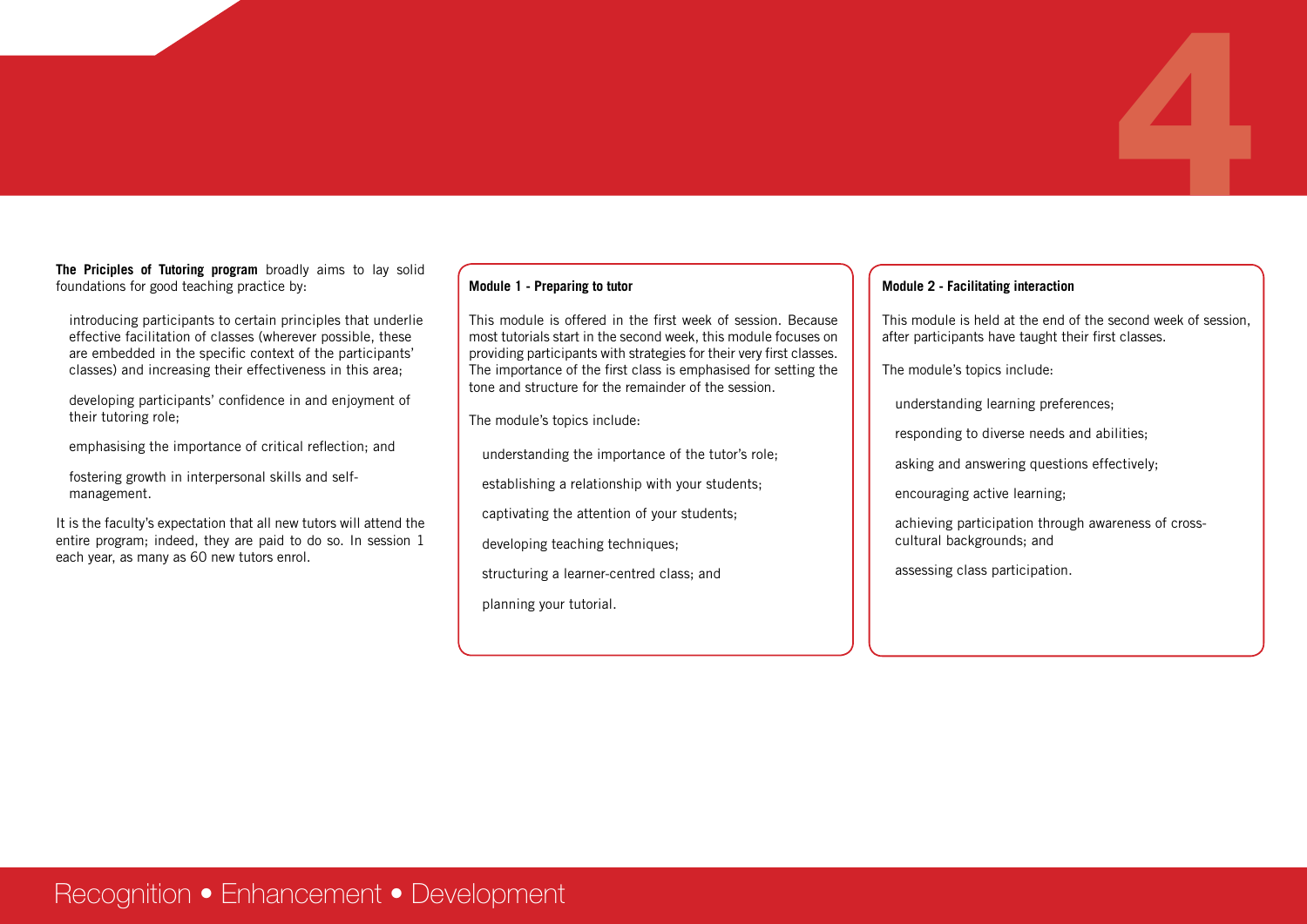#### **Module 3- Self-managing**

This module is taught in week 4 or 5, and it is typically a time when participants are starting to struggle with balancing other demands, most typically associated with their postgraduate study, family and other work commitments. Because this is the final module in the program, the emphasis is on gaining student feedback, reflection and ongoing professional development.

The module's topics include:

building confidence;

balancing your workload;

dealing with difficult situations;

reflecting on feedback; and

ensuring continuous development.

Throughout the whole program, the participants are introduced to certain principles that underlie effective facilitation of classes. These principles also underpin the development and implementation of this course, which is described below. Broadly speaking, the principles are:

a student-centred approach to learning and teaching is likely to foster deep student learning;

students learn in different ways and their learning can be better supported by the use of multiple teaching methods and modes of instruction (UNSW Guideline 9);

effective student learning is supported when students are actively engaged in the learning process (UNSW Guideline 1);

the educational experiences of all students are enhanced when the diversity of their experiences is acknowledged. valued, and drawn on in learning and teaching approaches and activities (UNSW Guideline 8);

structured occasions for reflection allow students to explore their experiences, challenge current beliefs, and develop new practices and understandings (UNSW Guideline 4); and

external factors, such as inability to manage time and stress, impact on the quality of learning and teaching that participants provide.

#### Resources

Participants are provided with a resource folder that is updated and revised each session. This folder contains the relevant materials for the tutor training classes, valuable supplementary exercises and suggestions, and readings that elaborate on the theoretical foundations of some of the program's principles.

4

The resource folder also contains useful information about the practical aspects of the Australian School of Business especially in relationship to human resources, equity, occupational health and safety and university policy.

#### Certification

If participants have completed all of the program's requirements, they are presented with a certificate of completion by the Dean at the end of the year. This is a valuable document for participants to include in their teaching portfolios.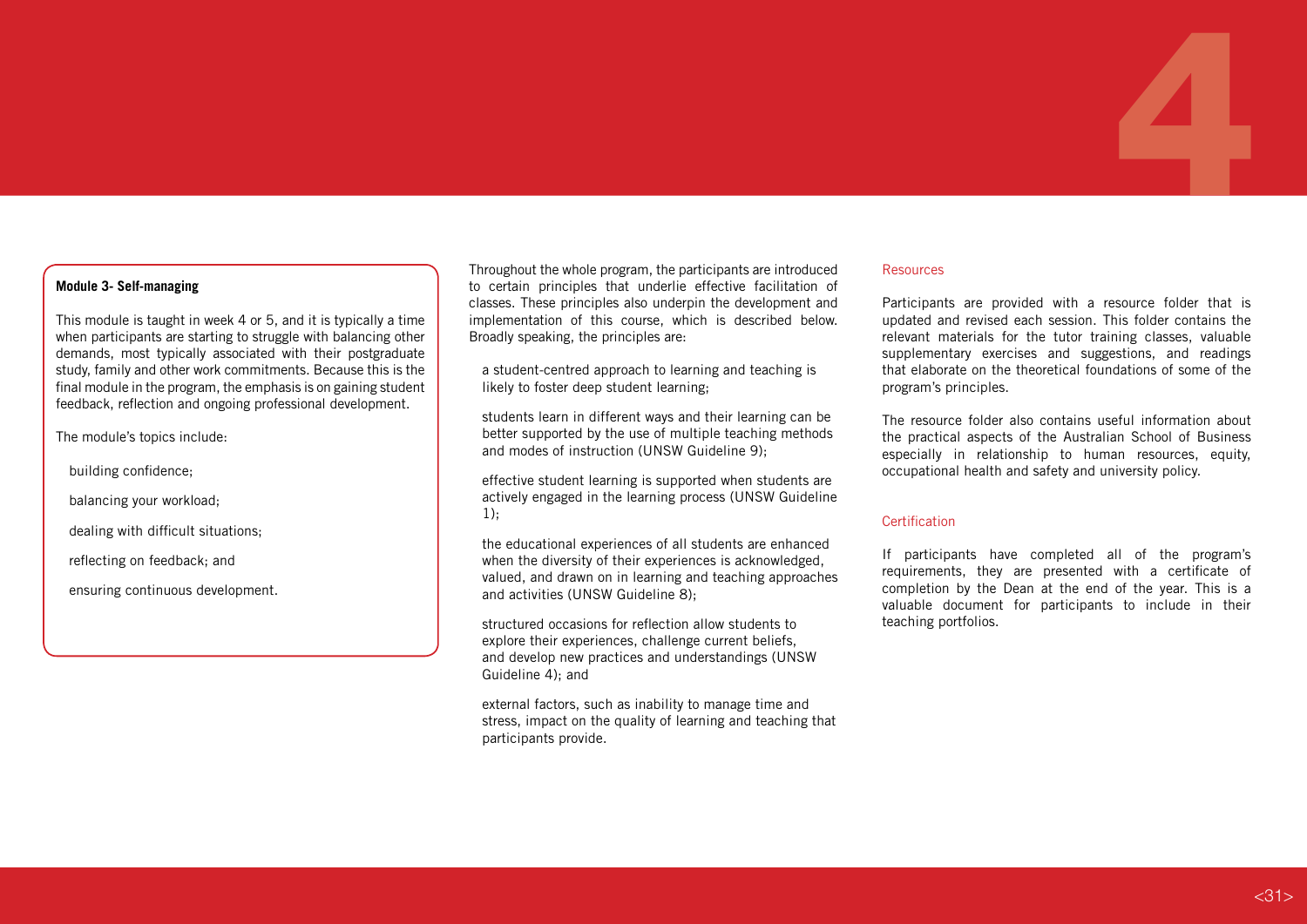#### **Critical Success Factors**

The process of planning and setting objectives for a tutor training program involves input from several different parties.

The effectiveness of changes is carefully monitored from many perspectives.

The program takes an holistic approach caring for tutors' whole beings, not just their teaching practice.

Participants respond well to opportunities for sharing with other participants their challenges, resources and ideas.

The involvement of lecturers-in-charge makes or breaks a tutor training program.

#### **Review and Improvement**

All aspects of the Program are evaluated on a regular basis using student feedback, staff satisfaction surveys, and consultation with faculty staff at all levels.

One of the key factors that impacts on participants' capacity to implement the principles taught in the program is the culture of the school in which they are working.

It is clearly important that participants receive consistent messages about learning and teaching from lecturers-incharge and the EDU staff who are facilitating the program.

This requires effective communication between the two parties. It has become essential for the program to be flexible enough to accommodate and support a culture that places more emphasis on content delivery and less on student interaction. It is also necessary to continue to seek feedback from lecturers-in-charge about the relevance of the program to their tutors' contexts.

These considerations have shaped the program's continual improvement cycle, along with feedback gained from the evaluation activities above. The program has now become more contextualised, and we have:

increased the time given to reflection, group sharing, selfmanagement and discussion of diversity;

included panels in which experienced tutors share their experiences;

reduced the focus on conceptual and abstract material such as experiential learning; and

included more opportunities for reflection on the relevance and value of material to individual circumstances.

#### **Challenges**

Encouraging Faculty staff to become more involved in the program.

4

Ensuring a continuous feedback loop between students, tutors, course coordinators and learning and teaching staff.

#### **Links and Resources**

A full version of this case study can be found on pp. 31-52 of the *UNSW Compendium of Good Practice*. www.ltu.unsw.edu.au/content/userDocs/Compendium\_Issue4\_ Feb07.pdf

## Recognition • Enhancement • Development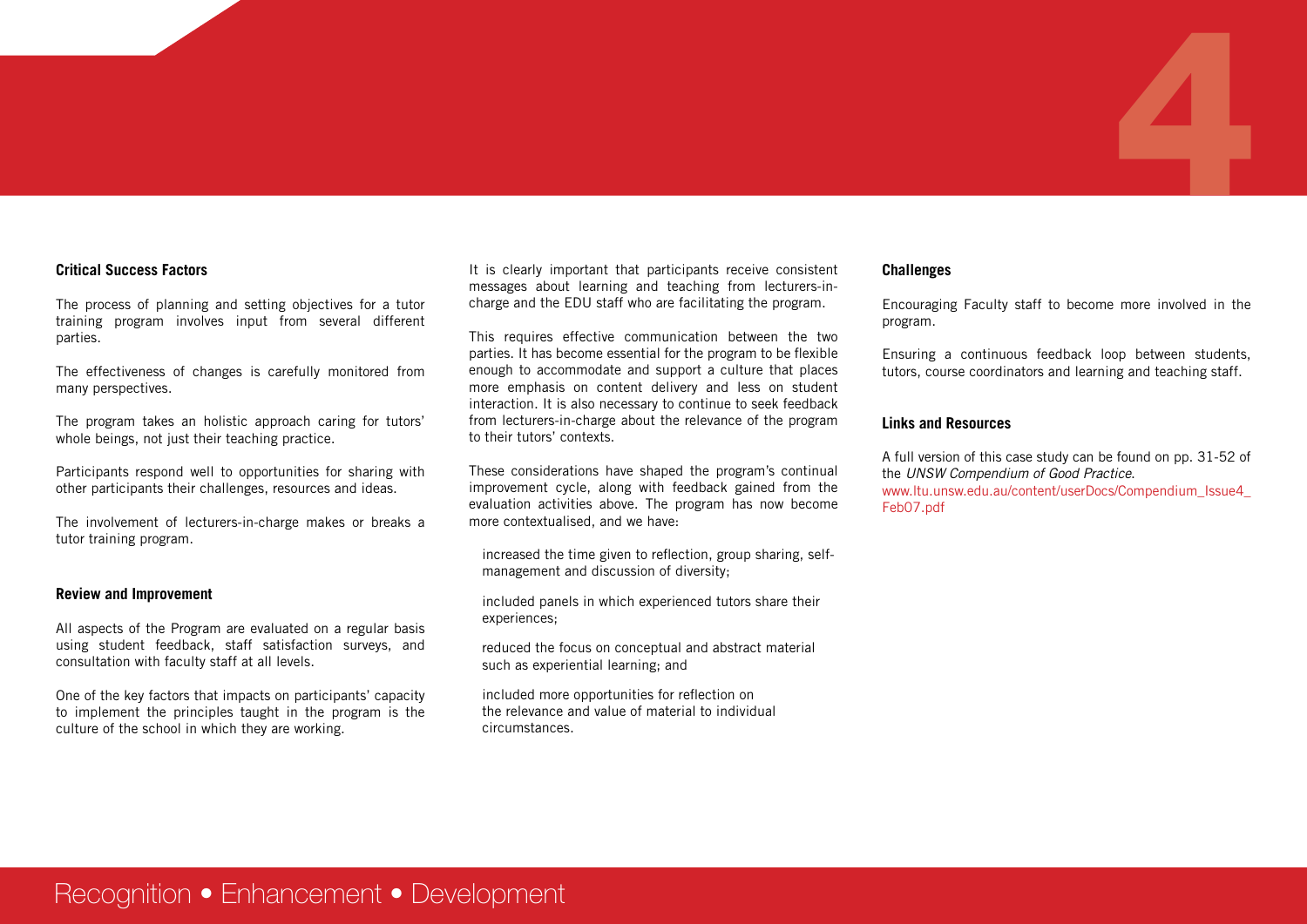



# A Systems Approach to Supporting Sessional Staff at the School Level

#### FACULTY OF HEALTH, GRIFFITH UNIVERSITY

Contributed by: Associate Professor Keithia Wilson Tutor Development Co-ordinator

> Associate Professor Alf Lizzio Head of School School of Psychology

Contact: Keithia Wilson [k.l.wilson@griffith.edu.au]

#### **Abstract**

**This case provides an overview of a comprehensive school level framework for supporting sessional teaching staff. The framework includes formalised procedures, clear roles and responsibilities, well-developed resources, and thorough recruitment, induction, evaluation and development processes.** 

#### **Context**

The school employs 40–50 sessional staff as tutors each year, most of whom are postgraduate students.

Sessional staff conduct tutorials, laboratory classes and workshops in a wide range of skill-based, disciplinary knowledge-based and methodological courses in the undergraduate and honours degree programs.

#### **Aims**

To implement a school-level systems-based strategy for assuring the teaching effectiveness of sessional staff and the quality of school management and support processes.

#### **Outcomes**

The implementation of this system has resulted in a related set of outcomes:

a sustainable and effective approach to the development of sessional staff;

improvement in the quality of tutorial teaching and engagement of sessional staff in the quality improvement process;

a transparent, fair and predictable management process for the management of sessional staff in the School;

explicit recognition and reward of excellence in sessional teaching practice; and

increased satisfaction of students, sessional and academic staff.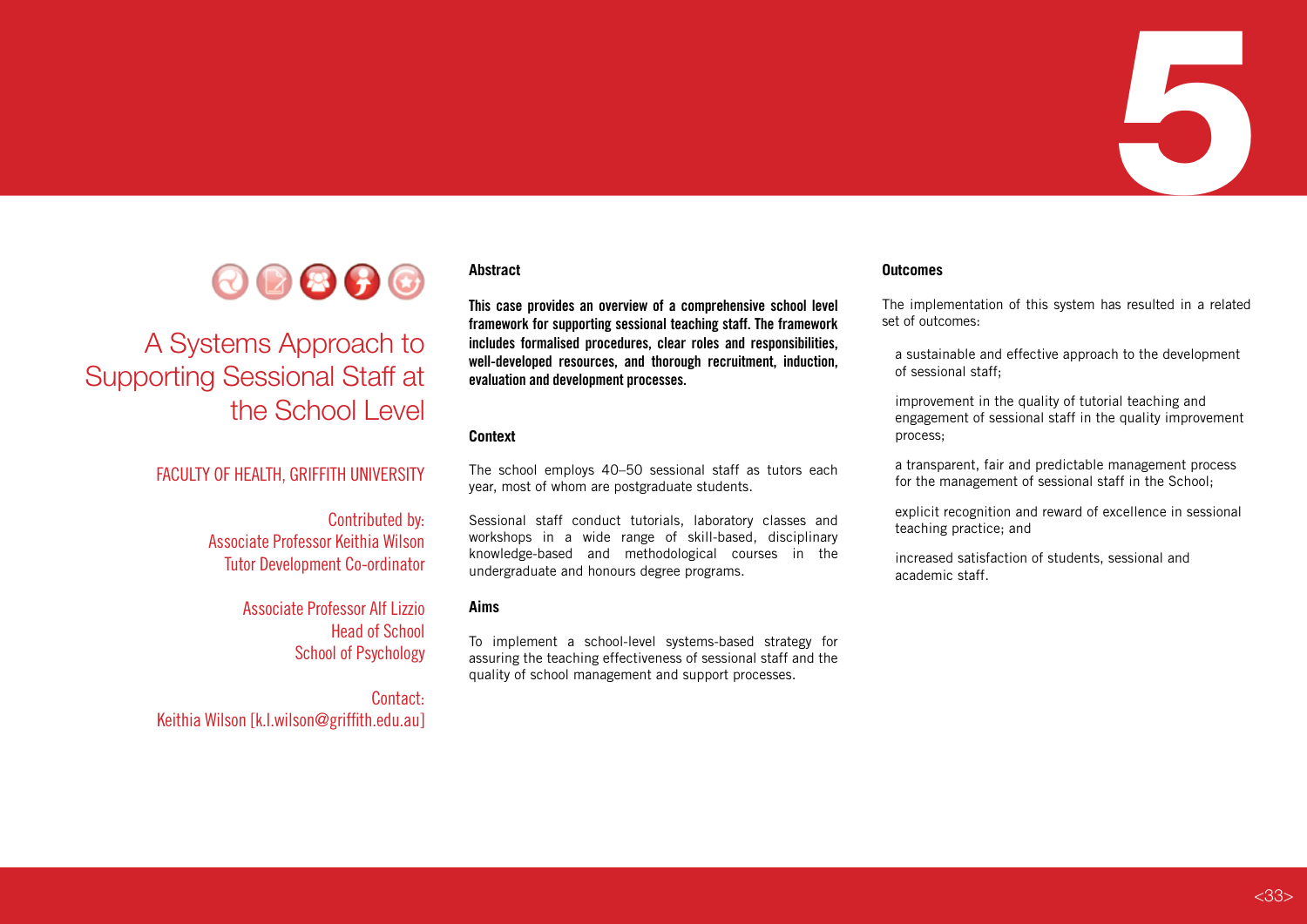#### **What was done?**

The systems-oriented approach to the development and support of tutors involves clear sets of roles and responsibilities within the school to manage the development and evaluation of activities and resources.



#### Roles

*The Tutor Development Coordinator (TDC)* is an academic staff member who manages the tutor system which involves: the training and development of all new sessional staff; providing peer feedback and review of all first year tutors in their practice; updating the system to support tutors in their practice, for example, offering more support and intensive training of first year staff given the University focus on orientation, engagement and retention; and creating and updating the tutor support resources.

*The Sessional Coordinator* recruits tutors and manages the allocation process to courses in collaboration with the Tutor Development Coordinator; draws up the contracts for tutors; organises the payment of tutors; and is involved in the tutor training program as a co-trainer.

*The Head Tutor* is an experienced tutor who takes a leadership role in large 1st year courses by coordinating and supporting the tutors in their course.

#### Resources

The *Tutors Guidebook* outlines roles for tutors and convenors including rights and responsibilities which have been negotiated with academic staff and tutors. This guidebook is updated and distributed at the beginning of each year. This booklet also contains a grievance process for tutors to settle disputes or conflicts with convenors.

The *Tutor Training and Development Manual* provides information and guidelines for effective learning, teaching and assessment practice. This includes detailed guidelines for the first tutorial to establish an effective working relationship between students, and between staff and students.

5

The *Tutor Evaluation – Guidelines for Effective Practice*  booklet outlines: a formal School policy for sessional staff to review their practice; guidelines for mandatory formative and summative reviews; and formative and summative instruments for sessional staff to evaluate their practice each semester.

#### Core Processes

#### *Matching Tutors to Courses and Cohorts*

There is a culture and formal policy to employ and support postgraduate students as sessional staff as a way of maintaining postgraduate students by offering them paid employment.

Tutors are expected to be well prepared and capable, with both academic and interpersonal skills.

The Sessional Coordinator organises the matching and allocation of tutors to courses.

### Recognition • Enhancement • Development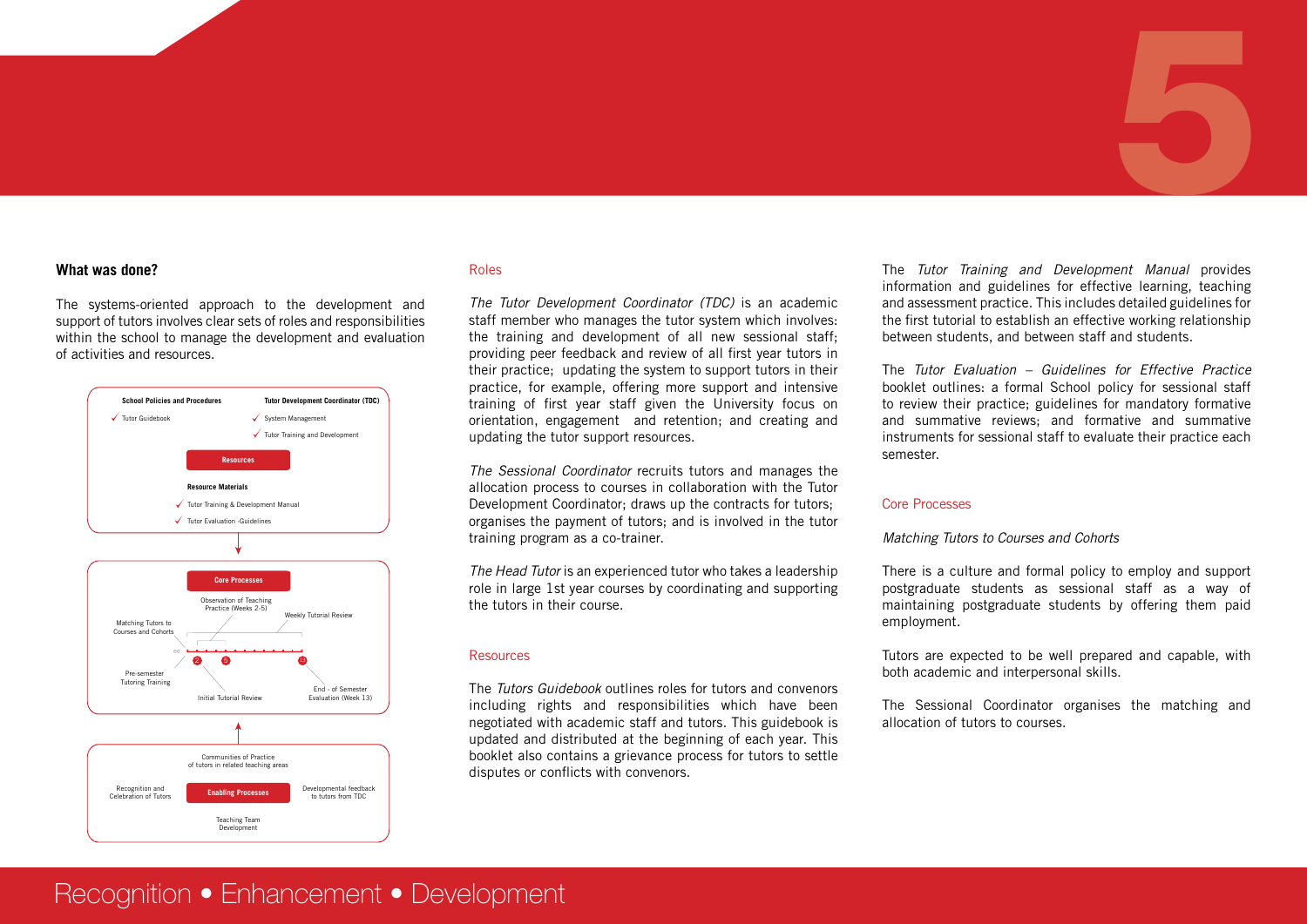# 5

#### *Pre-semester Training*

New tutors are offered an annual training program conducted at the beginning of the year and are paid for their participation. 1st year tutors receive additional intensive training on tutorial teaching, and receive an intensive intervention for at-risk first year students with their first assessment item in semesters 1 and 2 and are paid for this training.

#### *Peer Review*

The Tutor Development Coordinator peer reviews the practice of all first year tutors in first semester by participating in tutorials and providing comprehensive feedback to individual tutors to assist the development of their learning and teaching practice.

#### *Evaluation of Teaching*

Sessional staff are required to evaluate their practice.

In 2007 the School implemented a formal policy including guidelines and review instruments for sessional staff to evaluate their practice each semester.

Using the *Tutor Evaluation – Guidelines for Effective Practice*, all new tutors and first year tutors are required to engage in formative evaluation of their first tutorials and to provide copies of these evaluations to the Tutor Development Coordinator.

The Coordinator also provides feedback to tutors and follows up on any negative feedback using a developmental approach.

All tutors are required to engage in independent, summative, end of semester evaluation of their teaching effectiveness, which is monitored by the Head of School and the Tutor Development Coordinator.

#### *A Community of Practice*

CoPs for the tutors have evolved out of challenging systems issues such as the first year experience, and Research Methods and Statistics which is often the most difficult stream for psychology students. There is now a First Year COP and an emerging Research Methods COP within the School. Tutors are paid for meetings which are facilitated by senior staff in the School.

#### *Recognition and Reward*

A "sessional teacher of the year" award based on student votes, is made each year in the School.

#### **Critical Success Factors**

*The Dedicated Position of the Tutor Development Coordinator*

The roles and activities of the Tutor Development Coordinator have ensured the sustainability of the system by: defining roles, rights and responsibilities for tutors and convenors; training tutors in effective learning and teaching, and assessment practice; providing quality assurance through formative and summative evaluation of practice; and providing leadership for improvements policy, procedure and process.

#### *Sponsorship by School Leadership*

While there is central tutor training offered in the University, all Heads of School of Psychology have supported School based training.Senior staff in the School, including Heads of School, have participated regularly as trainers in the annual Tutor Training program since 2001.

This support from senior staff in the School ensures the ongoing sustainability of the system for developing and training tutors.

#### **Review and Improvement**

In 2006, the Tutor Development Coordinator negotiated a School policy on tutor formative evaluation of all first tutorials for new tutors and first year tutors, and summative evaluation at the end of semester for all tutors, with the aim of providing a quality assurance mechanism for the School.

This policy was negotiated collaboratively with the School leadership (Head and Deputy Heads of School and Undergraduate Program Convenors).

This is documented in the Tutor Evaluation Guidelines and is sustainable without the Tutor Development Coordinator, as the School has agreed to the implementation of this policy within the School from 2007 onwards.

The effectiveness of this process in terms of providing evidence of teaching quality this year has added to the sustainability of the evaluation practices.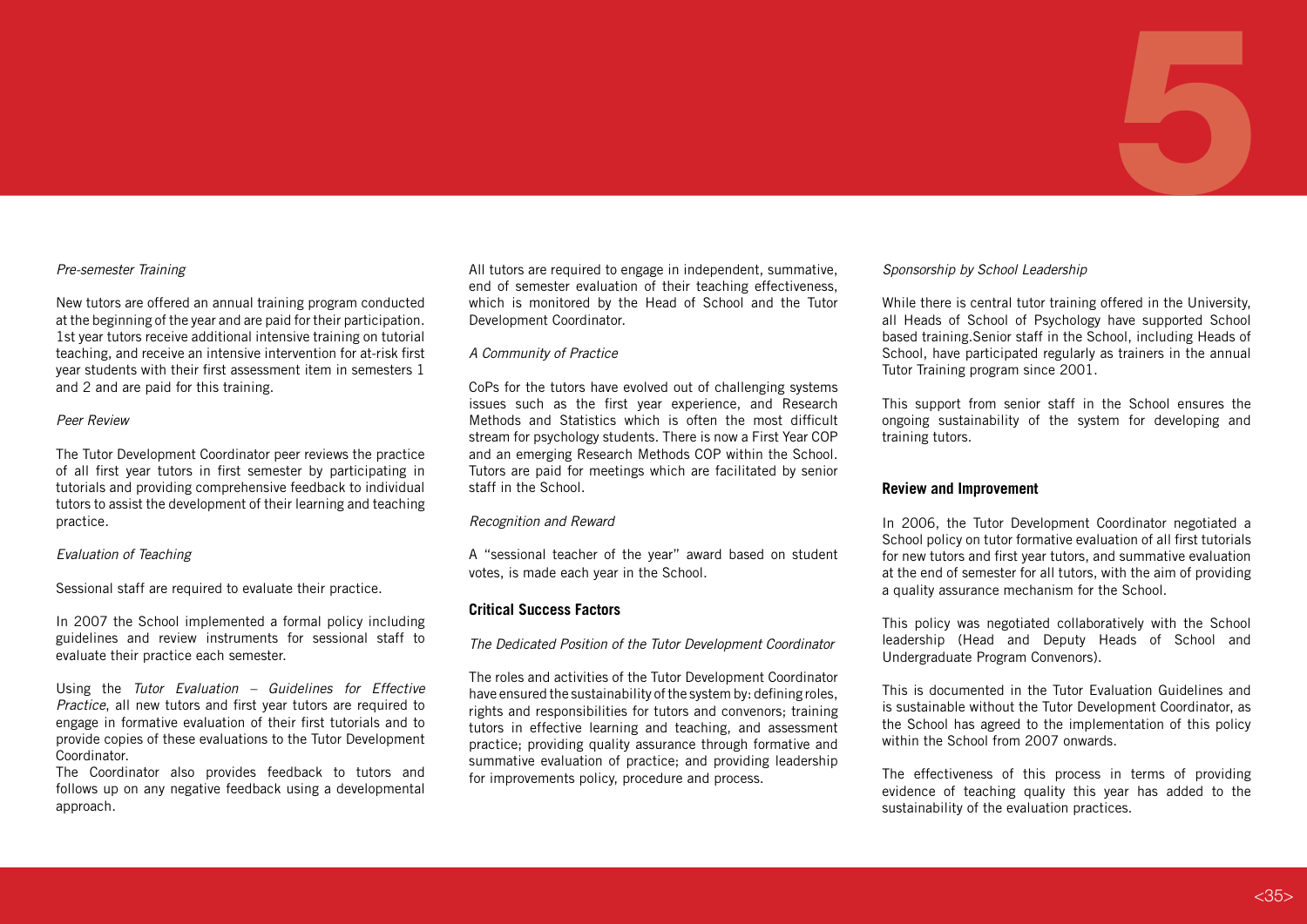#### Evidence Base for Success

The **success** of this strategy is indicated in a number of ways:

#### *Evaluation of Tutor Training*

*"The training was so practical and useful. I loved that you gave us a model for the first tutorial, and detailed guidelines for giving feedback on assignments - these were the most difficult things for me as a tutor."* (Tutor quote, 2007)

"The School has appropriate policies in place with regard to tutors' roles and responsibilities" (means  $= 6.0, 6.2$  and 6.4/7 for 2006, 2007 and 2008 respectively)

"The School is providing an appropriate level of practical support for tutors" (means =  $6.1$ ,  $6.3$  and  $6.4/7$  for 2006, 2007 and 2008 respectively)

#### *Formative Tutor Evaluation\**

"Tutors establish a good working relationship with students"  $(mean = 6.01/7, range of 5.6-6.5)$ 

"Tutors are clear about goals and processes for subsequent sessions" (mean  $= 5.9$ , range  $5.7-6.3$ )

#### *Summative Tutor Evaluations\**

"Staff explain relevance of material" 84% (up from 66% in 2006)

"Staff interested & enthusiastic about their teaching" 86% (up from 81% in 2006)

"Staff actively check whether students understand what is being taught" 67% (up from 38% in 2006)

"Staff make it clear right from the start what they expect of students" 77% (up from 61% in 2006)

"It is hard to know what is expected of me in this program" 20% (down from 36% in 2006)

"I have a clear idea of where I am going & what is expected of me" 73% (up from 46% in 2006)

"I know the names of key staff in my program" 88% (up from 52% in 2006)

End of semester Student Evaluation of Teaching for tutors for 2007 were also high (mean =  $5.8$ , range  $5.5 - 6.2/7$ )

#### *Institutional Recognition*

In 2007, one of our tutors won the Griffith Sessional Award for Excellence in Teaching.

5

The value of this systems approach has been recognised through its dissemination to other elements within the University.

#### **Challenges**

The program will evolve in a positive direction if the School continues to position sessional staff as leaders and partners in the creation of the School's learning environment.

The content and process of the training and support system needs to be responsive and flexible in the face of changing demands and characteristics.

#### **Links and Resources**

Casual Staff @ Griffith www.griffith.edu.au/hrm/for\_you/casual.html

\* Initial Tutorial Review student ratings in 2007 (N = 301) for tutors (N = 6).  $\star$  Student data from the 2007 Starting@Griffith Survey of first year students in week 7 of the first semester.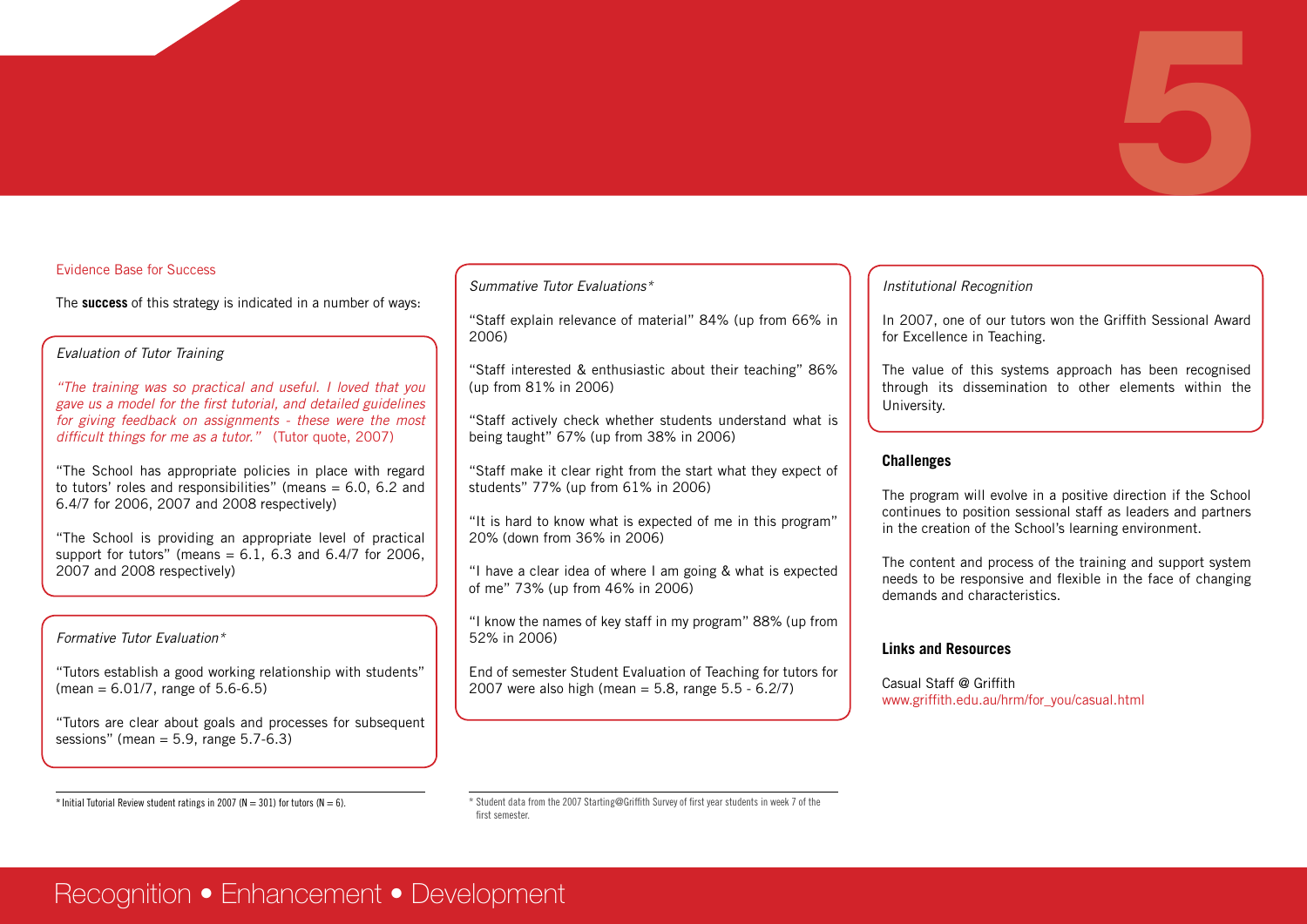



# A Departmental Approach to Employing, Developing and Supporting Sessional Staff

#### MACQUARIE UNIVERSITY

#### Contributed by: Louella Almeida Department Manager

Steven Cassidy Senior Lecturer in Computing Department of Computing

Contact: Louella Almeida [lalmeida@ics.mq.edu.au]

#### **Abstract**

**This case outlines one department's approach to employing, developing and supporting sessional staff through careful attention to recruitment and employment processes, induction and development opportunities and regular teaching team meetings. The keys to the success and sustainability of this program are the allocated role of the Department Manager to manage all employment and timetabling processes and the financial commitment of the department to these quality practices.** 

#### **Context**

The department has approximately 250 undergraduate and postgraduate classes a week per semester taught by 50 sessional staff. The majority of these staff are postgraduate students with a small number of external applicants and 3rd year undergraduate students. Sessional staff are employed to teach tutorials and practical sessions and a select few lectures.

#### **Aims**

To ensure sessional teachers are proficient in their subject area, are reliable and effective teachers and relate to their students.

To provide sessional teachers with both teaching and administrative support and opportunities for development.

#### **Outcomes**

Timely, well-managed recruitment and employment procedures

Paid participation in induction and development programs

Quality practices at the teaching team level

Recognition of sessional teachers' contribution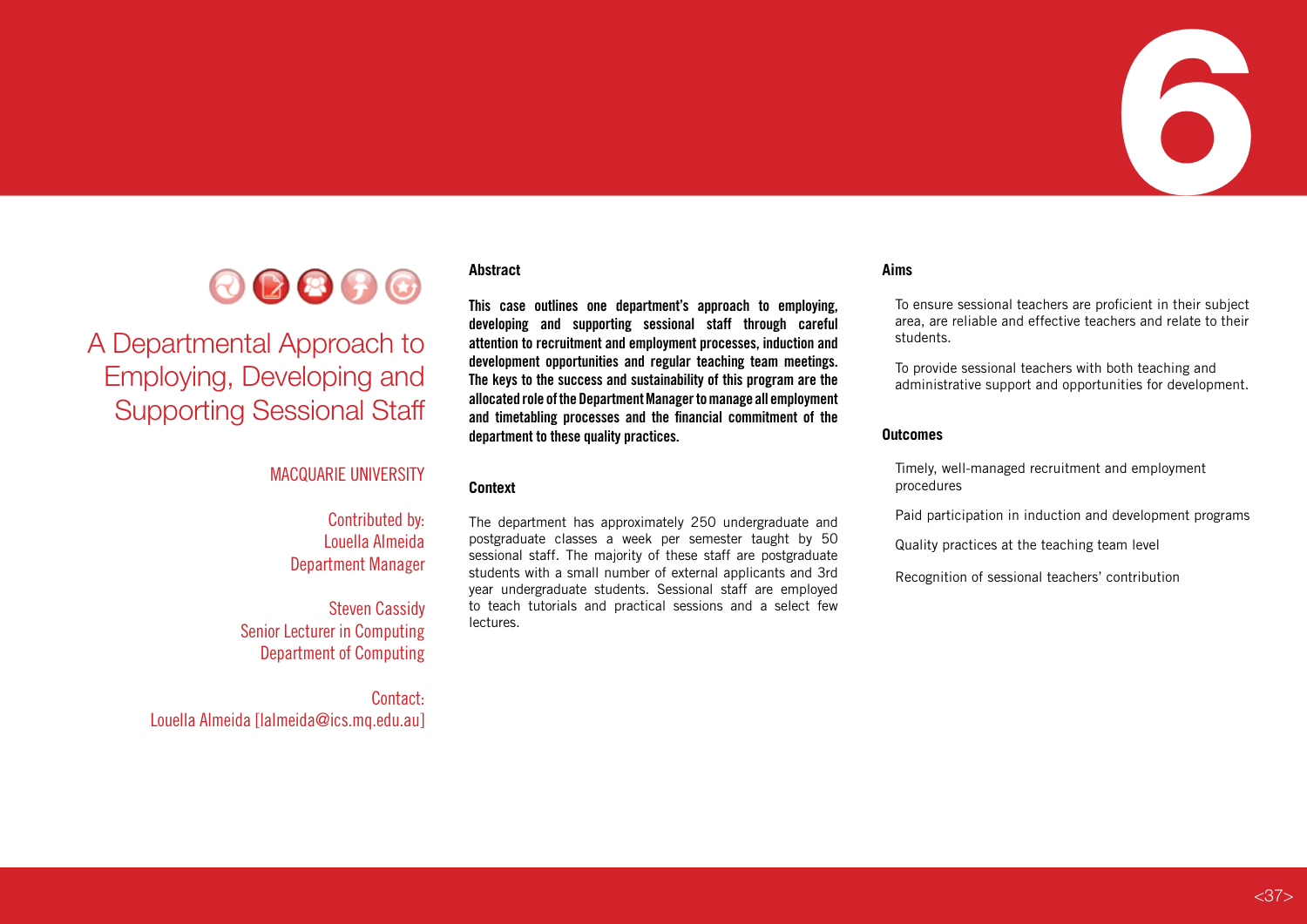# 6



#### **What was done?** Administrative support **Recruitment Procedures Administrative support Administrative support** Recruitment Procedures

Recruitment is conducted twice per year, and the Department website is used to advertise positions.

The advertisement sets out the general selection criteria for tutors, markers, practical supervisors, unit specific selection criteria, an application form and instructions on how to apply.

A list of applicants with relevant details is compiled on a spreadsheet and sent to the Unit Convenors.

Selection is made by the Unit Convenor in collaboration with the Department Manager.

After all allocations are made, approval is obtained from the Head of Department.

Offers are then sent out via email within 15 days. The offer sets out the Terms and Conditions and a personal timetable of the classes being offered.

A database of applicants is maintained with contact details, employment history and comments on performance.

The Department Manager centrally controls hours, units, work allocation, pay claims and timesheets.

Timetabling is also managed centrally by the Department Manager for all teaching. Ongoing support with class management during the semester is also provided.

For each tutorial a tutor is expected to offer one hour of consultation time. A Help Desk is set up in the Computing Labs, one for each year, where Tutor Consultation Times are displayed. These are also listed on the web.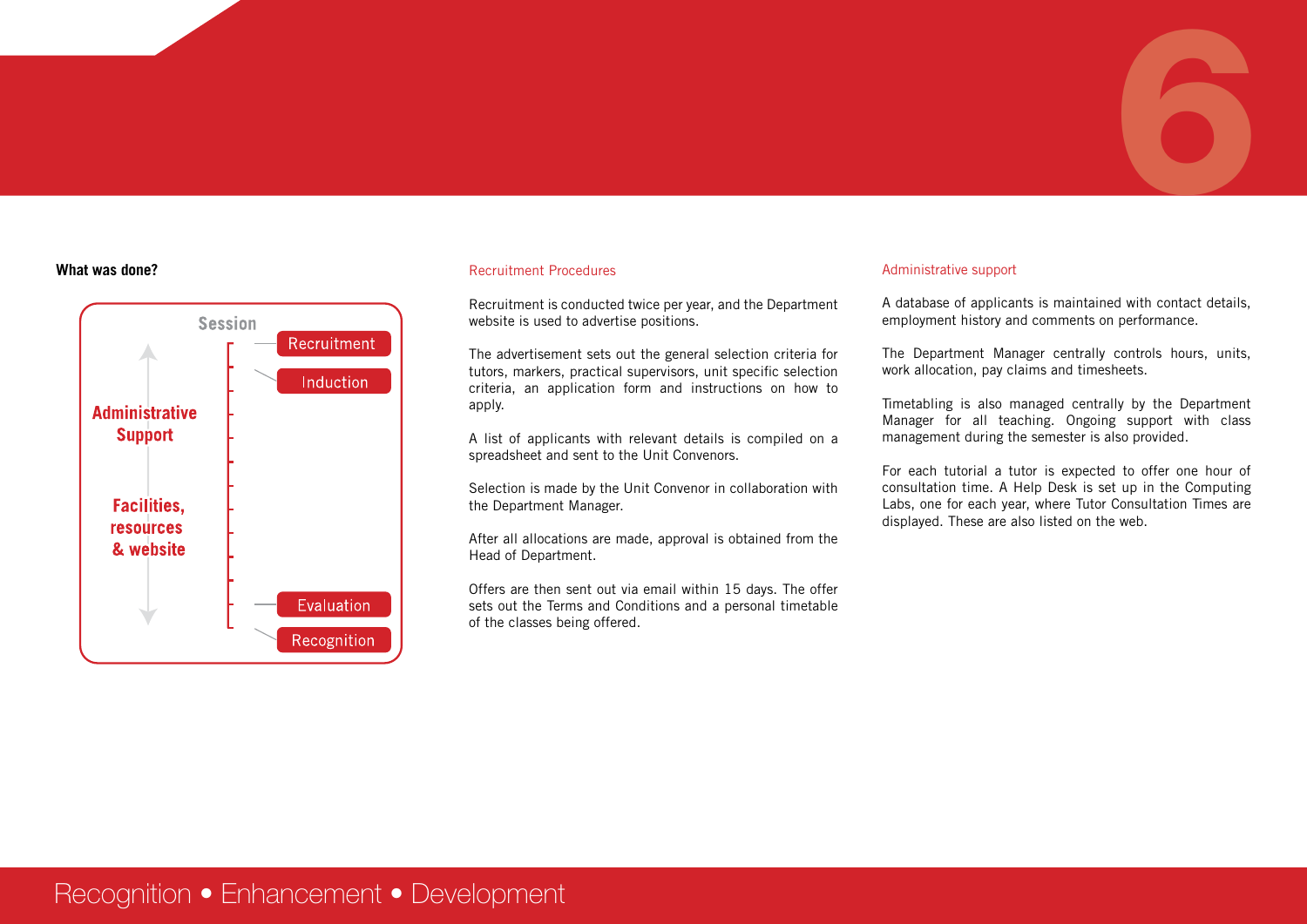#### Induction and Development

**A Development Day** for sessional teachers in the Department is held at the beginning of each year. The program is developed and run in conjunction with the University's Centre for Professional Development. Sessional staff are paid to attend. The program covers staff expectations, support offered within the Department, and occupational health and safety.

**A resource kit** including The Casual Academic Staff Induction Booklet is distributed at the program.

**The Department website** supplements the university webpage for sessional staff with its own dedicated website (see Links and Resources).

**Training** in WebCT, which is used to input marks and attendance, is also provided.

**Mentoring** is provided by experienced sessional teachers.

**Communication with groups of tutors** is facilitated by the use of email aliases, eg. COMP115- tut@...

**Large teaching teams meet** 3-4 times during a semester. Attendance at meetings is paid for. Meeting discussions cover issues of tutorial content, practical exercises, assessment, assignments, marking, feedback strategies and student feedback.

#### Teacher Evaluation

Individual teaching evaluation is possible. This is initiated by the sessional teachers and the results are private and confidential. Sessional teachers are encouraged to have individual evaluations and some use these evaluations to build their employment portfolios.

#### Recognition

Individual tutors are emailed and congratulated on good work. (As an example click the following url for information on the 1st year Committee http://www.comp.mq.edu.au/undergrad/ info/liaison/100-level/index.html)

#### **Review and Improvement**

RED www.cadad.edu.au/sessional/

The success of the Department's approach was acknowledged by the presentation of the Macquarie University Excellence in Education Award in April 2007 by the VC.

6

#### Evaluation of the Program

At the Department level, a Student/Staff Liaison Committee comprises student representatives for each unit and the Unit Convenors and Lecturers. There is a Committee for each level; 1st, 2nd and 3rd year. Each Committee meets at least twice a semester to take feedback from students on all aspects of their course from the quality of teaching, including tutors and prac supervisors, texts, reading materials, assessments, right through to hygiene factors such as the condition of the labs, study venues, printers etc.

Feedback from these Committees is passed on to the sessional staff when they have their regular meetings with their Unit Convenor.

The Department also has a 3 year rolling evaluation of each unit in the Program.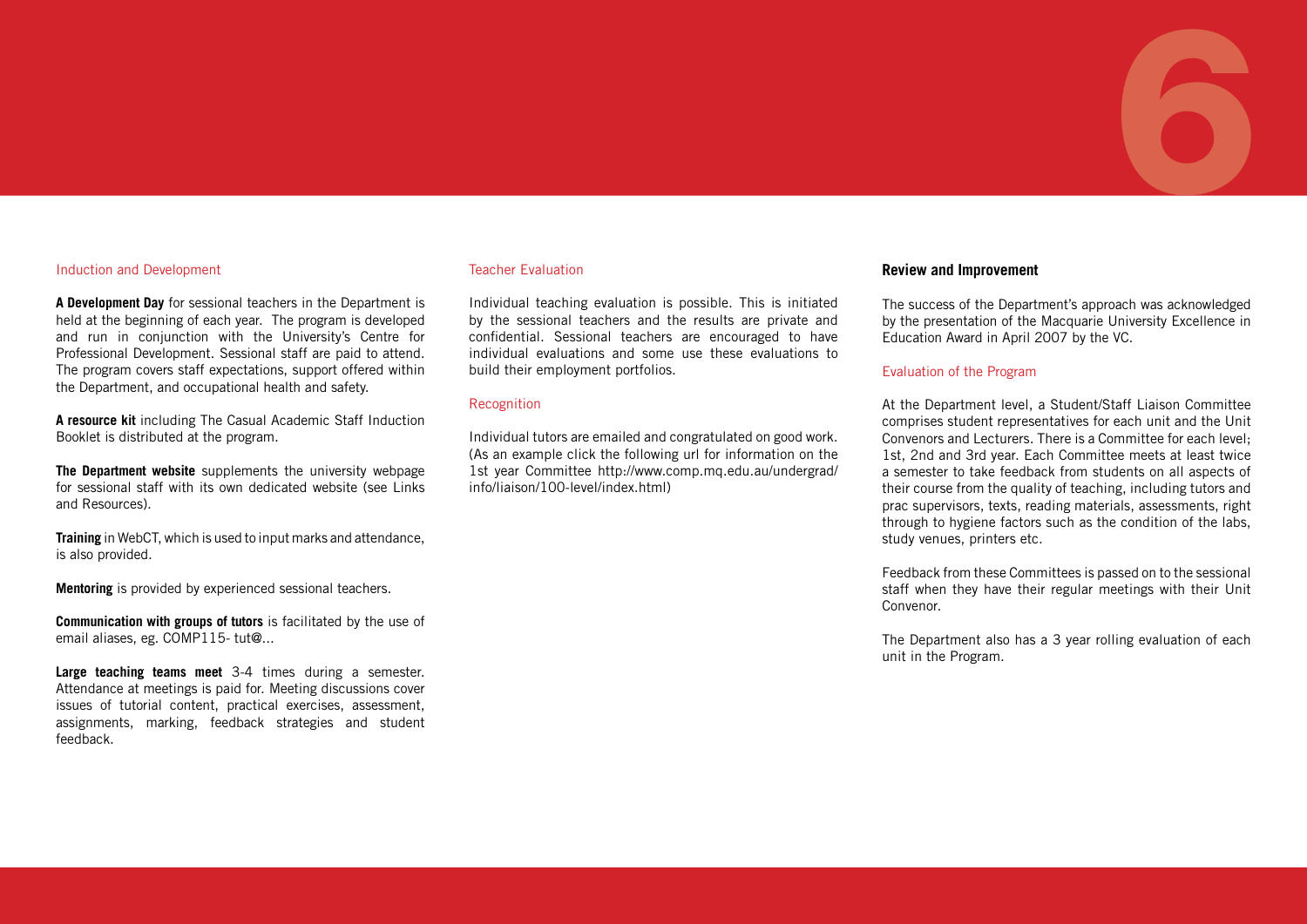# 6

#### Evaluation of the Development Day

Student feedback is used to improve the Induction/ Development Program. For example, over a three year period, the program has shifted the focus of the learning and teaching component:

in the first iteration, the teaching aspect of the Program focused on general teaching skills and small group learning. It was called 'Preparing to Teach'. There were opportunities for discussion and practice in a mock tutorial and practical session;

in the second iteration, the focus was on 'Inclusive Practice in Tutorials and Pracs for a Diverse Student Body' given the fact that a large number of Computing students were international; and

in the third iteration, the Department had learnt via student evaluations that students would appreciate better and more regular feedback on their progress. Thus strategies for giving feedback formed the focus for the third program which was called 'Feedback for Effective Learning within Computing'.

#### **Critical Success Factors**

The Department has built into its budget a provision for funds to support the development program.

The resource kit, the dedicated website and using email aliases has proven to be effective and efficient.

Assigning the Department Manager responsibility for timetabling and staffing for all postgraduate and undergraduate programs within the Department is a critical factor for the success of the program; for example, creating classes in the timetable necessitates recruitment to fill them. Another advantage is that offers of work are holistically considered and each successful applicant is assigned work across two units rather than piecemeal.

#### **Challenges**

It is difficult to find quality sessional teachers for some units. Not everyone has the required experience for the specialisation of the discipline.

Although the use of sessional teachers means flexibility, staff can resign suddenly which creates problems with staffing.

The Department Manager would like to see a computerised system for recruitment (submitting an application), work allocation (making class allocations) and remuneration (processing and approving pay claims), which would then feed back into the university's HR system.

#### **Links and Resources**

Supporting Sessional Staff at Macquarie University Website www.mq.edu.au/staff/sessionalstaff/

Department of Computing Website, Casual Academic Staff www.comp.mq.edu.au/casual\_academics/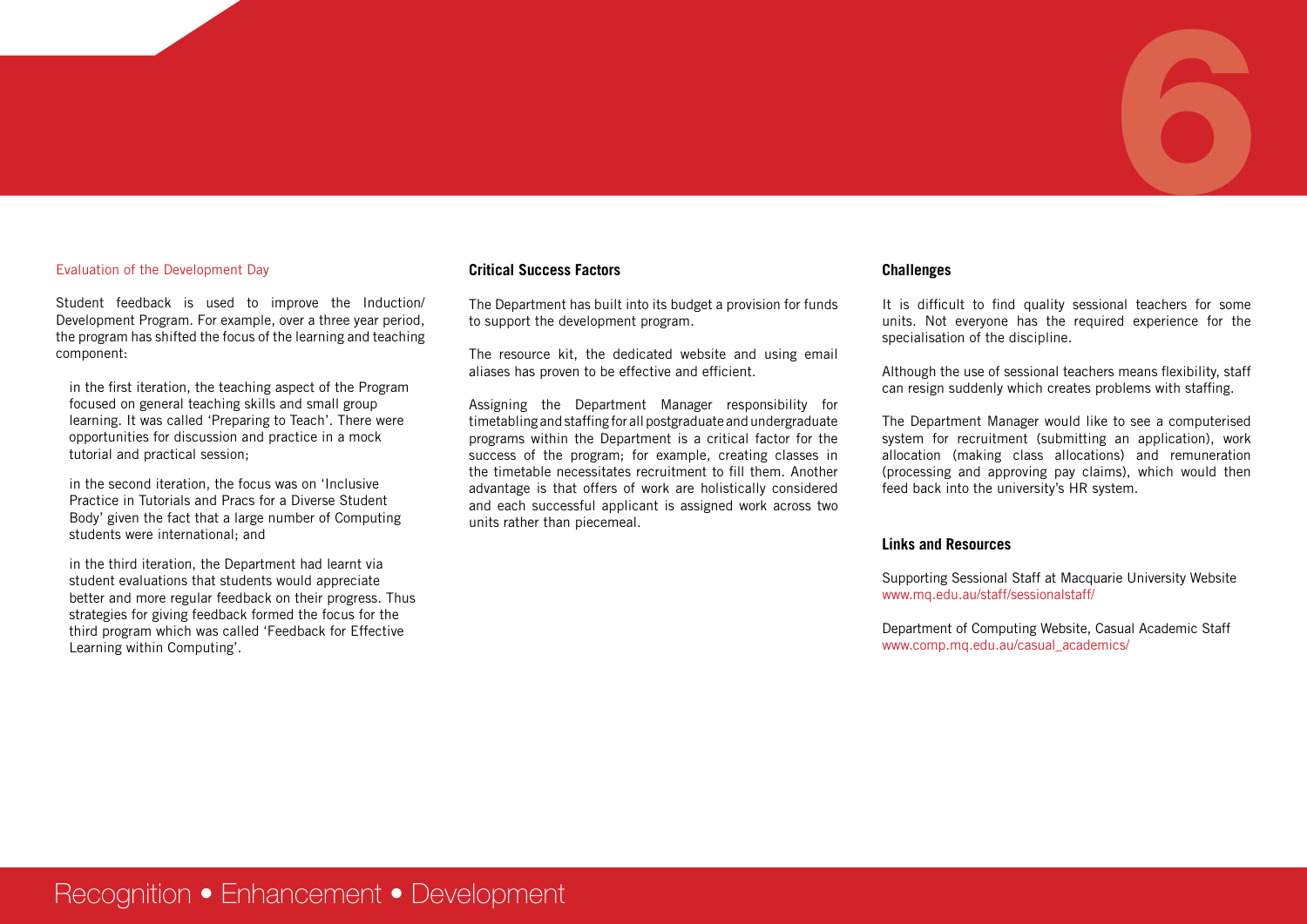

## Tutor Training & Orientation CDRom

#### UNIVERSITY OF WOLLONGONG

#### Contributed by: Dr Anne Porter Senior Lecturer

Dr Caz Sandison Senior Lecturer School of Mathematics and Applied Statistics Faculty of Informatics

#### Contact: Caz Sandison [sandison@uow.edu.au]

#### **Abstract**

**A CDRom for casual Mathematics and Statistics tutors (teaching assistants) was developed with links to a tutor training and orientation package at the University of Wollongong. The CD was designed for tutors who do not have prior training as teachers, and who for logistical reasons may not be available for face-to-face induction programs. The highlight of the CD is the section called** *In the Classroom* **which contains video clips of tutorial demonstrations within the school, highlighting features of how to begin tutorials and facilitate learning in this particular environment.** 

#### **Context**

When teaching large subjects (100-600 students) high quality teaching is imperative but often extremely difficult in technical disciplines such as Mathematics and Statistics. Subjects with large numbers within the School of Mathematics and Applied Statistics typically adopt a pattern of 2-4 lectures per week supplemented by 1-2 hour laboratory and/or tutorial classes. Laboratory and tutorial classes may be taken either by experienced tutors or inexperienced honours and postgraduate students. Some rudimentary training/orientation is essential for the novice tutor if there are to be quality teaching and learning outcomes.

Provision of training and orientation for these tutors is difficult. Staff coordinating and teaching large classes are often too overwhelmed to have adequate time for such training.

There is no funding for tutors to attend training and there is a turnover of casuals each academic year /semester. A second challenge for subject coordinators is to develop comparable/ equitable teaching standards across all tutorials/laboratory classes.

7

#### **Aims**

The initial aim of this project was to develop a CDRom that could provide tutors and part-time Statistics and Mathematics staff with an insight into how a good classroom learning environment can be structured. A second aim was to brief tutors as to policies and processes that were followed in the School of Mathematics and Applied Statistics. As stakeholders were consulted, these aims were extended to include a synopsis and link to University policies and introduction to the legal obligations of staff.

#### **Outcomes**

The outcome of this project has been the production of a CDRom `Tutor Training and Orientation CDRom`. This is provided to tutors by coordinators.

The CDRom has also been used by coordinators to demonstrate to tutors how classes should be taught.

Feedback from both tutors and coordinators shows they have found this to be a useful resource.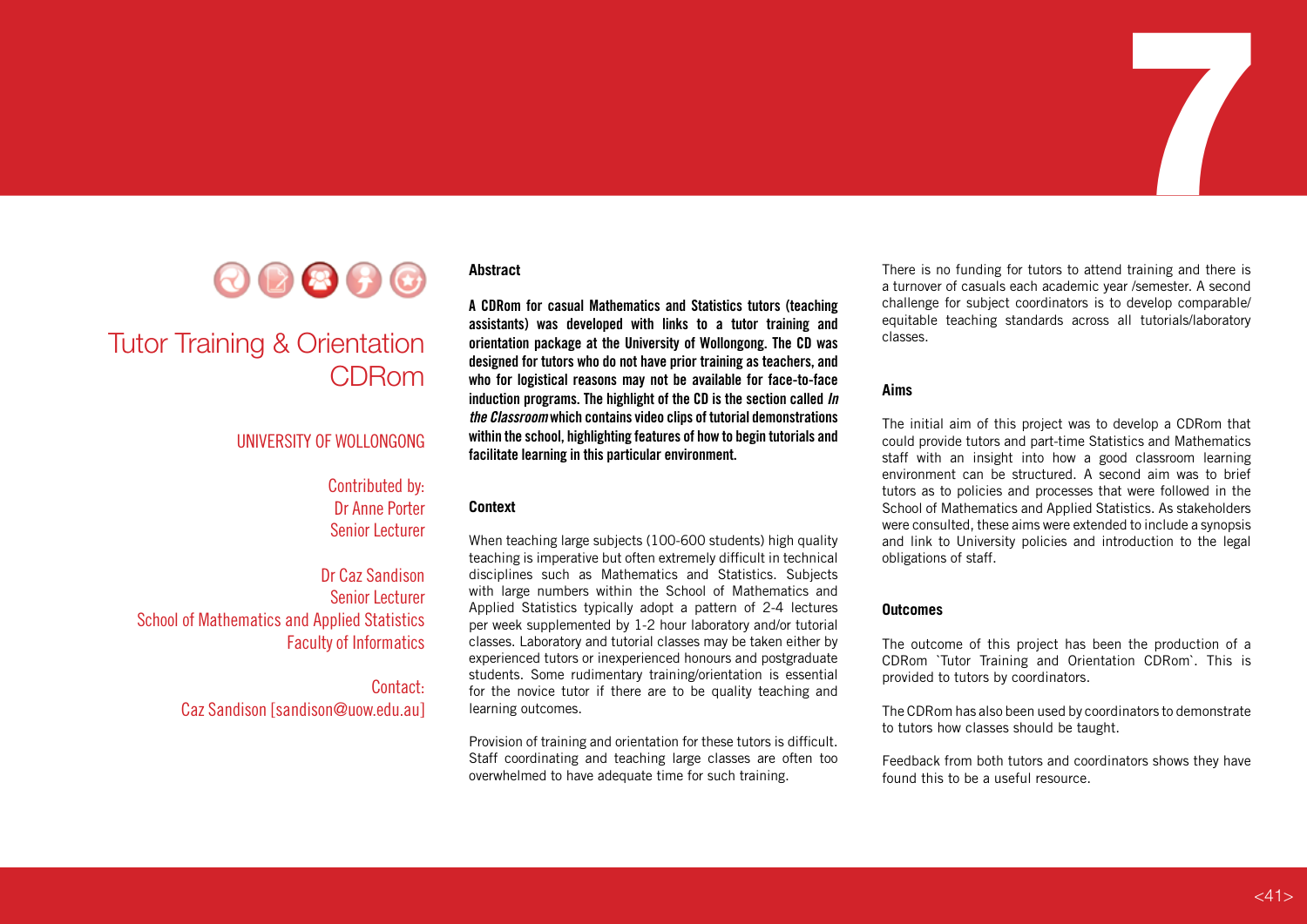#### **What was done?**

Successful application for a University Educational Strategies Development Fund grant.

Identification of the issues that current tutors feel they need to deal with in the classroom.

Identification of the issues the lecturers want dealt with (e.g. encouraging critical thinking or learning to learn rather than rote learning).

Identification of the issues the Dean felt necessary for inclusion.

Collection of video footage of excellent tutors in Mathematics and Statistics.

Edited footage to exemplify good educational practice and strategies in a variety of settings (blackboard room, tutorials and laboratories) and in relation to the issues identified by the tutors.

Development of the html files.

Trial and evaluation of the CDRom with casual tutors in Spring session.

School seminar for final review and discussion.

Refinement and dissemination for use.



Welcome to the School of Mathematics & Applied Statistics, University of Woltongong as a member of the part-time teaching<br>staff. All new tutors are required to do an introductory workshop with CIEDR in the first two weeks reference. Good luck in your teaching

| Teaching<br>Information          | School<br>Information             | University<br><b>Information</b> | Legal<br>Obligations |
|----------------------------------|-----------------------------------|----------------------------------|----------------------|
| in the classroom                 | atter of offer                    | email account                    | <b>EEO</b> issues    |
| making & plag arism              | futore' room, mail room, supplies | pay information                  | privacy issues       |
| casseom discipline               | <b>ROMALIST CONSIDERATION</b>     | DECER teaching support           | occupational health. |
| subject specifica.               | subject coordinator               | student support                  |                      |
| fasdback<br><b>SALES CONTROL</b> |                                   | codes of practice                |                      |

#### The Part-time Tutor Package

addresses the administrative requirements of the school;

summarises the legal and ethical issues tutors may encounter when teaching, with directions to appropriate University policy; and

includes video clips demonstrating effective teaching strategies in different types of classrooms (demonstrations, blackboard tutorials, traditional tutorials and laboratories) for different teaching issues e.g. establishing rapport, generating interaction and teamwork, getting students to respond, asking questions, reviewing material, clarifying student thinking, demonstrating solutions.

#### **Critical Success Factors**

Discussion of the project with other stakeholders has ensured that different perspectives have been included. The originators were primarily concerned with assisting tutors in the classroom context, letting them see good practice and dealing with localised issues such as where to access resources and how to get paid. Wider discussions with stakeholders led to the more thorough coverage of Legal Obligations and University Policy.

7

The teamwork and communication between the creators was also essential, as one picked up and carried on when the other tired. Each took turns in leading the project to completion.

#### **Review and Improvement**

Links are updated each year to direct staff to current policy.

Individual co-ordinators have the capability of adding the documents for their subjects to the CDRom.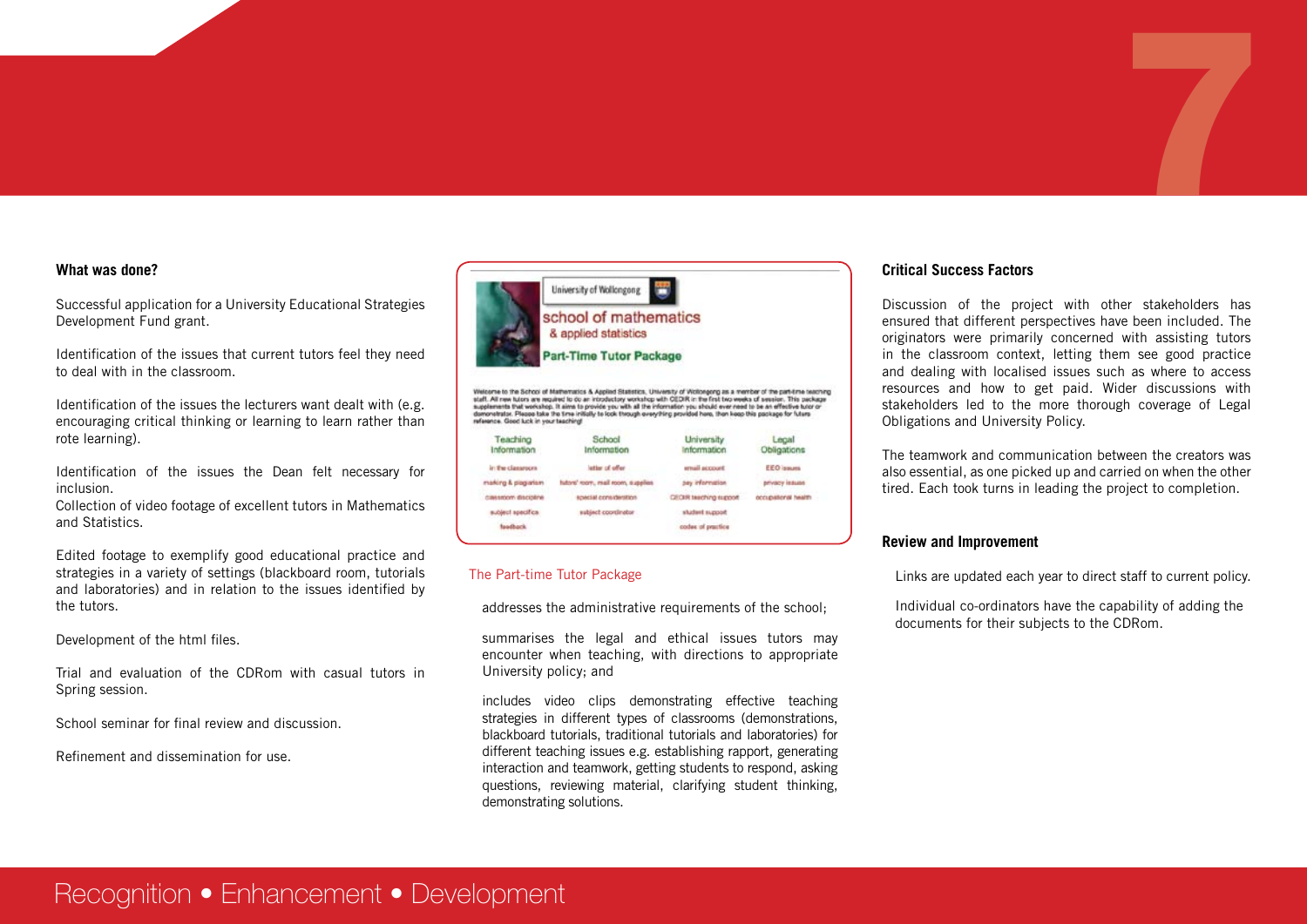



## An Online Professional

# Development Model for Clinical Educators

#### THE UNIVERSITY OF QUEENSLAND

Contributed by: Professor Helen Chenery Director of Studies Faculty of Health Sciences

Contact: Helen Chenery [h.chenery@admin.uq.edu.au]

#### **Abstract**

**The Faculty of Health Sciences online modularised education program for clinical educators was developed by the Centre for Health Innovation and Solutions and is supported by QLD Health. It consists of a 20 hour online program covering a broad range of teaching and discipline-specific principles that relate to clinical educators involved in the clinical learning of Health Sciences students. The program is part of QLD Health's Professional Development program for staff and offers the opportunity for accreditation and articulation into a Graduate Certificate in Health Sciences (Clinical Education) offered by The University of Queensland.** 

#### **Context**

The Faculty of Health Sciences at The University of Queensland has seven schools. Across the schools, there are 4600 equivalent full-time students and 986 full-time equivalent staff members, with 61% of these academic teaching staff citing their location of employment as a hospital or health centre. The focus of this case study is on the complex challenge of providing clinical educators that typically are employed full-time by a hospital or other health agency with training and development.

#### **Aim**

To implement a flexible professional education program for a dispersed community of clinical practitioners.

#### **Outcomes**

10 flexibly delivered online modules, each of two hours' duration, which focus on clinical education

900 participants have already completed the program

Contract with Queensland Health to train clinical educators

#### **What was done?**

Development of online training modules and community of practice

10 flexibly delivered online modules were developed for clinical educators employed both within and external to the university. Participants can enrol at any time, and form part of an online learning community. There is a paid online facilitator.

#### Program

The 'Introduction to Clinical Education: Principles and Practice' course has been designed by, and is presented by, experienced and respected educators from a range of backgrounds.

Their main goal in coming together is to assist clinicians from all backgrounds to extend their knowledge and skills and become more effective educators.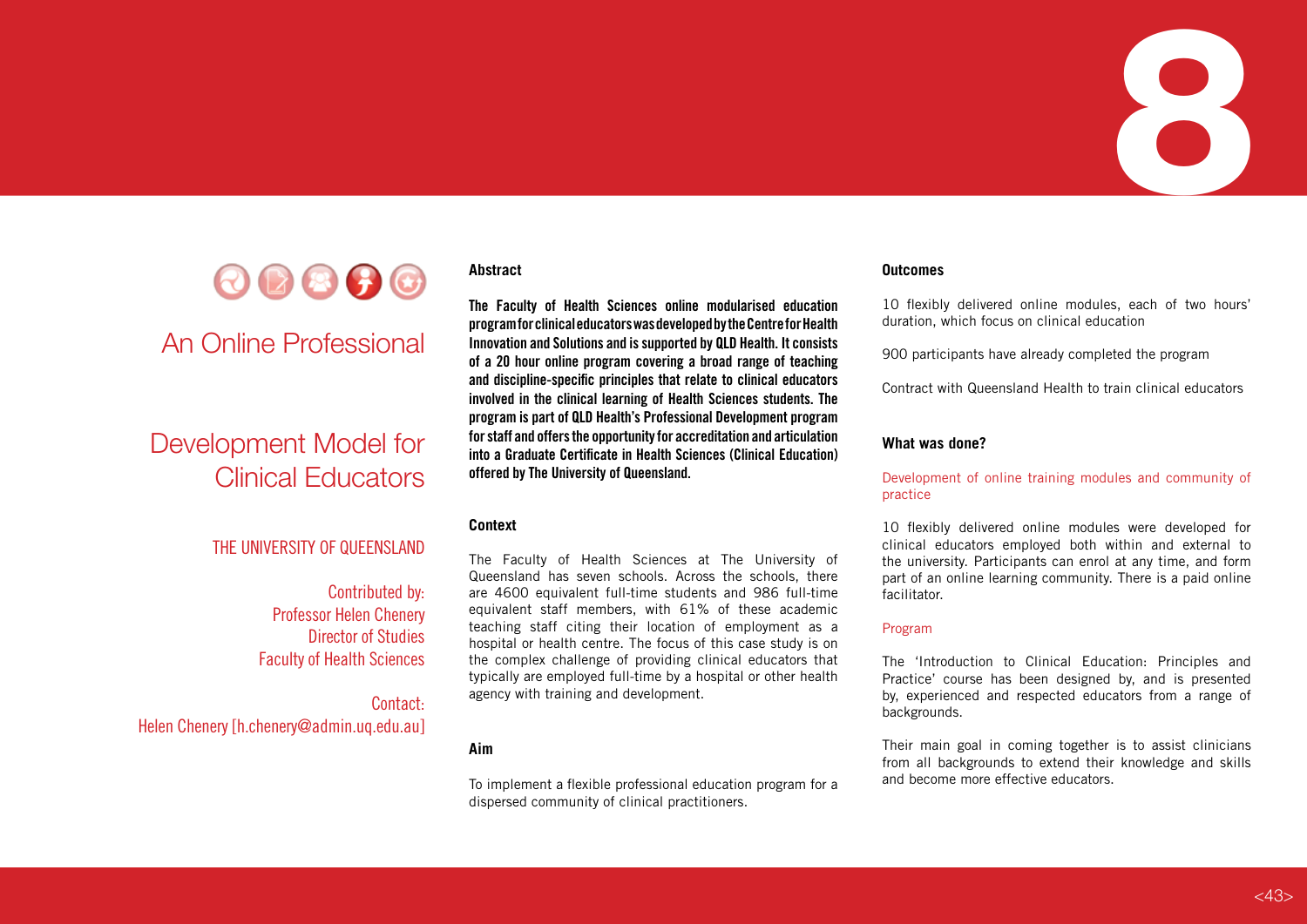#### **Introduction to Clinical Education: Principles and Practice**

#### **Topics covered**

the characteristics of adult learners, the principles of adult learning and different learning styles;

the clinical setting, as a learning environment; how it impacts the clinical educator, the learner and the patient;

core teaching and planning skills, and behaviours, that promote student learning;

who is the learner - the effect of cognitive, motivational, developmental, social and generational differences;

developing learning goals, learning plans and strategies to evaluate student progress;

effective communication;

different teaching approaches suitable for the clinical setting;

giving effective feedback;

strategies to enhance student learning and manage challenging situations; and

assessment tools used in clinical education.

Each module takes about 2 hours to complete.

The content is presented in an audiovisual format (slides and audio), interspersed with interactive quizzes, polls, discussions and case studies to reinforce and apply learning.

The participants can opt to be assessed with a series of multiple choice questions and a reflective essay.

Successful completion can be credited towards the Graduate Certificate in Health Sciences (Clinical Education).

#### Educational link with Queensland Health

The University secured a contract with Queensland Health to offer the professional development module to a large number of its employees involved in student clinical education.

#### Additional/ alternative support

In addition to this course, each school in the faculty has its own discipline-specific support and educational processes for clinical educators.

Typically, clinical educators are trained in the assessment protocols that comprise the formal evaluation of a student's attendance at a clinic.

These assessments are sent to the academic attached to the School who is coordinating the course.

Other assessments that contribute to the evaluation of a student in their clinical practicum are marked by staff employed by the School.

#### **Review and improvement**

The faculty initially developed a website for sessional staff to provide a blanket educational and relationship-building exercise. Although it was of good quality, it was not taken up by clinical educators. This online program was intended to improve access and interest. The development of an online learning community has had a positive effect on participation and satisfaction.

8

A comprehensive evaluation strategy is in place for this online module comprising pre and post module student survey tools and evaluation of the educational outcomes through analysis of assessment data. General demographic data has also been collected to allow analysis of what factors might predict best outcomes.

#### **Critical Success Factors**

The program is sustainable given the ongoing market with Queensland Health and other employer groups. There is always an ethical and professional obligation in the health industry to train future generations.

#### **Challenges**

There are not as many formal opportunities for sessional staff to feed back into the course as there could be.

#### **Links and Resources**

The University of Queensland Health Insitu portal www.healthinsitu.uq.edu.au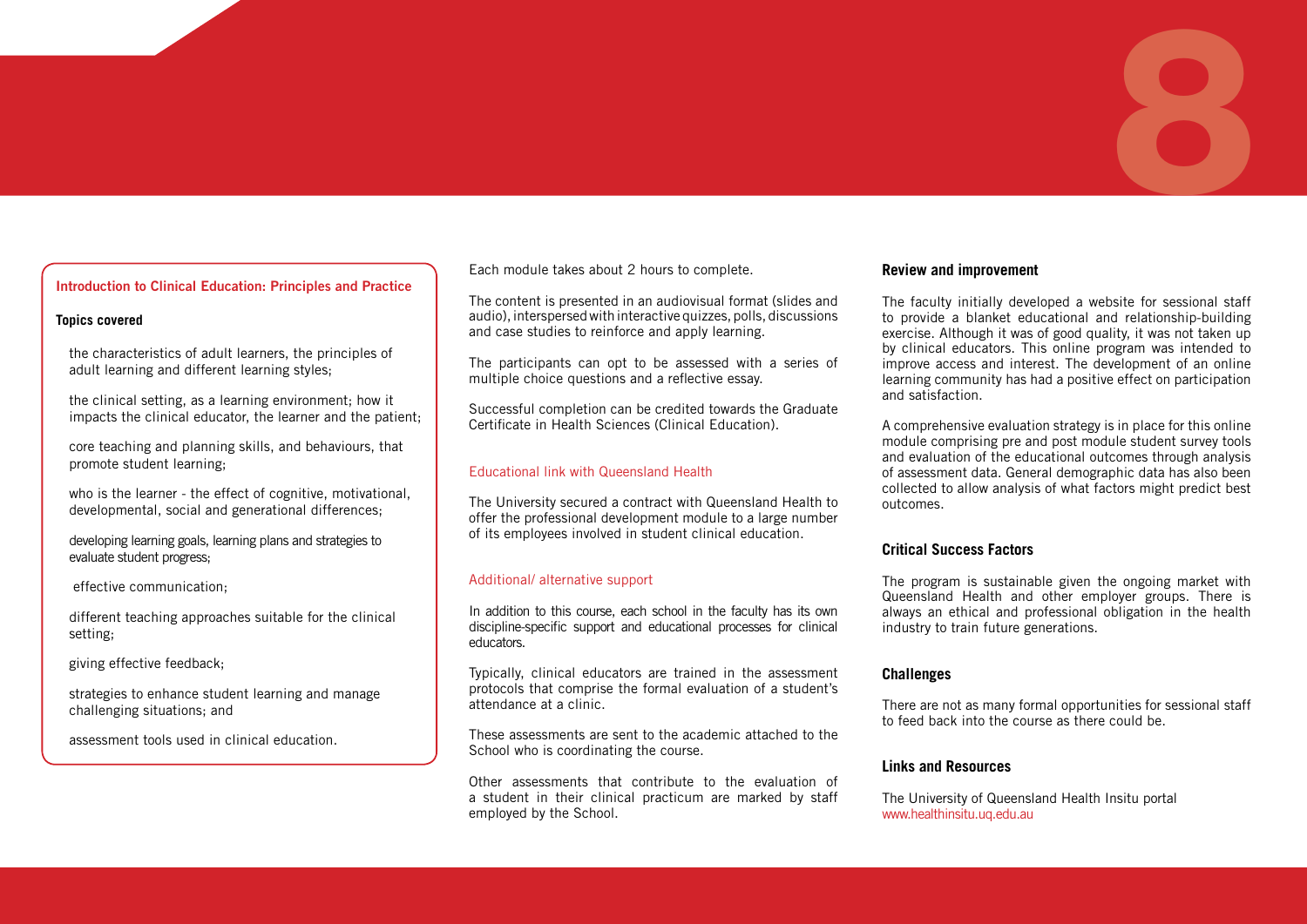



# Academic Management of a Multi-location Teaching Team

#### UNIVERSITY OF WOLLONGONG

#### Contributed by: Dr Jeannette Stirling Subject Coordinator Faculty of Arts

Contact: Jeannette Stirling [jstirl@uow.edu.au]

#### **Abstract**

**This case study illustrates one example of how the coordinator for a subject delivered to multiple campuses and involving a distributed team of teachers meets the challenge of facilitating clear, consistent and effective communication; professional learning opportunities; collegial reciprocity; and cohesive teaching across all sites. Over and above the induction process already available through the faculty, the academic management of this teaching team includes a reference package, an online resource called 'The Tutors' Lounge' to facilitate quality assurance as well as ongoing professional development through shared collegial practice, marking standards processes and a final teaching team meeting.**

#### **Context**

ARTS112: People and Place is a first semester, first year Humanities subject that is currently the only core/compulsory subject for the Bachelor of Arts: Community, Culture and Environment designed specifically for the regional campus network.

It is delivered using a range of methods which include face-toface teaching, online learning/teaching and videoconferencing. The subject design has an embedded sequence of exercises to facilitate the learning of academic and multiple media skills. Subject content introduces students to multiple – and sometimes conflicting – ideas about nation and national identity.

Because the theory is complex, classes demographically diverse, and skills levels widely varied, the subject poses distinct challenges for tutors. Over and above the actual teaching, they have to manage the student stresses that can sometimes arise from trying to find a way into new and challenging ideas.

Each semester there are five to seven tutors teaching the subjects across four campuses. The most geographically distant of these campuses is located in a rural community some 400 kilometres from the central institution, the most urban, 86 kilometres.

#### **Aims**

To develop processes that assure quality teaching in the subject

To build a sense of community among the multi-location teaching team

To support professional development of casual teaching staff to enhance student learning.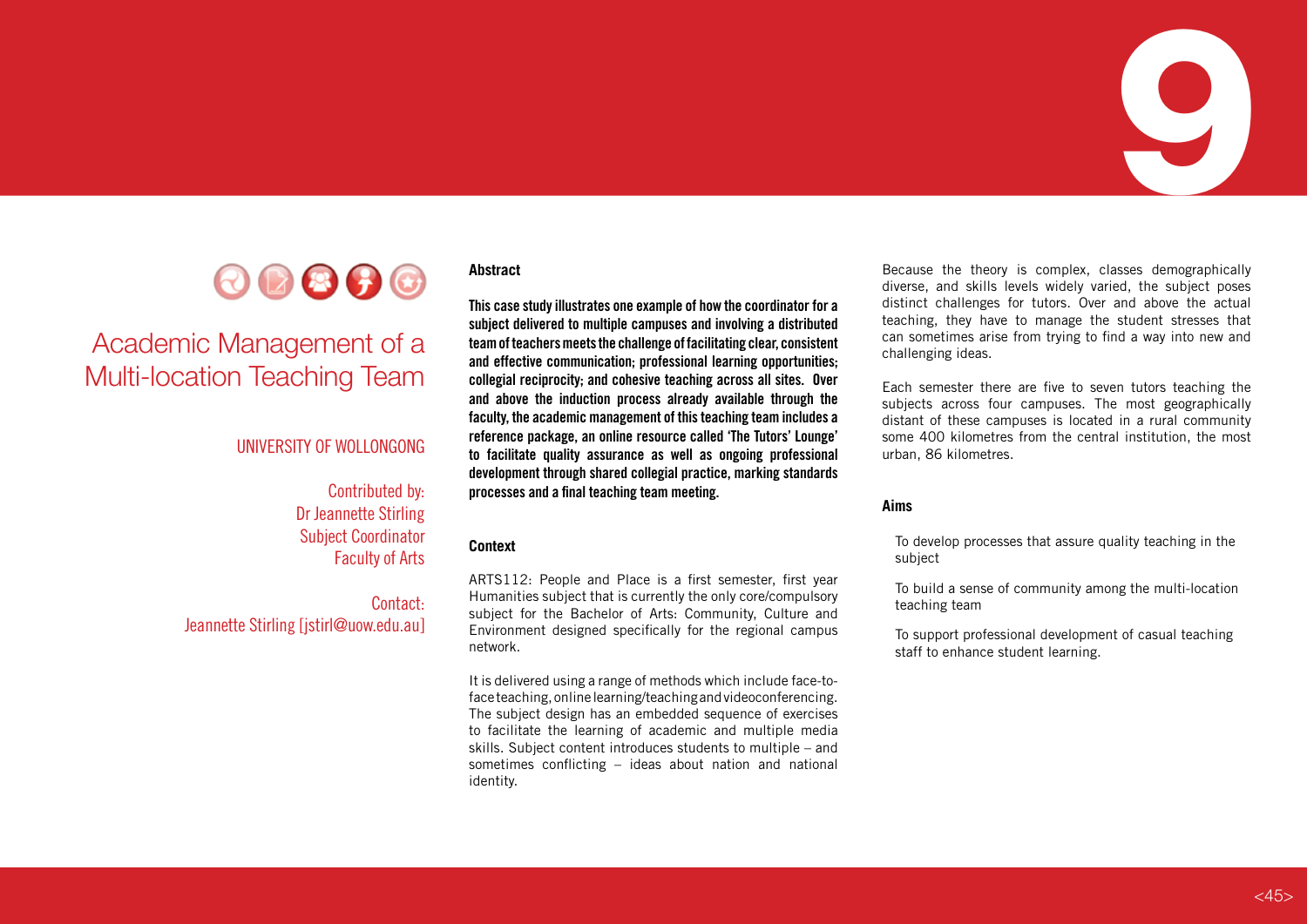

#### **Outcomes**

A connected and engaged teaching team

A community of practice characterised by reciprocity and trust

Iterative improvements to the subject design and delivery based on tutor feedback

Effective workload management for the teaching team

Professional development through dialogue with peers

#### **What was done?**

#### Induction

The Faculty of Arts provides a formal induction for all sessional staff at the beginning of each year. During this induction, teaching team meetings are scheduled with the subject coordinator.

This initial meeting is used to:

introduce new teaching team members to the rest of the team;

brief the teaching staff on the aims of the subject, its objectives and assessment and other requirements;

work through the subject outline and assessment tasks; and

reflect on the delivery of the subject in the previous year.

#### Course materials and tutorial guides

Tutors are provided with a package which includes the subject outline, the students' subject workbook and the Tutor Notes Booklet.

Tutor Notes Booklet: this is a teaching and reference resource for the delivery of the subject. It includes:

A Welcome from the subject coordinator that acknowledges each member of the team and establishes context for the community of teaching practice;

'Team duties and Responsibilities': a section that explicitly outlines the duties and responsibilities of the subject coordinator and the tutors;

'The Subject': provides an outline of the pedagogical design and teaching requirements for the subject;

'WebCT Discussion': provides details of how this component links with in-class discussion topics;

Description of assessment tasks and pedagogical frameworks;

Suggested weekly tutorial plans and activities; tips for managing small group work in tutorials.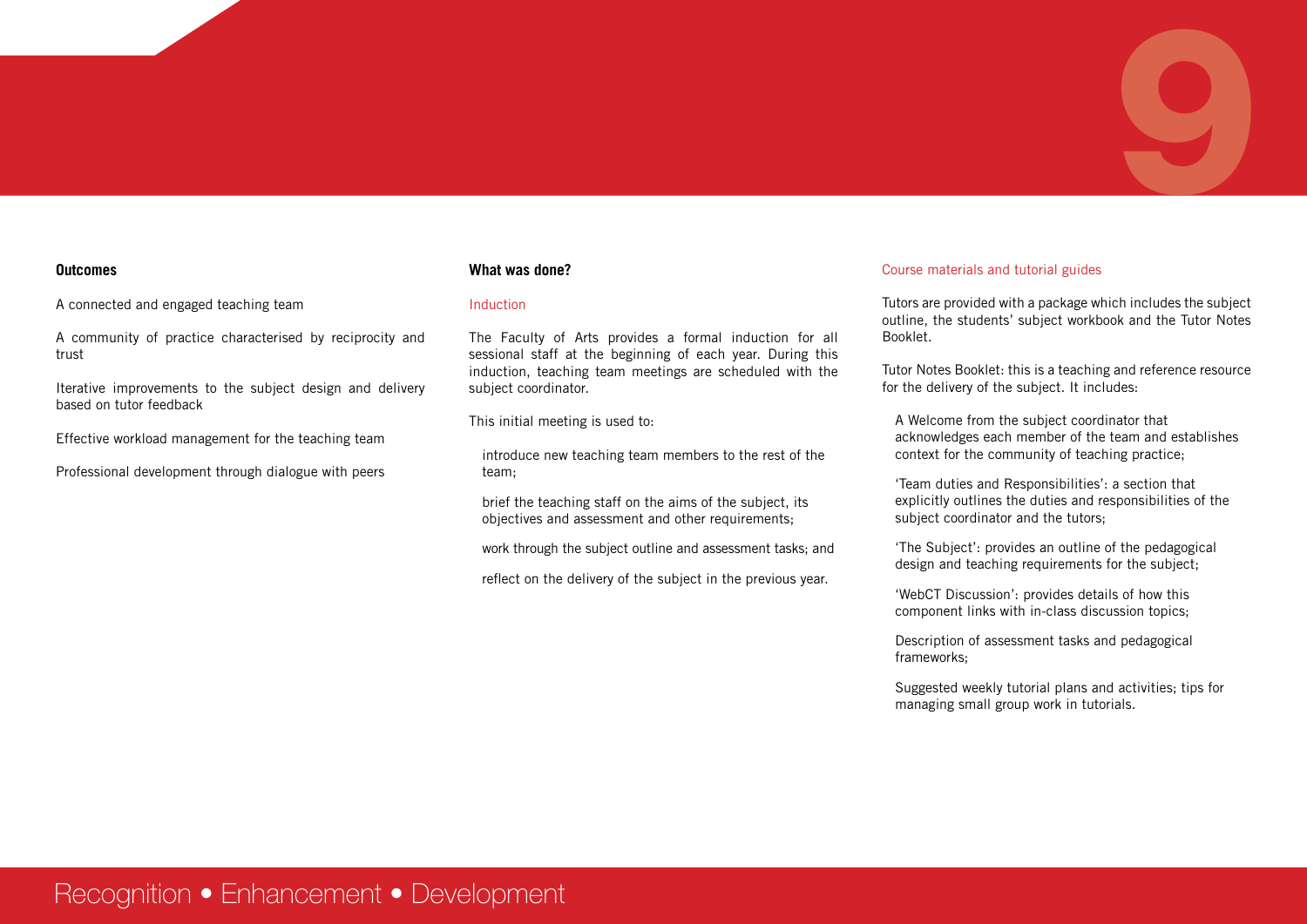## UOW **Campus Locations Wollongong Batemans Bay Sydney Nowra Loftus Bega Moss Vale**

#### The Tutors' Lounge

'The Tutors' Lounge' originated as an online communication device specific to the subject. It is located on the subject online site and accessible only to the teaching staff.

From the subject coordinator's perspective, the Lounge is for sharing good practice, providing professional support, and quality assuring subject delivery and grade standards across all sites.

Research into tutors' use of the Lounge indicates they prefer:

dropping in to see what people were saying and thinking (in particular how the experienced tutors were handling things);

using the discussion space as a sounding board; sharing suggestions on tutorial plans;

sharing current and past experiences;

reporting in on the state of their class and students' progress and responses to activities;

using it as a source of enrichment and ideas on strategies and resources; and

using it as a source of information, particularly if there is a problem; and using it as a support network.

#### Marking equity process

A random double marking model is used in this subject for selected assessment tasks. 'The Tutors' Lounge' is used to organise this process. The process works as follows:

9

for each assessment, each tutor is allocated a marking partner to whom they will pass on four selected graded assignments (one from each grade category, eg. Pass, Credit, Distinction, High Distinction);

the person they receive extra marking from and the person they pass their assessments onto will not be the same person;

for each assignment, all Fails are discussed with the marking team and the subject coordinator (normally inside the Tutors' Lounge); and

any disagreements between marking partners about an assigned grade is discussed by the team in 'The Tutors' Lounge'.

All additional marking is factored into the tutors' marking pay scale.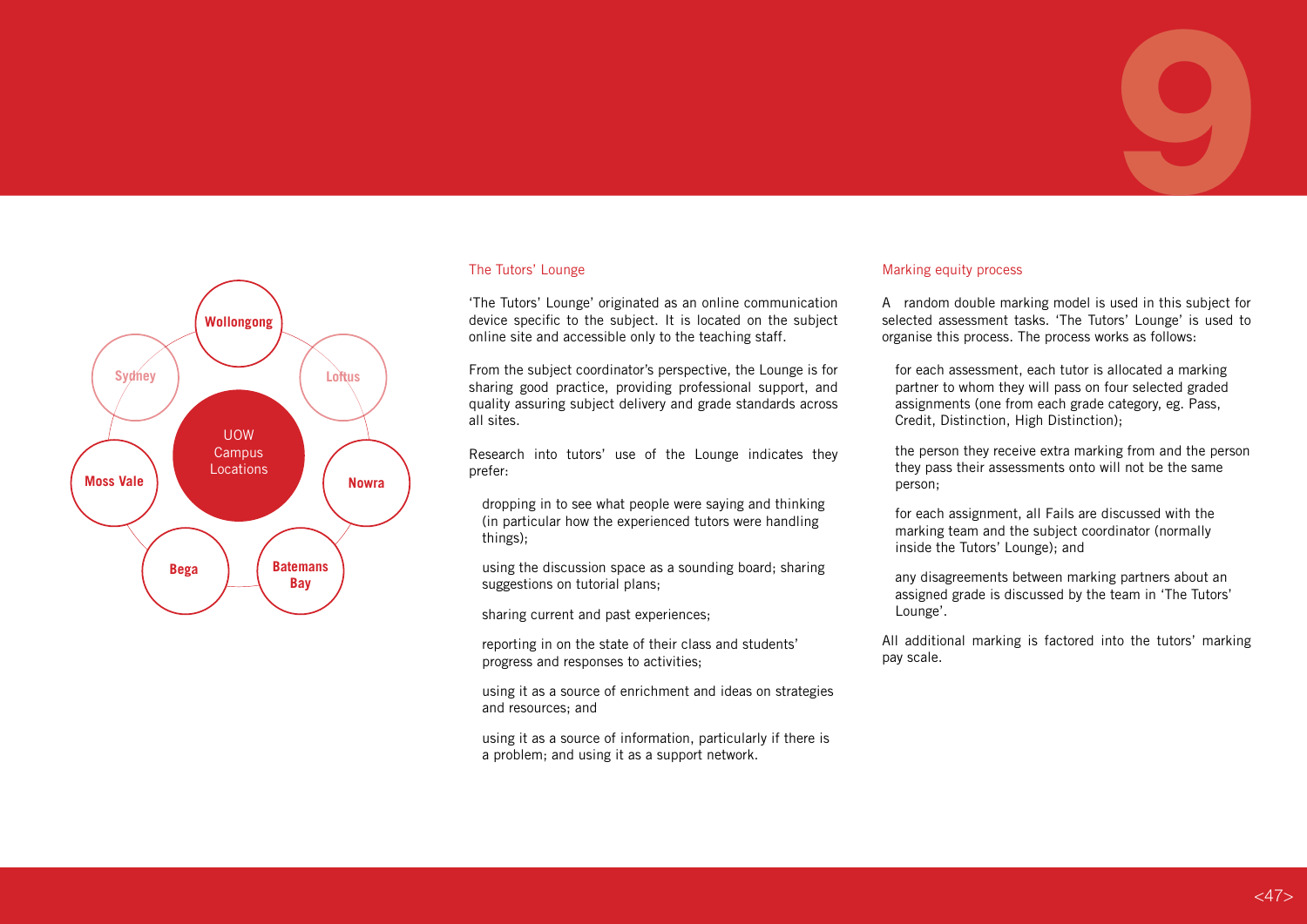#### Final marks meeting and lunch

At the end of semester, the whole team meets to discuss borderline cases, a selection of high distinctions and all fails.

The team then has lunch where they discuss issues that have arisen within the subject over the semester, and possible changes for the next iteration.

#### **Critical success factors**

The initial face-to-face meeting, either in person or via videoconference, is crucial to engaging team members at an individual level and establishing team collegiality from the outset.

The distribution of integrated materials, including the Tutors' Notes Booklet, and that initial pre-semester team discussion allows the team to prepare approaches to content and workload schedules.

'The Tutors' Lounge' consolidates a team approach to teaching and facilitates continued engagement throughout semester. Research into the Tutors' Lounge indicates that it can be a powerful micro-practice that can build a strong sense of community and team engagement with the subject. The data collected identified as critical success factors: an egalitarian style of leadership; professional respect; a sense of trust such that teaching problems can be openly discussed; and peer engagement with teaching practices.

#### **Review and improvement**

The end of semester team meeting is used to review the subject and collect feedback from all members about what aspects might be restructured. The timing of this subject review is crucial to allow for feedback to be factored into the next iteration.

The meeting is also used to identify any unmet teaching support needs and collect ideas for how this might be addressed in the following semesters.

#### **Challenges**

Having tutors' engagement with 'The Tutors' Lounge' recognised as a legitimate professional development and quality enhancement practice that should be recognised within their workloads.

#### **Links and Resources**

Valuing Casual Academic Staff, Faculty of Arts - UOW Good Practice Case Study www.teaching.uow.edu.au/tlgp



## Recognition • Enhancement • Development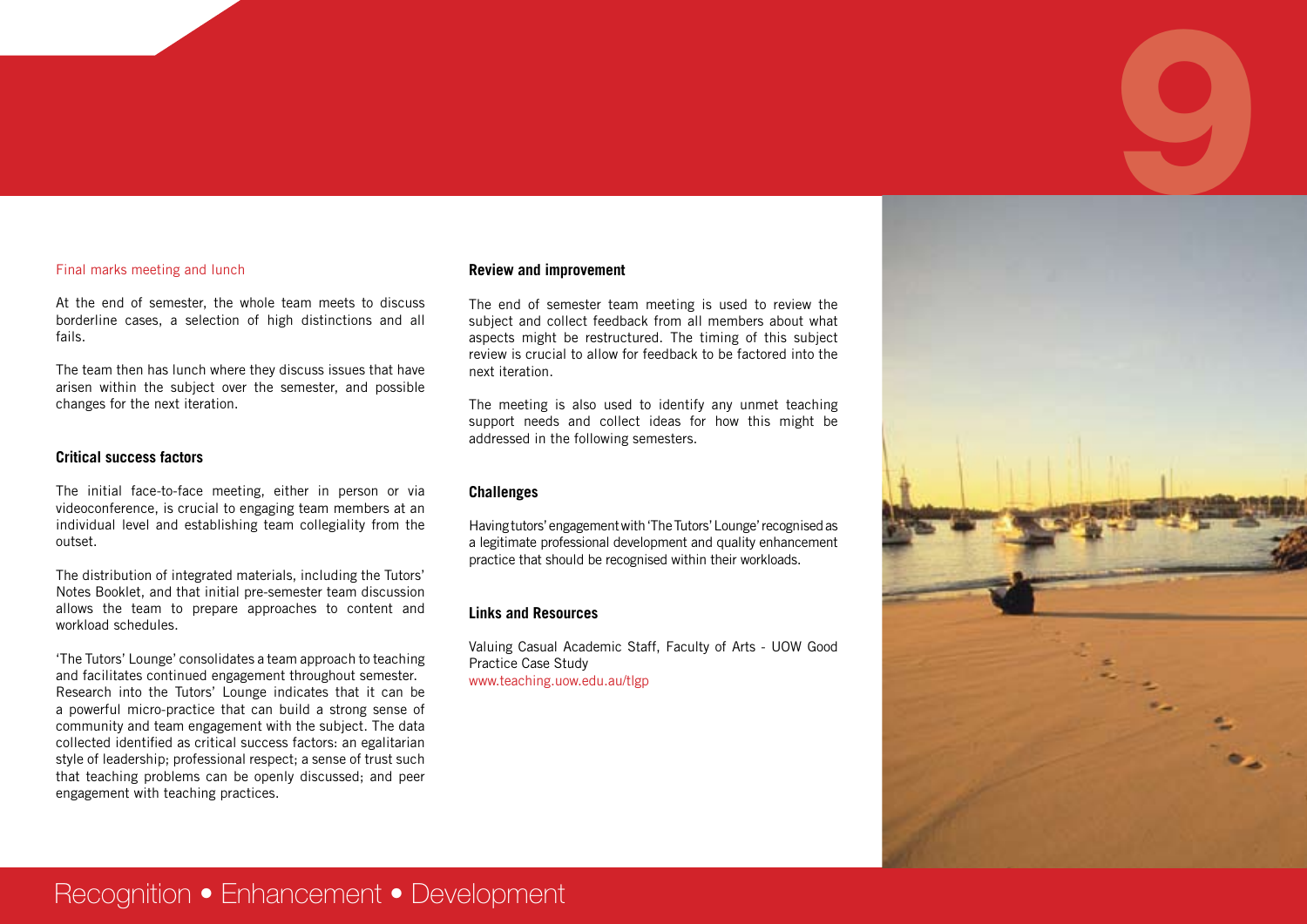



# Developing Teaching Communities at the Program Level

#### Contributed by: Professor Ian Macdonald **Director** Teaching and Learning Centre University of New England

#### Dr Tom Edwards Education Development Coordinator Faculty of Engineering and Industrial Sciences Swinburne University of Technology

Contact: Ian Macdonald [Ian.Macdonald@une.edu.au]

#### **Abstract**

**In a three year project sessional staff were inducted in an introductory workshop with ongoing academic staff, and met fortnightly in carefully structured reflective practice groups known as Teaching Communities. Sessional staff not only improved their teaching and students' outcomes but became more engaged and satisfied with their experience.** 

#### **Context**

At the time of the project there were large class sizes in the first year of both degrees, with practical classes and tutorial classes limited to 25 students.

Many sessional staff were required to take the multiple classes, with a high proportion of the programming tutors either new to tutoring, very young, or both.

Both programs were suffering from poor student evaluations and had high attrition rates.

A large Federal Government staff development grant allowed a research assistant to be hired to provide observational data that could be fed back into the project.

#### **Aims**

To have all sessional staff attend a training course and attend fortnightly planning meetings as part of a structure known as "Teaching Communities".

To improve the learning experience of the students, and reverse high attrition in Engineering and Computing.

To make sessional teaching more attractive and satisfying was an important element of this goal.

#### **Outcomes**

The goals of the project were met, but it was successful in unexpected ways.

There were clear improvements in the learning outcomes of the students; student satisfaction rose strongly in university evaluations; and the number of students who reported working in a learning community increased dramatically.

The teaching approaches used in tutorials became much more student-centred and interactive.

Both sessional and permanent staff participating in the Teaching Communities reported greater satisfaction and enjoyment with their teaching.

Participation was high, with the Teaching Community meetings considered high quality preparation time worth attending.

Many of the sessional staff worked specifically to receive the Certificate of Undergraduate Teaching.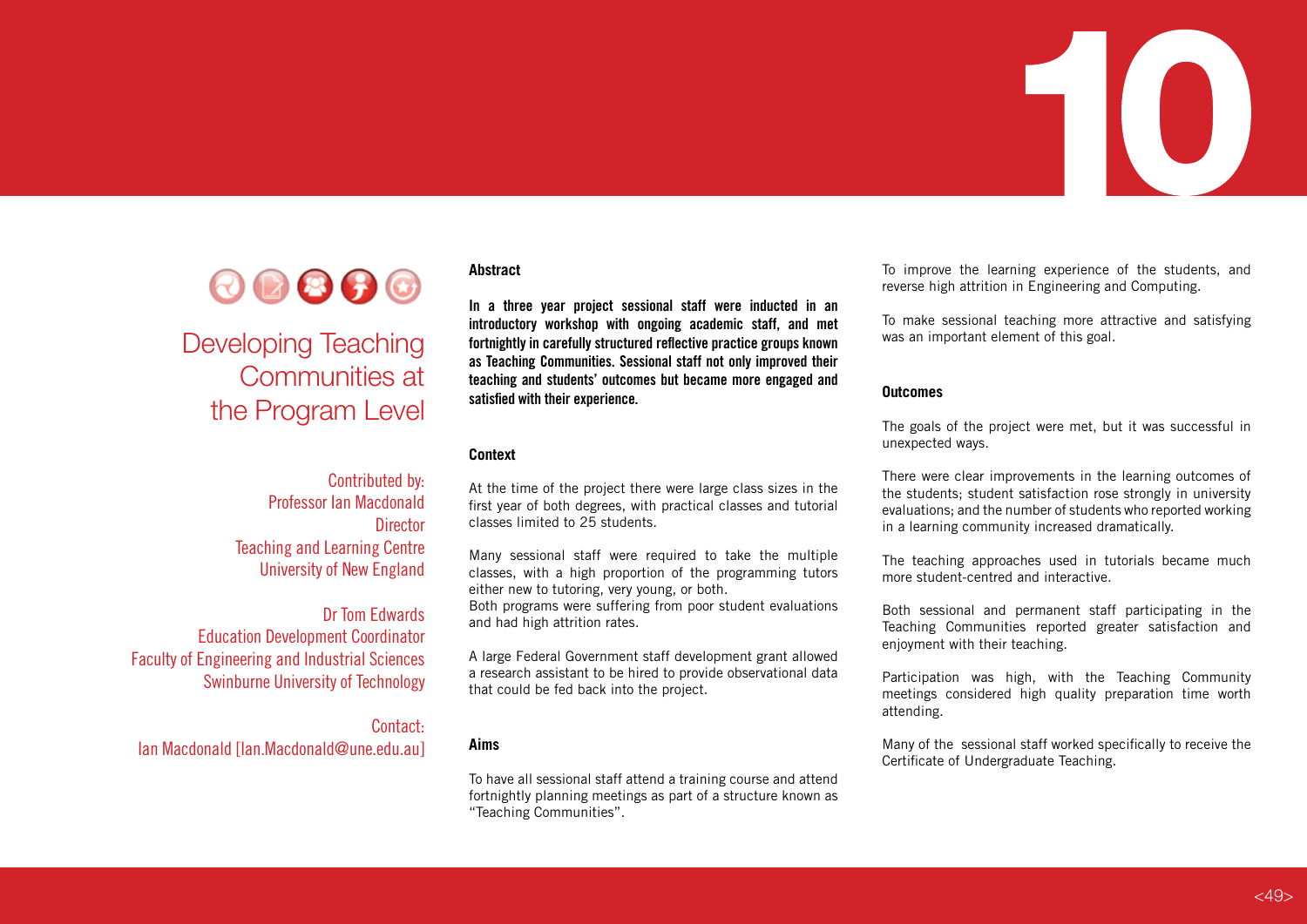#### **What was done?**

#### Tutor Training Workshop

Prior to semester start a 2 day tutor training workshop was run for all the staff involved in each program.

The workshop ran for 4 two hour sessions over two days, and was run by the project leader who had an education background.

Participants were paid to attend the workshop, but the meetings were considered "preparation time".

An hour of teaching was associated with one hour preparation and one hour marking when the pay rate was determined.

Full-time and on-going staff were also encouraged to attend as mentors of the sessional tutors. Interestingly some of the full-time staff came back each year to participate as they found the workshops enjoyable.

#### Fortnightly Teaching Community Meetings

Each fortnight a Teaching Community meeting was held for each unit involved in the program.

In this 90 minute meeting a three point agenda was followed:

#### 1. Share experiences from recent teaching:

- raise awareness of any student problems in concept construction/learning;
- hear about the practice of others, and the way they solve problems;
- gain reassurance that even the best have failures and it is OK to do so; and
- • debrief own practice, with peer support and encouragement.

2.

- 3.2. Discuss the "big ideas" to be taught in upcoming teaching:
	- identify the critical concepts, and possible misconceptions;
	- share knowledge and interpretations of the theory and ways of representing it; and
	- identify alternative pathways to understanding for students, and likely barriers.

5.3. Collaborate in planning the teaching method:

- build on the exposed knowledge of current student learning;
- use the combined knowledge and ideas of many experts;
- encourage creativity and risk taking: and
- create a balanced learning situation for learning both concept and procedure.

The Teaching Community meetings were generally chaired by the project leader, with an emphasis on reflective practice leading to student learning.

During the project an extra grant was received to employ two Teaching Fellows: active year 12 teachers with appropriate discipline knowledge who were seconded for a year to be tutors. They brought understanding of the school learning context from which the first years students were moving, and expertise in teaching to contribute to the Teaching Communities. They were used to created new teaching resources as well as teach directly.

A Certificate of Undergraduate Teaching was offered to sessional staff that had participated in the tutor workshop and then completed two successful semesters of tutoring. Success was defined as having been recommended by the unit coordinator. Although not an academic certificate, it was valued as a sign of developing skills and useful for a c.v.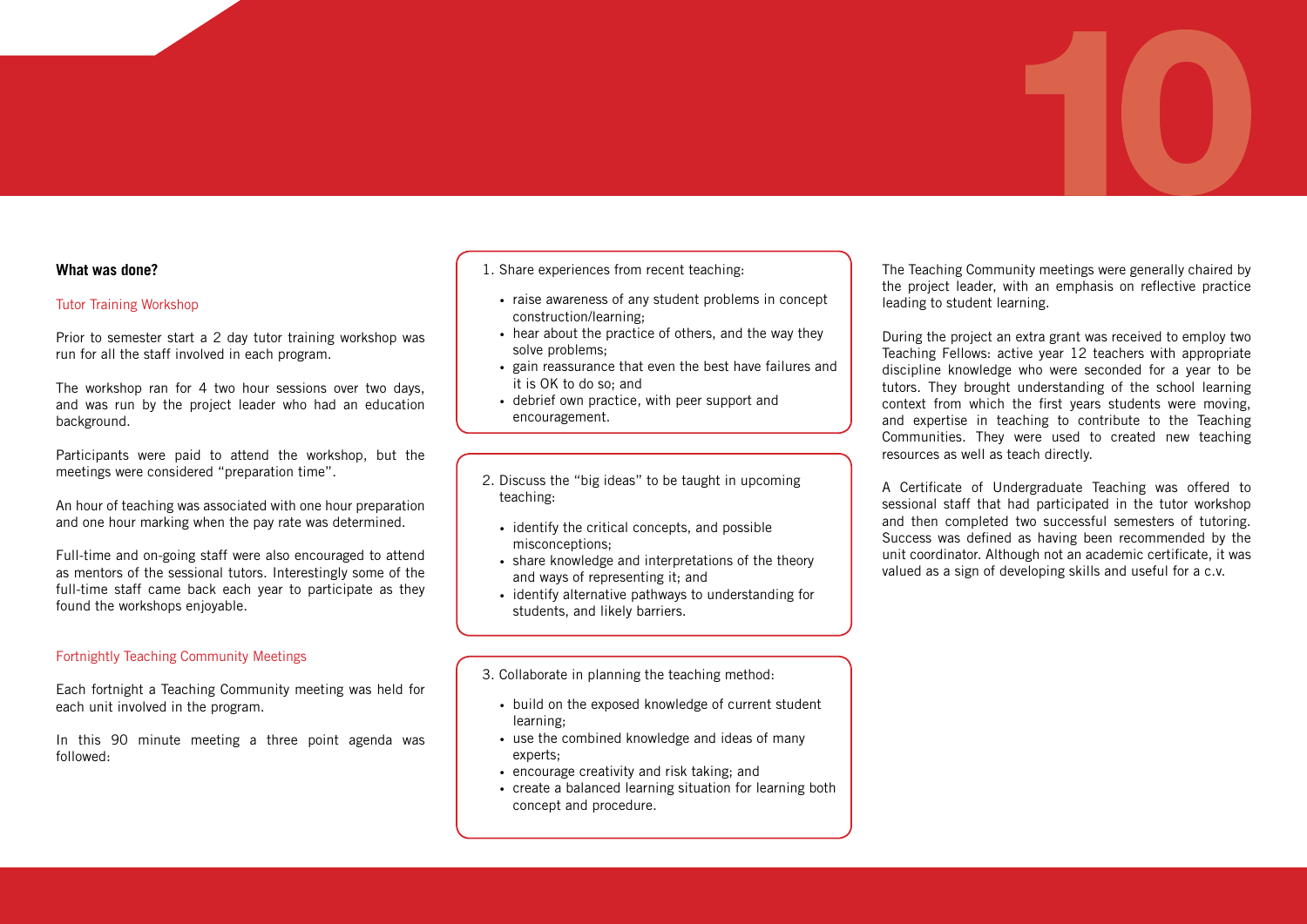#### **Critical Success Factors**

The Tutor training workshop was vital, as it established a shared understanding of key concepts about good learning, and the objectives of the project. Having the unit coordinators and other ongoing staff participate also built a team relationship before the teaching actually started. The final session of the workshop planned the first two weeks of teaching in detail. Regular meetings ensured that everyone was part of a coherent team. Most of the learning about being a good teacher happened in the meetings, not the workshop. The workshop provided the framework and language to converse about student learning, but the meetings allowed staff to share experiences, experiment with ideas and learn from each other

Education expert input was essential both in the workshop, to establish the appropriate frameworks and language, and in the meetings, where experiences needed to be "unpacked" against the frameworks developed in the workshop. New teaching approaches and techniques were also introduced when relevant.

Feedback data provided by observations from a research assistant helped the teaching team to recognise their own development and provide a sense of progress that contributed to the general motivation.

#### **Review and Improvement**

The Teaching Fellows provided a source of expertise within the group that clearly improved the culture of the groups they participated in. Other units in other disciplines were noticeably less skilful without this input.

Having grant money available to collect data from tutorials allowed the project group to get direct feedback, demonstrating clear improvements in teaching approach and allowing numerous papers to be published on the project based on hard data – building credibility.

The winning of a large competitive grant, and two other smaller internal grants, established credibility amongst the ongoing academic staff and the wider university community.

Main barriers to the project were the entrenched behaviours and beliefs of some ongoing academic staff who scorned "teaching" students and actively disrupted meetings with contrary assertions. When structured to be a minority in a teaching team, where their views did not get automatic support, they were caused to make some adjustments.

In some instances observational data showed genuine change in their teaching practice.

The preliminary training was essential, and could not be allowed to be degraded or skipped. Regular meetings were required but hard to timetable.

A 90 minute meeting once a fortnight proved the best balance.

#### **Challenges**

The project was supported by some grants, but these did not directly pay participants.

No extra funding is required to support the model.

Future goals are to build Teaching Communities into standard practice, not just for supporting sessional staff, but for the dramatic effect they have on the learning outcomes of the students.

#### **Reference Material**

Macdonald, I. D. H. (2001) The teaching community: Recreating university teaching. Teaching in Higher Education.6(2). p.153-167

Macdonald, I. D. H. & Walsh, M. E. (2001) Educating engineering academics in the work place through teaching communities. Proceeding of the International Conference on Engineering Education August 6 – 10, 2001 Oslo, Norway.

Macdonald, I. D. H. & Arnott, N. J. (1998). Building teaching communities in first year engineering. Paper presented at AAEE98 - the 10th Annual Australasian Conference on Engineering Education, Gladstone, September, 1998.

Macdonald, I. D. H. & Arnott, N. J. (1999). Redesigning first year engineering: A teaching community approach. Proceedings of AAEE99 - the 11th Annual Australasian Conference on Engineering Education, Adelaide, September 1999.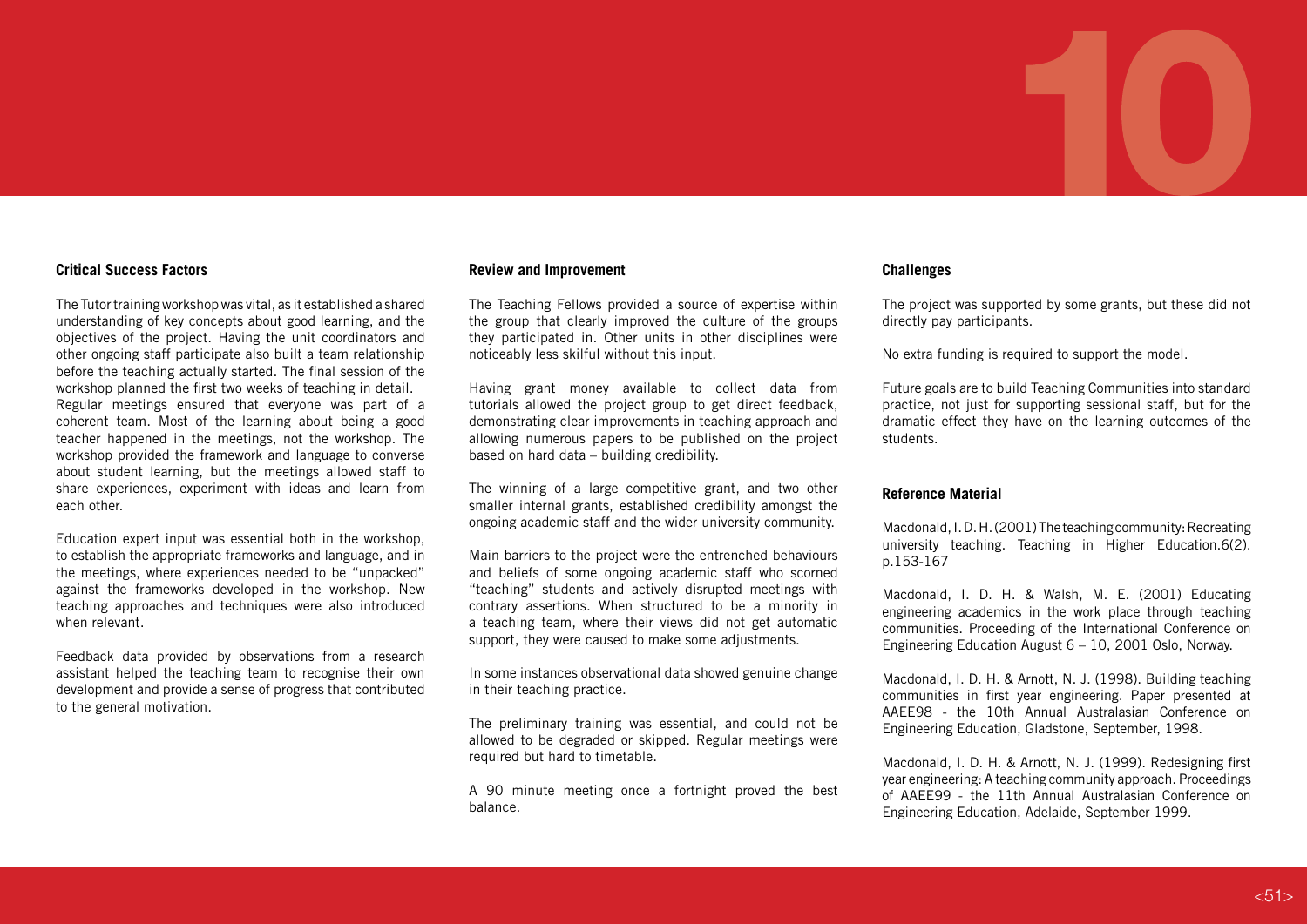# A snapshot of the Colloquium

**On November 28, 2007, the National Colloquium on Sessional Teaching in Higher Education was held at the Australian National University. The Colloquium was the main dissemination event for the project, presenting the findings to date and stimulating further discussion. The following quotes provide a snapshot of the various themes that emerged during the presentations. The program, presentations and transcripts can be found on the RED Website.**



#### **Rob Castle** Deputy Vice Chancellor Academic and International University of Wollongong

*'Teaching in a university, in my view, has to be made more professional. Working out where sessional staff fit into that is a real challenge. These things have obvious budget implications and university budgets are not a magic pudding. But if we are to provide a quality education for our students, we are compelled to look at all of the people who teach in universities, not just the permanent teaching and research elite.'*





#### **Sharon Parry**  Project Leader Director, Teaching & Learning Centre Southern Cross University

*'[sessional teachers] are the mainstream deliverers of our undergraduate education in higher education... I still believe that these are the people who are carrying most of the weight for delivering all the forms of learning support that make up teaching in higher education.'*

#### **Michele Scoufis**

Project Leader Director of Learning and Teaching University of New South Wales

*How far along is your university in the whole of institution approach to the recruitment, induction, professional development support, recognition and valuing and the embedding of sessional staff within your whole teaching body?'*





#### **Lynn Sheridan** Project Manager University of New South Wales

*'We found some brilliant examples, but they were ad hoc, a lot of them were really done on the basis of individuals' passion and energy in terms of supporting sessional staff. The ones that we tried to label as good practice were the ones that we felt were a bit more sustainable...'*

#### **Alisa Percy**

Coordinator of the UOW Sessional Teaching Project University of Wollongong

*'Something that emerged in our project was the leadership role of the subject coordinators, which isn't talked about very often, but in fact the subject coordinators often have full responsibility for recruitment, employment, management, evaluation, feedback and recognition. The subject coordinator's role is an important leadership role and they are not very well supported at all.'*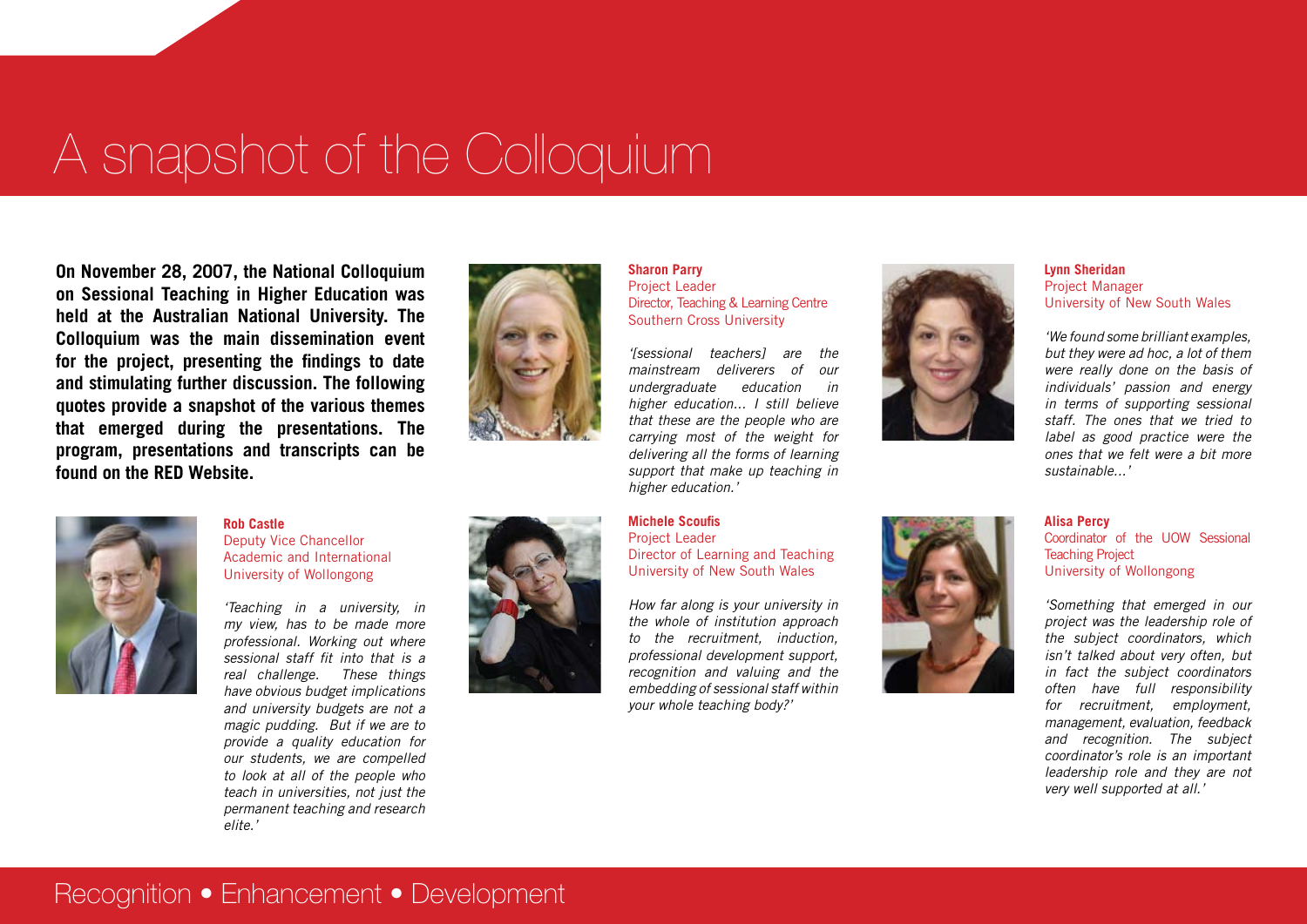# www.cadad.edu.au/sessional/ $\begin{picture}(45,14) \put(0,0){\line(1,0){155}} \put(1,0){\line(1,0){155}} \put(1,0){\line(1,0){155}} \put(1,0){\line(1,0){155}} \put(1,0){\line(1,0){155}} \put(1,0){\line(1,0){155}} \put(1,0){\line(1,0){155}} \put(1,0){\line(1,0){155}} \put(1,0){\line(1,0){155}} \put(1,0){\line(1,0){155}} \put($



**Margaret Hicks** Associate Director, Flexible Learning Centre - Teaching and Learning University of South Australia

*'In terms of very specific HR practices, people were pointing to the need for centralised and timely practices - contracts should include paid time for all associated activities, and contracts should begin before the teaching actually starts.'*



#### **Shard Lorenzo**

#### Human resources Director University of South Australia

*We're very fortunate that every time we've run our staff attitude survey a high proportion of our sessional staff in particular respond. They tell us and they give us a lot of valuable information. But the other people that generate very valuable information are the deans of teaching and learning across our four academic divisions and the HR managers across the four academic divisions. Both of those roles play a very pivotal part in the things that I'm about to talk about.'*





#### **Ian Macdonald** Director, Teaching & Learning Centre University of New England

*'We found that the sessional teachers were quite outstanding – when they were supported properly... they were quite terrible when they weren't supported properly. The difference was quite significant. We have these things called teaching communities.'*

**Sandra Wills**

Director, Centre for Educational Development & Interactive Resources University of Wollongong

*'It isn't just a problem with the satellite campuses. It's not just a matter of physical distance... It's a matter of cultural distance and emotional distance for all sessional tutors no matter what campus they're on. The problem is not an individual issue... It is an institutional issue and it is a cultural issue.'*

**The National Colloquium Program with presentations and transcripts is available on the RED Website.**

### **References**

Australian Universities Teaching Committee (2003b). *Guidelines for Training,* 

*Managing and Supporting Sessional Teachers.* Teaching and Educational Development Institute (TEDI), University of Queensland. Retrieved January 28, 2007 from

http://www.tedi.uq.edu.au/sessionalteaching/guidelines/ST\_Guidelines.pdf

Carrick Institute for Learning and Teaching in Higher Education (2007). *What is Happening in Leadership?* Retrieved December 6, 2007 from http://www.altc.edu.au/carrick/webdav/site/carricksite/users/siteadmin/public/ grants\_leadership\_report\_whatshappening\_dec07.pdf

Chalmers, D. (2007). *A Review of Australian and International Quality Systems and Indicators of Learning and Teaching.* Carrick Institute for Learning and Teaching in Higher Education, Australia. August, 2007. Retrieved February 15, 2008 from

http://www.altc.edu.au/carrick/webdav/site/carricksite/users/siteadmin/public/ t&lindicators\_%20report\_1.2\_aug07.pdf

Department of Education Science and Training (2006). *Staff 2006: Selected Higher Education Statistics.* Appendix 1. Actual Staff Full-time Equivalence. Retrieved December 3, 2007 from

http://www.dest.gov.au/sectors/higher\_education/publications\_resources/ statistics/publications\_higher\_education\_statistics\_collections.htm

Rix, A. et al. (2007). *Report of the Working Party on the Diversity of Academic Roles.* University of Queensland March 2007. Retrieved December 3, 2007. http://www.uq.edu.au/shared/resources/personnel/appraisalAcad/ DiversityofAcademicRolesReportApr07.doc

#### **A full list of references can be found in the Literature Review on the RED Website.**

#### www.cadad.edu.au/sessional/RED

#### $< 53$